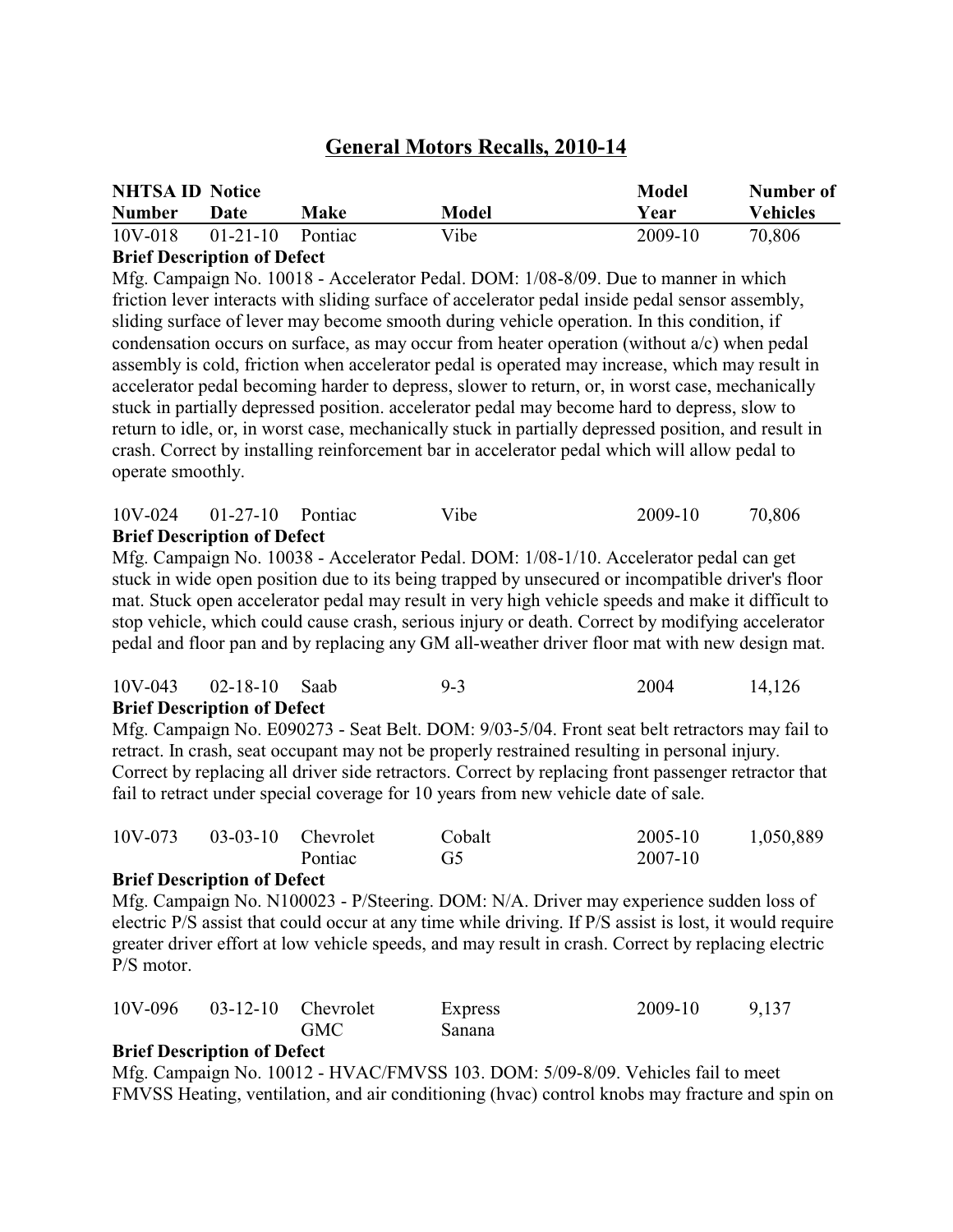control shaft. Driver may no longer be able to control heating, cooling, and ventilation. If this affects defrost system when it is required, it may decrease driver's visibility, and could result in crash. Correct by replacing all hvac control knobs.

### 10V-105 03-17-10 Cadillac CTS 2003-07 139,131 **Brief Description of Defect**

Mfg. Campaign No. 09149 - Brake Hose. DOM: N/A. Front brake hose fitting at caliper may corrode due to snow or water, containing road salt or other contaminants, entering and being retained in routing sleeve. If fitting corrodes significantly, brake hose-tube interface may develop leak and rupture without prior warning, increase vehicle stopping distance and result in crash. Recall is limited to vehicles currently registered or originally sold in CT, DE, DC, IL, IN, IA, ME, MD, MA, MI, MN, MO, NH, NJ, NY, OH, PA, RI, VT, WV, WI. Correct by replacing both front brake hose assemblies.

| $10V-138$ | $04-06-10$ Chevrolet |            | Express | 2010 | 4,485 |
|-----------|----------------------|------------|---------|------|-------|
|           |                      | <b>GMC</b> | Savana  |      |       |

## **Brief Description of Defect**

Mfg. Campaign No. 10216 - Generator. DOM: 2/10-3/10. Generator may develop low resistance short within voltage regulator. This could generate enough heat to result in engine compartment fire. Correct by inspecting and replacing generators as necessary.

| 10V-172 |                                    | $04-26-10$ Chevrolet | Corvette | 2005-06 | 40,028 |
|---------|------------------------------------|----------------------|----------|---------|--------|
|         | <b>Brief Description of Defect</b> |                      |          |         |        |

Mfg. Campaign No. N/A - Steering Column. DOM: 3/04-1/06. On cars with tilt and telescoping steering column (RPO N37), repeated movement of steering column may cause signal interruption within column. Message, "service active handling system" will appear in driver information center, and one or more of brakes may apply, causing vehicle to pull to right or left. If driver does not respond to change in vehicle movement, crash could occur. Correct by repairing.

#### 10V-179 04-30-10 Hummer H3 2006-10 162,129 **Brief Description of Defect**

Mfg. Campaign No. N100088 - Hood Louver. DOM: 1/05-1/10. Integral clip-tabs on louver on hood may fracture, causing hood louver to rattle against hood and loosen. Additional clips could fracture and hood louver could detach from vehicle, striking following vehicle and cause injury and/or property damage. Correct by applying adhesive to hood louver to secure to hood.

#### 10V-223 05-25-10 Cadillac SRX 2010 547 **Brief Description of Defect**

Mfg. Campaign No. N100093 - Engine. DOM: 9/09-3/10. On vehicle with 2.8L, V6 engine, if low octane (regular) fuel is used instead of required high octane (premium) fuel as stated in owner manual and on fuel filler door, combination of regular fuel usage and aggressive driving maneuvers may induce pre-ignition with pinging or knocking sound from engine. If vehicle continues to be driven after onset of this noise, connecting rod or piston may break, resulting in engine damage or engine failure, which would disable vehicle and could result in crash. Correct by reprograming engine control module.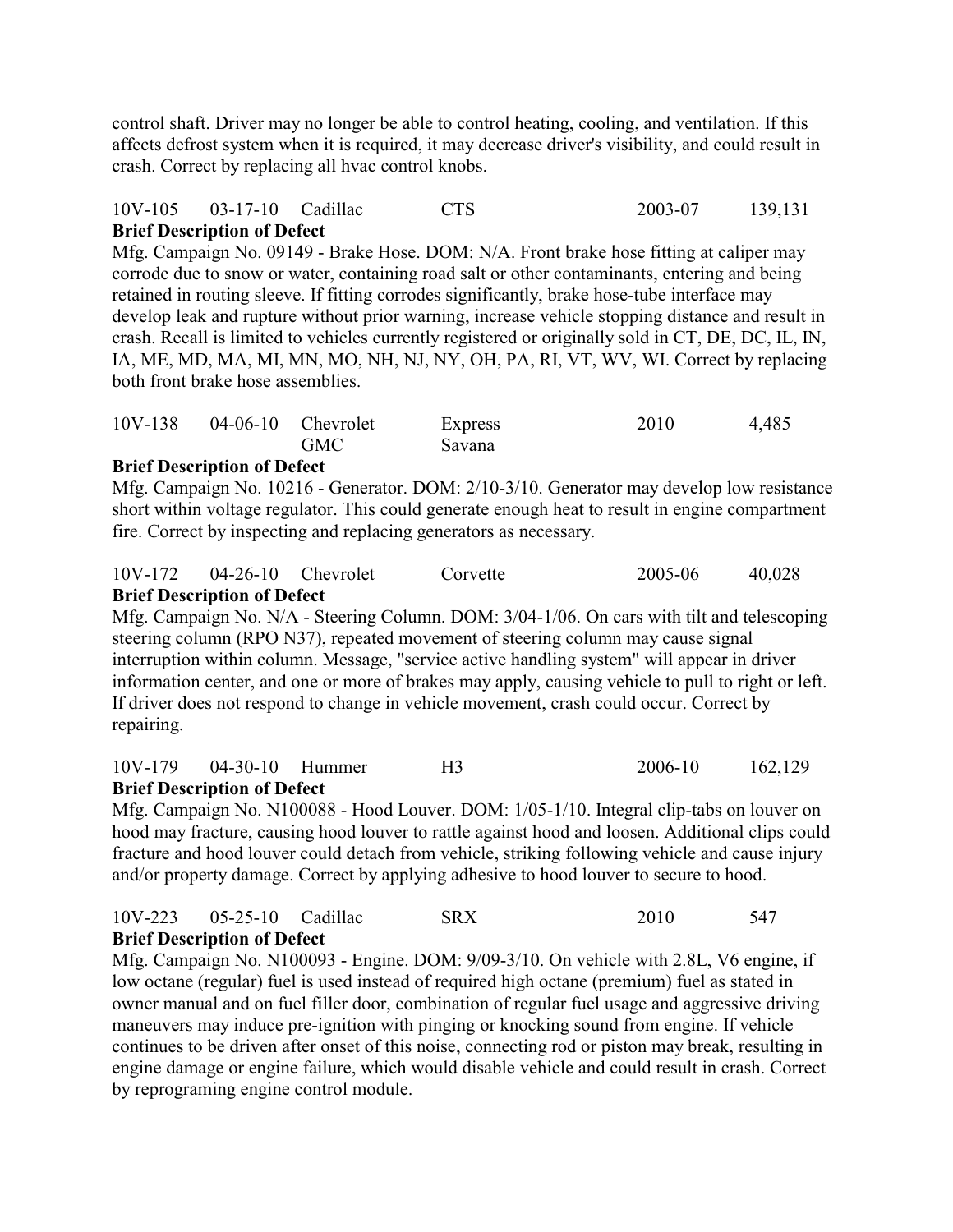| 10V-240 | $06-04-10$                            | <b>Buick</b> | Enclave                | 2008-09 | 1,365,070 |
|---------|---------------------------------------|--------------|------------------------|---------|-----------|
|         |                                       |              | Lucerne                | 2006-09 |           |
|         |                                       | Cadillac     | <b>CTS</b>             | 2008-09 |           |
|         |                                       |              | <b>DTS</b>             | 2006-09 |           |
|         |                                       |              | Escalade, Escalade ESV | 2007-09 |           |
|         |                                       |              | <b>Escalade EXT</b>    |         |           |
|         |                                       | Chevrolet    | Avalanche,             |         |           |
|         |                                       |              | Silverado 3500,        |         |           |
|         |                                       |              | Suburban, Tahoe        |         |           |
|         |                                       |              | Traverse               | 2009    |           |
|         |                                       | <b>GMC</b>   | Acadia, Sierra,        | 2007-09 |           |
|         |                                       |              | Yukon, Yukon XL        |         |           |
|         |                                       | Hummer       | H <sub>2</sub>         | 2006-09 |           |
|         |                                       | Saturn       | Outlook                | 2007-09 |           |
|         | $\sim$ $\sim$<br>$\ddot{\phantom{a}}$ |              |                        |         |           |

Mfg. Campaign No. N/A - W/S Washer. DOM: 5/05-12/07. Vehicles with heated washer fluid system (hwfs) were recalled in 2008 to add fuse to control circuit harness to address consequences of printed circuit board (pcb) electrical short. (See 08V-441.) More thermal incidents on hwfs modules occurred after this improvement was installed. Incidents ranged from minor distortion to considerable melting of plastic around hwfs fluid chamber. Heated washer module could ignite. Correct by permanently disabling and removing heated washer fluid module and by providing updated page for owner manual to document feature has been permanently disabled and removed from vehicle.

| 10V-375 | $08-12-10$ | <b>Buick</b><br>Chevrolet<br><b>GMC</b> | Enclave<br>Traverse<br>Acadia | 2009-10 | 207,210 |
|---------|------------|-----------------------------------------|-------------------------------|---------|---------|
|         |            | Saturn                                  | Outlook                       |         |         |

## **Brief Description of Defect**

Mfg. Campaign No. N100243 - Seat Belt. DOM: 5/08-5/10. Second row seat side trim shield restricts upward rotation of seat belt buckle when seat back is returned to seating position after being folded flat. If buckle contacts seat frame, additional effort is required to return seat to seating position. If sufficient force is applied, buckle cover could be pushed down strap, exposing and partially depressing red release button. Seat belt may not restrain occupant during crash, resulting in injury to seat occupant. Correct by modifying second row seat side trim shields and replacing any damaged seat belt buckle.

| 10V-387 | $08-26-10$ Pontiac                 | Vibe | 2005-08 | 161,754 |
|---------|------------------------------------|------|---------|---------|
|         | <b>Brief Description of Defect</b> |      |         |         |

Mfg. Campaign No. 10282 - Engine Control Module. DOM: 4/04-1/08. Engine control module (ECM) for models with 1ZZ-FE (V6) engine and two-wheel drive may develop crack at solder points or on varistors on circuit board. Engine warning lamp could be illuminated, harsh shifting could result, engine may not start, or engine could shut off while vehicle is being driven which could result in crash. Correct by inspecting and replacing ECM as necessary.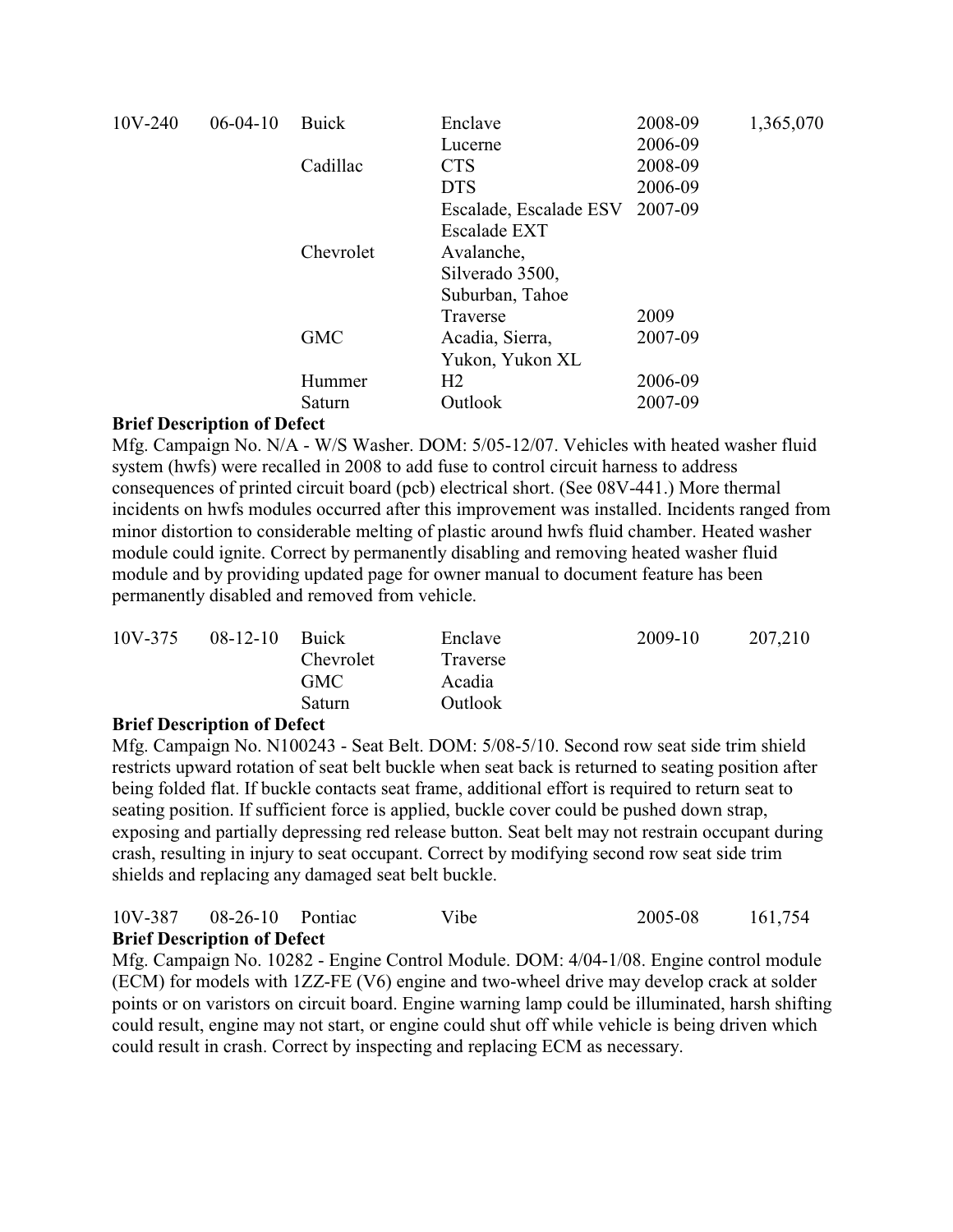### 10V-414 09-13-10 Cadillac CTS, CTS-V 2009-10 20,224 **Brief Description of Defect**

Mfg. Campaign No. N/A - Instrument Panel/FMVSS 208. DOM: 3/09-6/10. Vehicles fail to meet FMVSS 208. In crash, front passenger may be at increased risk of leg injury. Correct by replacing glove compartment assembly and modifying instrument panel structure.

#### 10V-450 09-30-10 Cadillac SRX 2010 3,459 **Brief Description of Defect**

Mfg. Campaign No. N/A - P/Steering Line. DOM: 12/09-12/09. On vehicles with 2.8L or 3.0L gas engines, processing of crimp during manufacture of P/S pressure line may have damaged line. If line was damaged, P/S fluid leak may develop. If there is sufficient amount of fluid loss, driver will hear noise from P/S pump and increased effort may be required for steering. If P/S fluid sprays onto hot engine parts, engine compartment fire could occur. Correct by inspecting and replacing P/S line as necessary.

#### 10V-480 10-13-10 Chevrolet Impala 2009-10 303,100 **Brief Description of Defect**

Mfg. Campaign No. N100312 - Seat Belt Anchor/FMVSS 210. DOM: 4/08-3/10. Vehicle fail to meet FMVSS 210. Front seat belt webbing may not have been properly secured to lap belt anchor pretensioner mounted to side of seat nearest door. Seat belt may not restrain occupant during crash, which could result in injury to occupant. Correct by inspecting both front seat belts for proper installation of anchors to pretensioners and, as necessary, reinstalling anchors.

| 10V-553 11-05-10 Buick |          | Lucerne    | 2010-11 | 13,780 |
|------------------------|----------|------------|---------|--------|
|                        | Cadillac | <b>DTS</b> |         |        |

#### **Brief Description of Defect**

Mfg. Campaign No. 10351 - P/Steering Line. DOM: 2/10-10/10. On vehicles with V8 engines, starter or alternator cable may contact P/S return line. If either starter or alternator cable contacts P/S return line, cable could wear through line, causing P/S fluid leak which could result in loss of P/S and crash, and/or leak onto hot engine parts and cause engine compartment fire. Correct by securing and rerouting lines as necessary.

| 10V-575<br>$11 - 18 - 10$ | <b>Chevrolet</b> | Colorado | 2004-11       | 192,676 |  |
|---------------------------|------------------|----------|---------------|---------|--|
|                           |                  | GMC-     | Canyon        |         |  |
|                           |                  | Isuzu    | $I-280/I-350$ | 2006    |  |
|                           |                  |          | $I-290/I-370$ | 2007-08 |  |

#### **Brief Description of Defect**

Mfg. Campaign No. 10367 - Seat/FMVSS 225. DOM: N/A. Regular cab and extended cab vehicles without rear seat and with front 60/40 split bench seat fail to meet FMVSS 225. Top tether anchor for front center seat is not accessible and owner manual does not include instructions regarding how to use top tether. Lack of access to top tether anchor and lack of instructions as to how to use it, may result in improper installation of child restraint. This can result in reduction in injury or death to child seated in restraint. Correct by cutting hole into back panel trim cover to allow access to top tether anchor for front center seat position and providing supplemental information as to use in owner's manual.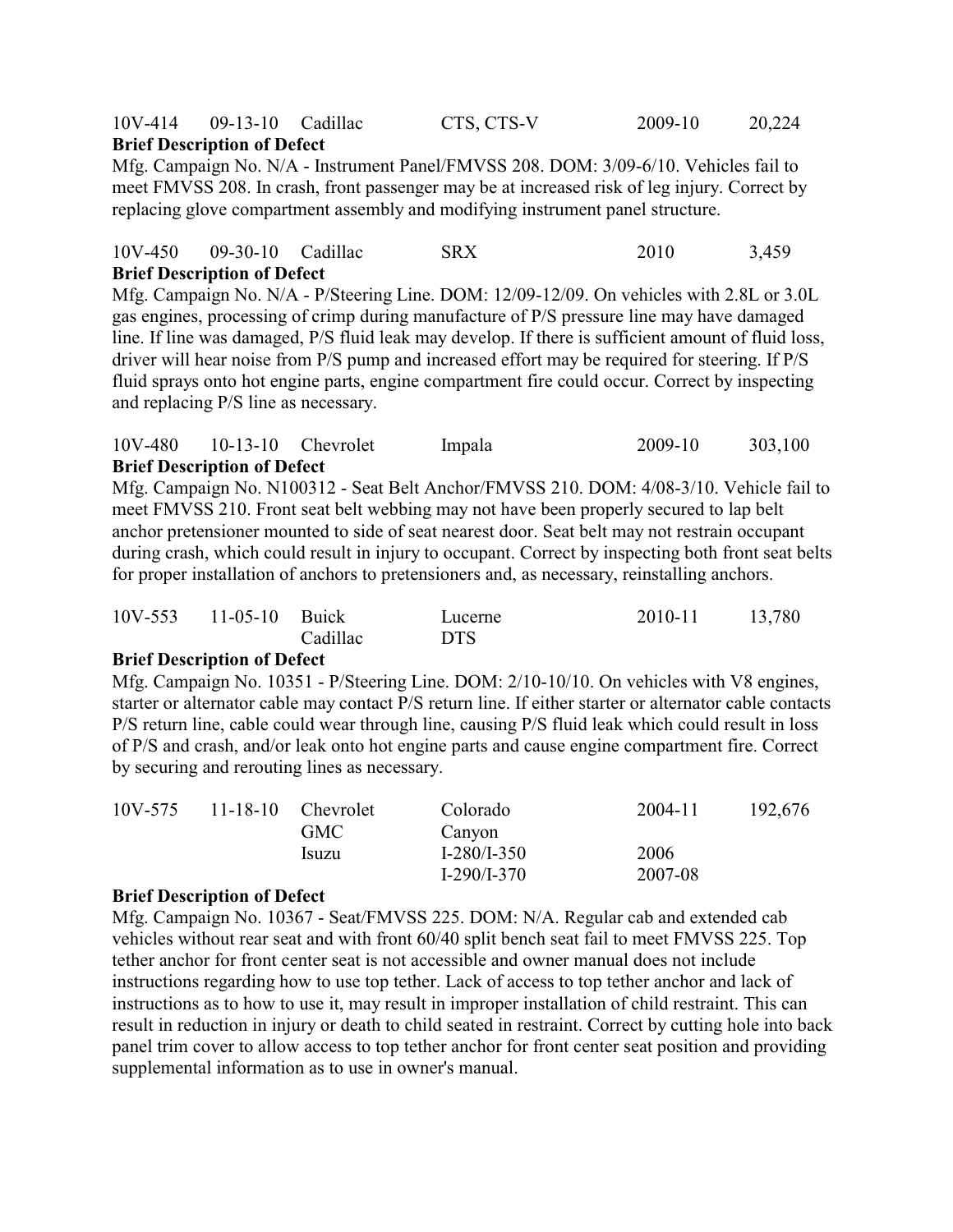| 12-15-10 Cadillac<br><b>SRX</b> | 2011 | 97,843 |
|---------------------------------|------|--------|
| Equinox<br>Chevrolet            |      |        |
| Terrain                         |      |        |
|                                 |      |        |

Mfg. Campaign No. 100370 - Seat Belt Anchor. DOM: 2/10-11/10. Driver and /or front passenger seat belt buckle anchor may fracture and separate near seat attachment in vehicle crash. This could result in injury. Correct by modifying passenger and/or driver seat belt buckles as necessary.

|            |                           | GMC   | W3500, W4500, W5500 |         |  |
|------------|---------------------------|-------|---------------------|---------|--|
| <b>n</b> n | $\mathbf{A}$ $\mathbf{A}$ | Isuzu | NPR, NQR, NRR       | 2006-07 |  |

#### **Brief Description of Defect**

Mfg. Campaign No. N/A - Oil Line. DOM: N/A. Oil pipe bolts were not tightened properly during production. Bolt may loosen resulting in oil seepage or leakage from packing seals. Loss of oil can cause engine seizure with sudden deceleration leading to crash. Correct by replacing packing seals with new ones and tightening bolts to specified torque.

| $10V - 643$ | 12-17-10 Cadillac |            | Escalade       | 2011 | 1,262 |
|-------------|-------------------|------------|----------------|------|-------|
|             |                   | Chevrolet  | Avalanche 1500 |      |       |
|             |                   |            | Silverado 1500 |      |       |
|             |                   | <b>GMC</b> | Sierra 1500    |      |       |

#### **Brief Description of Defect**

Mfg. Campaign No. 100426 - Rear Axle Pin. DOM: N/A. Rear axle cross pins were not properly heat treated and could fracture and become displaced within rear axle. Should pin shift out of position, it could create interference condition and cause rear axle to lock. Driver may not be able to maintain directional control of vehicle and crash without warning. Correct by installing new rear axle cross pin.

10V-644 12-17-10 Cadillac CTS 2005-07 95,927

#### **Brief Description of Defect**

Mfg. Campaign No. 100355 - Airbag Occupant Sensor. DOM: N/A. Repeated flexing of passenger sensing system mat in front passenger seat may cause mat to kink, bend, or fold. This flexing can break connections in mat. sensor may not detect presence of front seat passenger and will disable airbag. Non-deployment of front passenger airbag in crash may reduce protection of passenger and increase risk or severity of injury. Correct by replacing passenger sensing system.

| 11V-007 | $01-06-11$ | Cadillac                | Escalade ESV 1500,   | 2011 | 30,566 |
|---------|------------|-------------------------|----------------------|------|--------|
|         |            |                         | Escalade EXT 1500,   |      |        |
|         |            |                         | Escalade             |      |        |
|         | Chevrolet  | Avalanche 1500,         |                      |      |        |
|         |            | Colorado, Express 1500, |                      |      |        |
|         |            |                         | Silverado 1500,      |      |        |
|         |            |                         | Suburban 1500, Tahoe |      |        |
|         |            | <b>GMC</b>              | Canyon, Savana 1500, |      |        |
|         |            |                         | Sierra 1500, Yukon,  |      |        |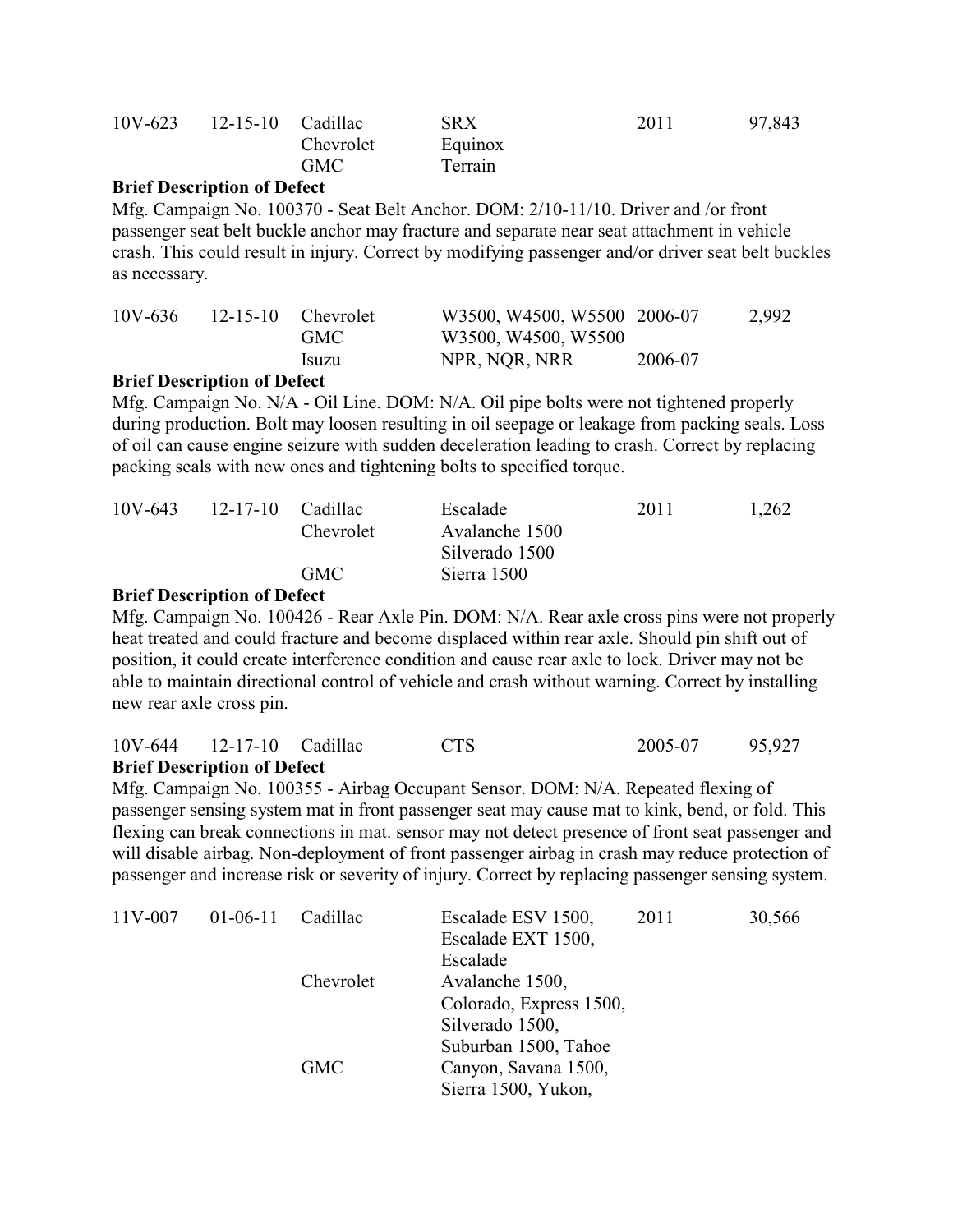### Yukon XL 1500

### **Brief Description of Defect**

Mfg. Campaign No. 10426A - Rear Axle. DOM: N/A. Rear axle cross pins were not properly heat treated and could fracture and become displaced within rear axle. Should pin shift out of position, it could create interference condition and cause rear axle to lock. Driver may not be able to maintain directional control of vehicle and crash could occur without warning. (Expansion of 10V-643.) Correct by installing new rear axle cross pin.

| <b>Brief Description of Defect</b> |            |         |        |
|------------------------------------|------------|---------|--------|
| $11V-089$ $02-11-11$ Cadillac      | <b>CTS</b> | 2009-10 | 44,147 |

Mfg. Campaign No. 11029 - Rear Suspension Link. DOM: 6/08-4/09. Vehicles have wax coating on rear suspension toe link jam nuts which may allow nut(s) to loosen. Toe link could separate and rear wheel would be able to turn inboard or outboard. Driver may experience sudden changes in vehicle handling and may not be able to control vehicle resulting in crash. Correct by cleaning all wax residue from rear suspension toe link, installing two new jam nuts and replacing rear suspension toe link as necessary.

| $11V-149$ 03-04-11 Buick |          | Lacrosse   | 2011 | 10,179 |
|--------------------------|----------|------------|------|--------|
|                          | Cadillac | <b>SRX</b> |      |        |

#### **Brief Description of Defect**

Mfg. Campaign No. 11057 - Defrost/FMVSS 103. DOM: 12/10-2/11. Vehicles fail to meet FMVSS 103. Software in electronic climate control (ECC) module may disable ability to adjust heating, ventilation, and air conditioning system settings. Driver may not be able to control heating, cooling, and ventilation for vehicle. Defrost system may be affected and decrease driver's visibility which could result in crash. Correct by reprograming ECC module.

#### 11V-221 04-06-11 Chevrolet Cruze 2011 2,100 **Brief Description of Defect**

Mfg. Campaign No. 11094 - Steering Wheel. DOM: 11/10-3/11. During manufacture, steering wheel could have been improperly fastened and may detach from steering column. Should steering wheel detach from steering column while driving, driver could lose ability to steer vehicle, resulting in crash. Correct by inspecting to ensure steering wheel is assembled properly.

### 11V-270 05-06-11 Chevrolet Cruze 2011 128,911 **Brief Description of Defect**

Mfg. Campaign No. 11149 - Steering Shaft. DOM: 10/09-4/11. Bolt attaching intermediate steering shaft to steering gear input shaft may not have been properly installed. This could allow shafts to separate, resulting in loss of steering and crash. Correct by inspecting and repairing intermediate shaft/steering gear assembly to assure bolt is fully seated and shaft properly assembled.

### 11V-273 05-06-11 Chevrolet Cruze 2011 100,308 **Brief Description of Defect**

Mfg. Campaign No. 11142 - Automatic transmission/ FMVSS 102 & 114. DOM: 10/09-4/01. Automatic transmission fails to meet FMVSS 102 and 114, Transmission shift linkage may not be properly installed and PRNDL shift lever may not accurately reflect position of transmission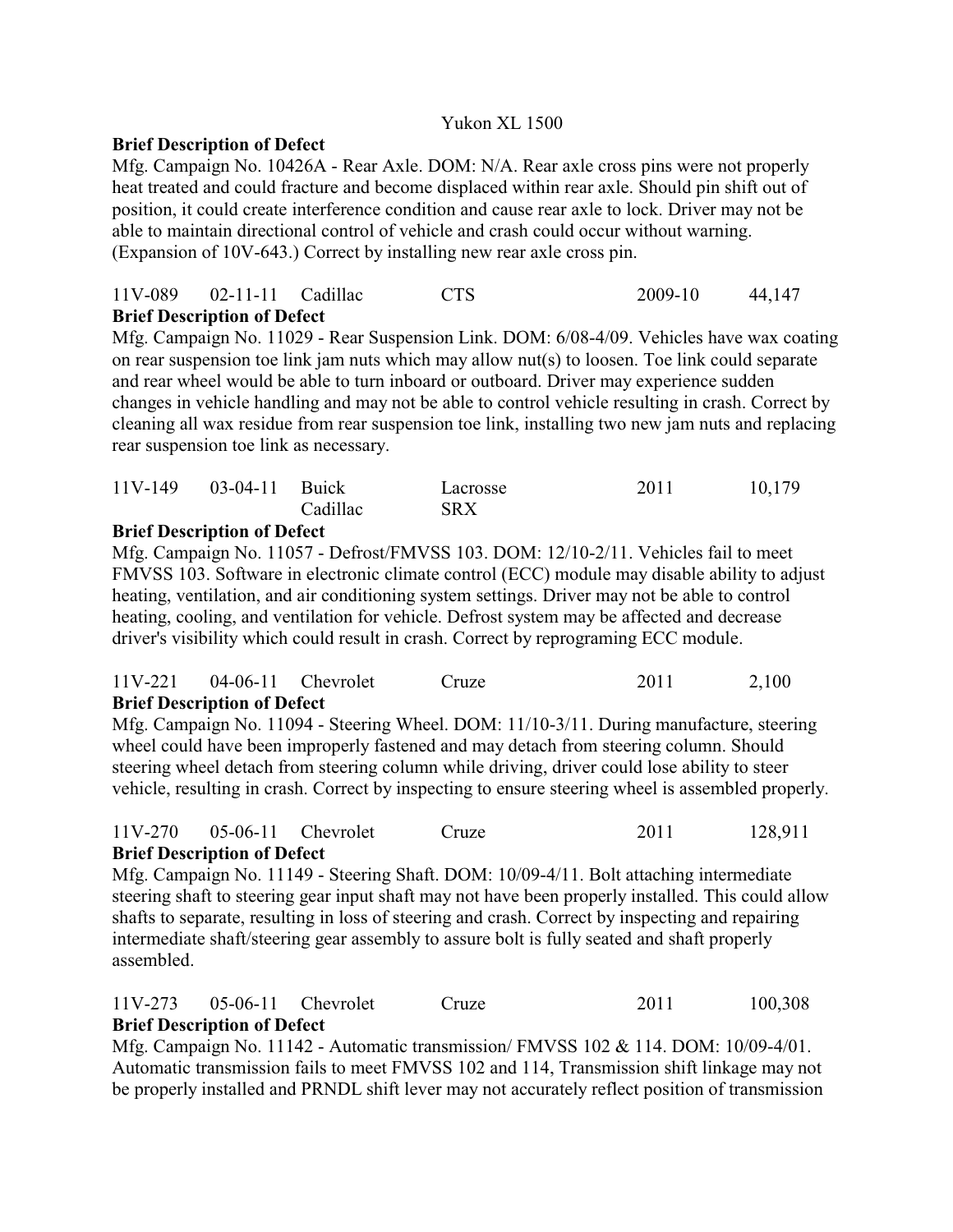gear. Driver could move shifter to park and remove ignition key, but transmission gear may not be in park. Driver may not be able to restart vehicle and vehicle could roll away after driver has exited vehicle, resulting in crash without prior warning. Correct by inspecting transmission shift linkage for correct installation and adjust shift linkage system.

|  | $11V-275$ 05-06-11 Chevrolet | Express 1500 | 2011 | 7,593 |
|--|------------------------------|--------------|------|-------|
|  | <b>GMC</b>                   | Savana 1500  |      |       |

### **Brief Description of Defect**

Mfg. Campaign No. 11126 - Brake Hose/FMVSS 135. DOM: 8/10-3/11. Vehicles fail to meet FMVSS 135. Vehicles may have clearance condition in which right rear brake hose may contact tire or wheel rim. If brake hose repeatedly contacts tire or wheel rim, hole could be worn in brake hose which may reduce effectiveness of rear brakes and increase stopping distance and result in crash. Correct by securing right rear brake hose to ensure sufficient clearance.

|  | $11V-276$ 05-06-11 Chevrolet | Colorado | 2011 | 4,674 |
|--|------------------------------|----------|------|-------|
|  | <b>GMC</b>                   | Canyon   |      |       |

## **Brief Description of Defect**

Mfg. Campaign No. 11095 - W/S wiper. DOM: 9/10-11/11. W/S wiper motor crank arm nut may not be tightened to specification. When wipers are operated with build-up of snow or ice, or if wipers are operated on dry windshield, nut could loosen. If there is sufficient loosening of nut, wipers could become inoperative. Driver visibility could be reduced resulting in crash. Correct by securing wiper motor crank arm nut.

| <b>Brief Description of Defect</b> |            |      |        |
|------------------------------------|------------|------|--------|
| $11V-308$ 06-03-11 Cadillac        | <b>SRX</b> | 2011 | 47,401 |

Mfg. Campaign No. 11162 Occupant Sensor/FMVSS 208. DOM: 6/10-4/11. Vehicles fail to meet FMVSS 208. Airbags are programmed to turn off right side roof-rail airbag if passenger sensing system determines that right front passenger seat is unoccupied. Right rear occupant may not be protected and suffer injuries in frontal and side crashes. Correct by reprograming sensing and diagnostic module.

| $11V-337$ 06-28-11 Chevrolet |            | Colorado | 2011 | 6,786 |
|------------------------------|------------|----------|------|-------|
|                              | <b>GMC</b> | Canyon   |      |       |

## **Brief Description of Defect**

Mfg. Campaign No. 11181 - Automatic transmission/ FMVSS 102 & 114. DOM: 2/11-5/11. Vehicles with 2.9 or 3.7 liter engine and four-speed automatic transmission fail to meet FMVSS 102 and FMVSS 114. Vehicles may have been built with automatic transmission adjustment clip that may not retain shift cable in correct position. PRNDL shift lever may not accurately reflect position of transmission gear. Driver could move shifter to park and remove ignition key, but transmission gear may not be in park. Driver may not be able to restart vehicle and vehicle could roll away after driver has exited vehicle, resulting in crash without prior warning. Correct by installing new automatic transmission adjustment clip.

| 11V-339 | $06-28-11$ Cadillac |           | Escalade ESV 1500, | 2011 | 739 |
|---------|---------------------|-----------|--------------------|------|-----|
|         |                     |           | Escalade           |      |     |
|         |                     | Chevrolet | Silverado,         |      |     |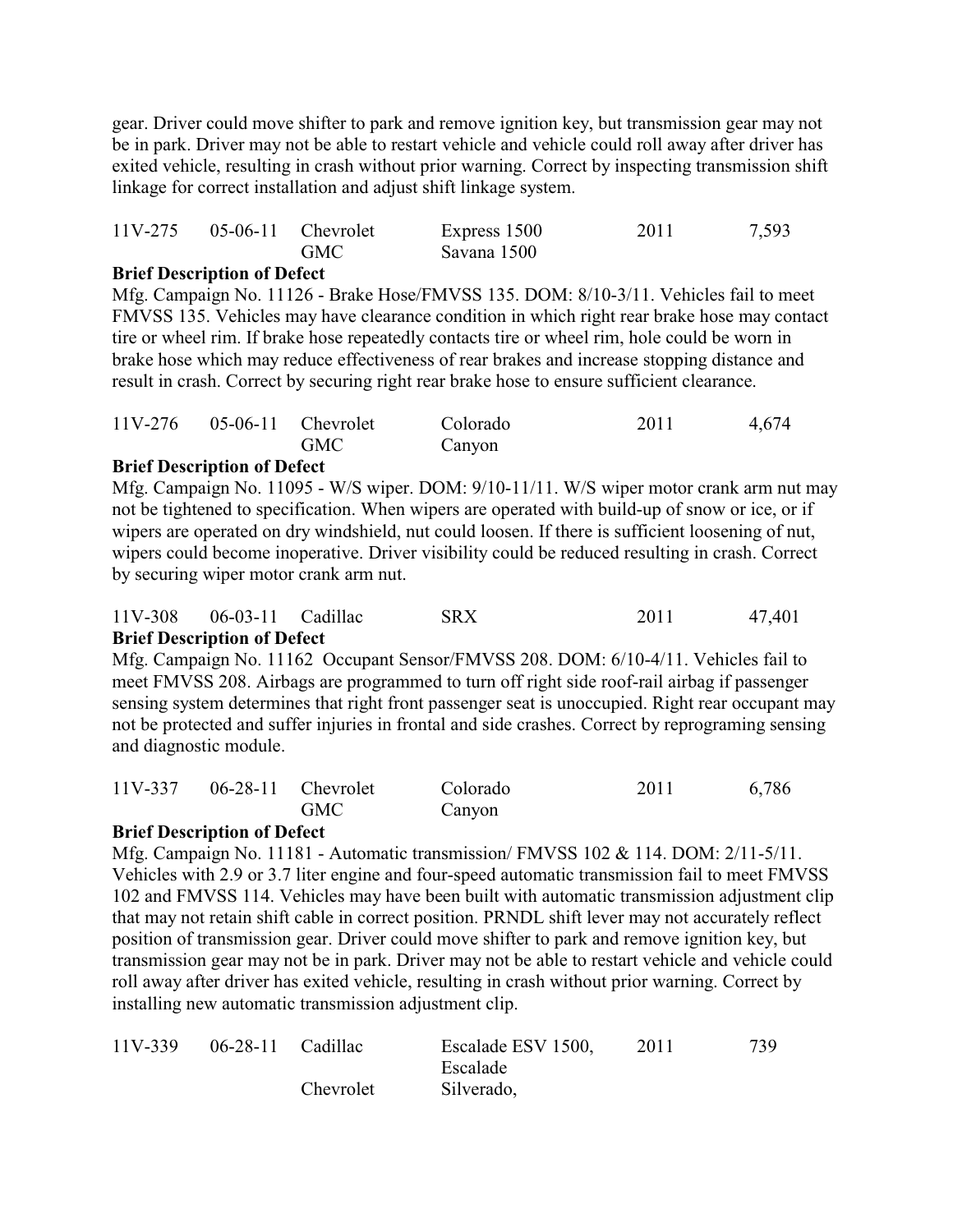|     | Suburban 1500, Tahoe |
|-----|----------------------|
| GMC | Sierra, Yukon,       |
|     | Yukon XL 1500        |

Mfg. Campaign No. 11191 - Steering Shaft. DOM: N/A. Intermediate steering shaft attaching bolts may not have been tightened to proper specification. This could allow joints to separate, with loss of steering resulting in crash. Correct by inspecting and ensuring intermediate steering shaft bolts are tightened to proper specification.

## 11V-398 08-05-11 Chevrolet Impala 2012 10,344 **Brief Description of Defect**

Mfg. Campaign No. 11224 - P/Steering Hose. DOM: 4/11-7/11. Upper P/steering hose may have been misrouted in close proximity to and/or contact catalytic converter. Heat from catalytic converter may melt P/steering hose. P/steering fluid could flow onto catalytic converter, and engine compartment fire could occur. Correct by inspecting to ensure that upper P/steering hose is routed correctly and repairing as necessary.

|         | <b>Brief Description of Defect</b> |          |      |       |
|---------|------------------------------------|----------|------|-------|
| 11V-404 | 08-03-11 Buick                     | Lacrosse | 2012 | 4,077 |

Mfg. Campaign No. 11222 - ESC System/FMVSS 126. DOM: 6/11-7/11. Vehicles fail to meet FMVSS 126. Stabilitrak system has incorrect calibration that may cause system to not properly detect if sensor were to malfunction. Warning light indicating system is not operating would not illuminate, as required by FMVSS 126. Improper diagnosing may cause ESC to falsely activate, resulting in sudden changes in vehicle handling and deceleration, particularly at higher speeds, which may cause driver difficulty in maintaining vehicle's desired path of travel and desired vehicle speed, and could result in crash without warning. Correct by reprograming electronic brake control module.

|                                    | $11V-491$ $10-03-11$ Chevrolet | Corvette | 2011-12 | 5,755 |
|------------------------------------|--------------------------------|----------|---------|-------|
| <b>Brief Description of Defect</b> |                                |          |         |       |

Mfg. Campaign No. 11258 - Hinge/FMVSS 206. DOM: 1/11-9/11. Vehicles fail to meet FMVSS 206. Rear hatch hinges may not meet load requirements specified in safety standard. Rear hatch could separate in crash, resulting in injury. Correct by replacing both rear hatch hinges.

|  | $11V-511$ $10-19-11$ Chevrolet<br><b>GMC</b> | Equinox<br>Terrain | 2012 | 33,964 |
|--|----------------------------------------------|--------------------|------|--------|
|  |                                              |                    |      |        |

#### **Brief Description of Defect**

Mfg. Campaign No. 11261 - TPMS/FMVSS 138. DOM: 7/11-9/11. Vehicles fail to meet FMVSS 138. TPMS is designed to illuminate tire pressure warning light when pressure in tire is 25% below recommended cold tire pressure. Light will not illuminate until tire pressure is more than 25% below recommended cold tire pressure. Underinflated tires can result in tire overloading and overheating, which could lead to blowout and crash resulting in serious injury. Underinflated tires can also result in premature or irregular wear, poor handling, and poor fuel economy. Correct by updating body control module.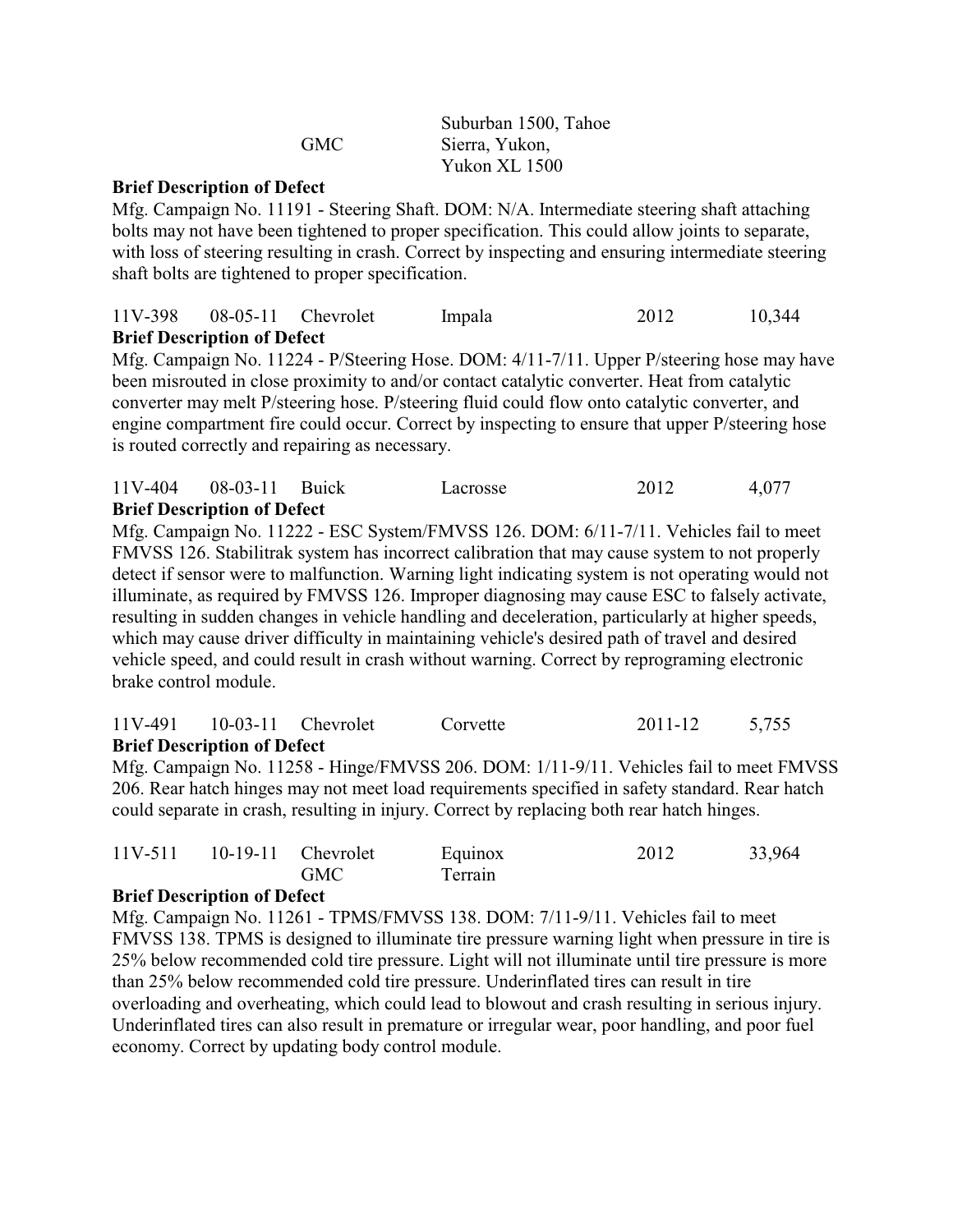#### 11V-534 11-04-11 Pontiac G8 2008-09 38,444 **Brief Description of Defect**

Mfg. Campaign No. 11306 /FMVSS 208. DOM: 11/07-1/09. 5th percentile female dummy in 30 mph frontal barrier test exceeded head injury criteria (hic) requirements of standard. With front passenger seat positioned full forward, seat position sensor will cause 30 milliseconds deployment delay between first and second stages of dual-stage frontal passenger airbag. In crash, this may result in increased head injury to front seat occupants. Correct by reprogramming sensing and diagnostic module.

## 11V-536 11-02-11 Cadillac CTS 2012 674 **Brief Description of Defect**

Mfg. Campaign No. 11318 - P/Brake. DOM: 10/11. Power vacuum brake boost pushrod retention nut may not be torqued to proper specification. If nut is not torqued to proper specification, nut could loosen and allow pushrod to separate from brake pedal. This could result in loss of ability to brake and crash without prior warning. Correct by inspecting power vacuum brake boost pushrod retention nut, and if necessary, torqueing nut to proper specification.

|  | $11V-543$ $11-08-11$ Chevrolet<br><b>GMC</b> | Express<br>Savana | 2012 | 1,798 |
|--|----------------------------------------------|-------------------|------|-------|
|  |                                              |                   |      |       |

## **Brief Description of Defect**

Mfg. Campaign No. 11302 /FMVSS 208. DOM: 6/11-10/11. Second stage of dual-stage airbag will not inflate in severe frontal impact. Airbags fail to meet FMVSS 208. Improperly deployed airbag will result in injury to occupant. Correct by installing new front passenger airbag.

|  | $11V-552$ 11-17-11 Chevrolet | Colorado | 2012 | 5,593 |
|--|------------------------------|----------|------|-------|
|  | <b>GMC</b>                   | Canyon   |      |       |

#### **Brief Description of Defect**

Mfg. Campaign No. 11322 - Seat Belt/FMVSS 208. DOM: 9/11-10/11. Vehicles fails to meet FMVSS 208 due to driver safety belt buckle electrical connector terminals that do not fit snugly with connector pins, causing connection to be intermittent. Loose connections may cause driver to not receive visual or audible warning that driver seat belt is not fastened, resulting in personal injury in crash. Correct by replacing seat belt buckle electrical connector terminals

### 11V-591 12-19-11 Chevrolet Captiva 2011-12 3,150 **Brief Description of Defect**

Mfg. Campaign No. 11333 - P/Steering. DOM: 10/09-4/11. Driving vehicle with transmission in manual mode and in first gear causes engine and power steering pump to operate at higher speed than is typical. Increased pump speed generates heat that is transferred to power steering fluid and can result in power steering fluid temperatures that approach power steering pump reservoir's melting point. After prolonged exposure to elevated fluid temperatures, reservoir may leak and result in fire. Correct by replacing power steering fluid cooler with improved version.

#### 11V-595 12-20-11 Cadillac SRX 2010-11 8,789 **Brief Description of Defect**

Mfg. Campaign No. 11348 - Transmission/FMVSS 114. DOM: 10/08-6/11. Vehicles fail to meet FMVSS 114. Transmission shift cable may be improperly installed and come out of transmission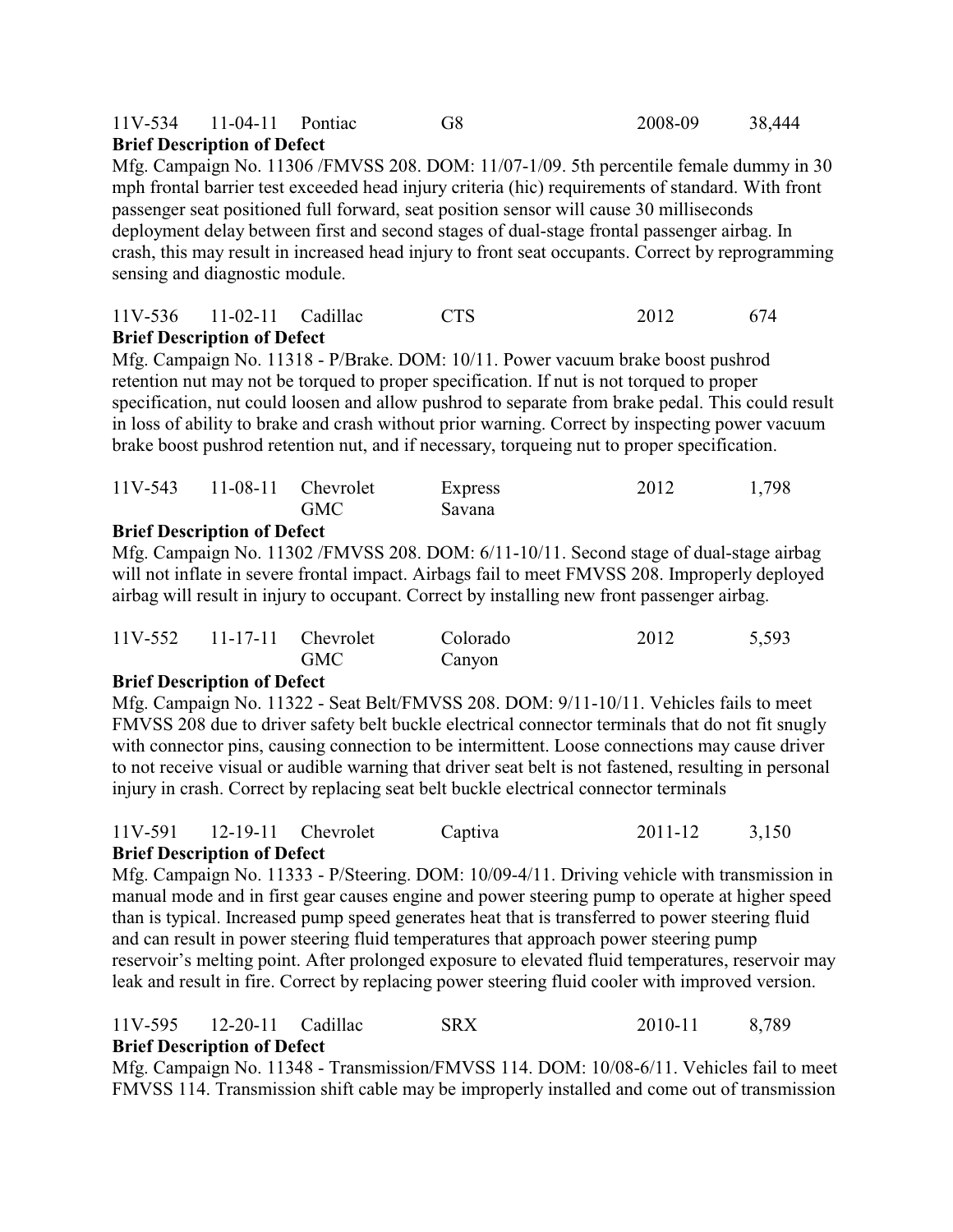bracket. Driver may be unable to shift transmission out of gear, resulting in no motion or shifter may inaccurately indicate transmission is in park when it is not, allowing vehicle to roll away and crash. Correct by ensuring transmission shift cable is properly routed and seated in transmission cable bracket.

### 11V-599 12-28-11 Chevrolet Sonic 2012 4,296 **Brief Description of Defect**

Mfg. Campaign No. 11354 - Brakes. DOM: 6/11-11/11. 2012 Front brake inner or outer pad may be missing which could result in reduced brake system performance, resulting in crash. Correct by inspecting front brakes for missing inner or outer pad and installing new inner and outer pads, brake caliper, and rotor as necessary.

#### 12V-093 03-07-12 Buick Regal 2012 3,633 **Brief Description of Defect:**

Mfg. Campaign No. 12048 - Parking Lamp /FMVSS 108. DOM: 2/11-2/12. Vehicles fail to meet FMVSS 108. Due to software error, parking lamps do not activate when either parking lamps or headlamps are turned on. Inadequate lighting could reduce visibility of vehicle and result in crash. Correct by reprograming body control module.

| 12V-112 03-22-12 Chevrolet |            | Express, Suburban | 2012 | 6,159 |
|----------------------------|------------|-------------------|------|-------|
|                            | <b>GMC</b> | Savana, Yukon Xl  |      |       |

## **Brief Description of Defect:**

Mfg. Campaign No. 12055 - Steering Gear. DOM: 1/12-2/12. Steering gear pitman shaft may not have been adequately hardened and could fracture. Loss of steering could result, resulting in crash. Correct by inspecting steering gear and replacing steering gear pitman shaft as necessary.

| $12V-151$ | 04-09-12 Buick |           | Enclave  | 2011-12 | 47,846 |
|-----------|----------------|-----------|----------|---------|--------|
|           |                | Chevrolet | Traverse |         |        |
|           |                | GMC.      | Acadia   |         |        |

#### **Brief Description of Defect:**

Mfg. Campaign No. 12036 - W/S Wiper. DOM: 2/11-12/11. Snow or ice buildup on windshield or on wiper may restrict movement of wiper arm, causing wiper arm to loosen and wiper to become inoperative. Driver visibility could be reduced, resulting in crash. Recall is limited to vehicles currently registered in AK, CO, CT, DE, ID, IL, IN, IA, ME, MD, MA, MI, MN, MT, NE, NH, NJ, NY, ND, OH, PA, RI, SD, UT, VT, WV, WI, WY and DC. Correct by tightening wiper arm nuts.

#### 12V-224 05-18-12 Chevrolet Malibu 2013 4,304 **Brief Description of Defect:**

Mfg. Campaign No. 12102 - Sensing & Diagnostic Module. DOM: 10/11-3/12. After event of hard braking, sensing and diagnostic module (SDM) may reset itself. If this occurs during aggressive turning maneuver, and then afterwards potential vehicle rollover event is sensed, roof rail airbag may unintentionally deploy. Airbags and/or seatbelt pretensioners may not deploy during severe crash, resulting in personal injury. Correct by reprogramming SDM.

|  | $12V-288$ 06-22-12 Chevrolet |  | Cruze | $2011 - 12$ | 413,148 |
|--|------------------------------|--|-------|-------------|---------|
|--|------------------------------|--|-------|-------------|---------|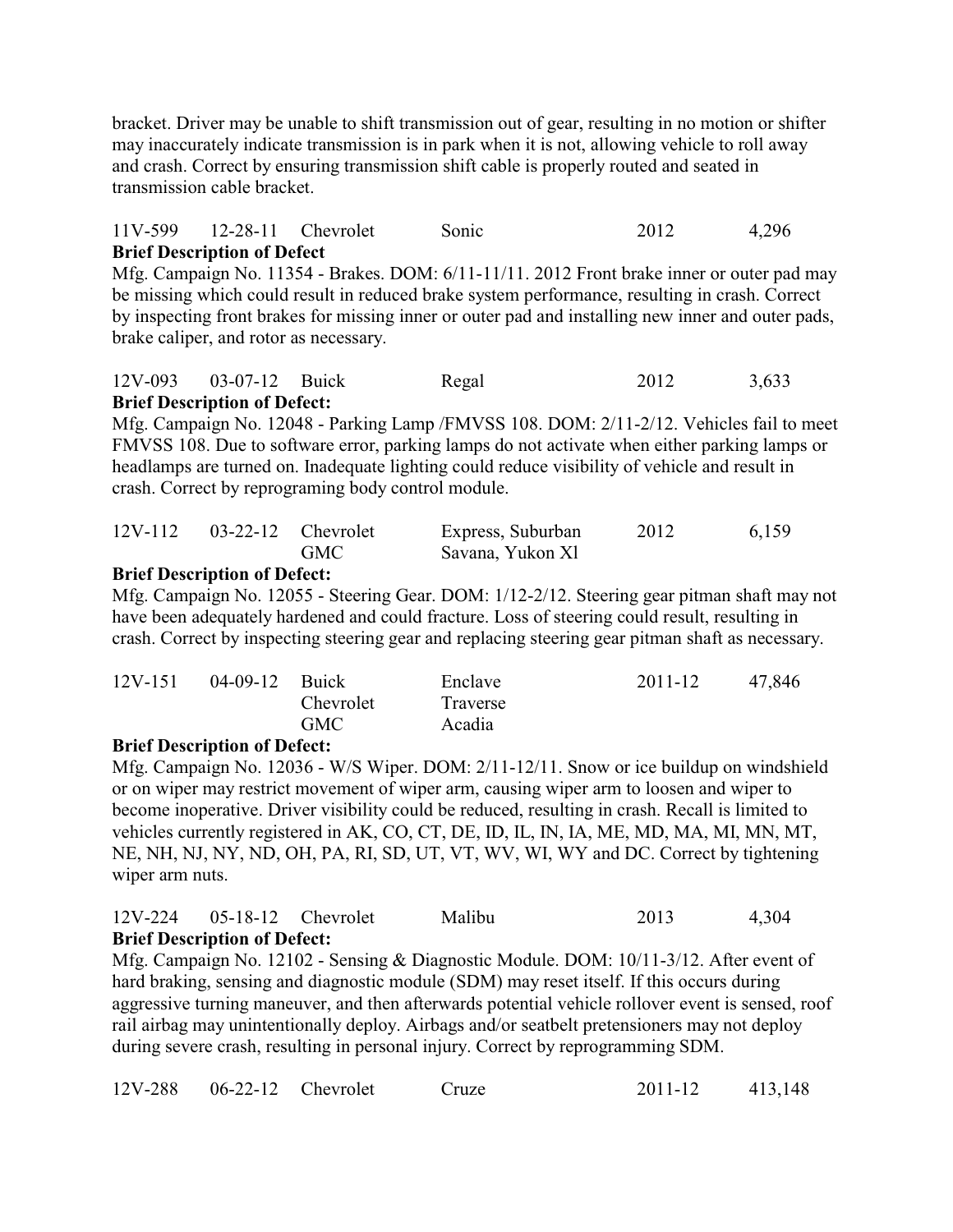Mfg. Campaign No. 12081 - Engine Shield. DOM: 10/09-5/12. Spilled or dripping oil (such as after oil change) may collect in engine shield (bellypan) near hot engine or exhaust system surfaces. Oil and engine shield may ignite and burn. Either condition could result in engine compartment fire, causing injury or death. Correct by modifying engine shield to prevent fluid from contacting shield. Correct by applying protective tape to electronic p/steering wire harness on vehicles with manual transmission.

### 12V-289 06-22-12 Chevrolet Cruze 2011-12 53,239 **Brief Description of Defect:**

Mfg. Campaign No. 12133 - Fuel Tank. DOM: 10/09-5/12. Attachment welds for fuel tank strap secondary brackets may have been omitted. Fuel tank could come loose in crash, allowing fuel to leak from tank which could result in fire. Correct by inspecting vehicle for missing welds and by securing bracket attachments with fasteners.

### 12V-301 06-28-12 Chevrolet Captiva Sport 2012 2,070 **Brief Description of Defect:**

Mfg. Campaign No. 12127- Park Brake. /FMVSS 135. DOM: 4/12-5/12. Vehicles fail to meet FMVSS 135 park brake performance requirements. Park brake cable may not be fully seated in its connector and may separate from connector. If this occurs, park brake will become inoperative and will not hold vehicle. This could result in unintended vehicle movement and crash. Correct by inspecting and ensuring park brake cables are connected and secure.

### 12V-377 08-03-12 Chevrolet Impala 2008-12 36,413 **Brief Description of Defect:**

Mfg. Campaign No. 12104 - Lower Control Arm. DOM: N/A. 2008-2012 Police vehicle front lower control arms may fracture. Broken control arm can result in loss of control of vehicle, resulting in crash. Correct by replacing both front lower control arms

| 12V-388 08-08-12 Chevrolet |            | Express | 2003-04 | 9,389 |
|----------------------------|------------|---------|---------|-------|
|                            | <b>GMC</b> | Savana  |         |       |

#### **Brief Description of Defect:**

Mfg. Campaign No. 12166 - Fuel Filler. DOM: 4/02-6/04. On vans with left side cargo door, water and road contaminants may become trapped in protective conduit that covers fuel filler pipe and may cause pipe to corrode. Significant corrosion may allow fuel to leak during refueling and result in fire. Recall is limited to vehicles originally sold or currently registered in CT, DE, IL, IN, IA, ME, MD, MA, MI, MN, MO, NH, NJ, NY, OH, PA, RI,VT, WV, WI, and DC. Correct by installing new fuel filler neck.

| 12V-406 | $08-16-12$ | <b>Buick</b><br>Chevrolet<br><b>GMC</b><br>Isuzu | Rainier<br>Trailblazer<br>Envoy<br>Ascender | 2006-07 | 249,260 |
|---------|------------|--------------------------------------------------|---------------------------------------------|---------|---------|
|         |            | Saab                                             | $9-7X$                                      | 2005-07 |         |

#### **Brief Description of Defect:**

Mfg. Campaign No. 12180 - Door Module. DOM: 5/05-5/07. Fluid may enter driver's door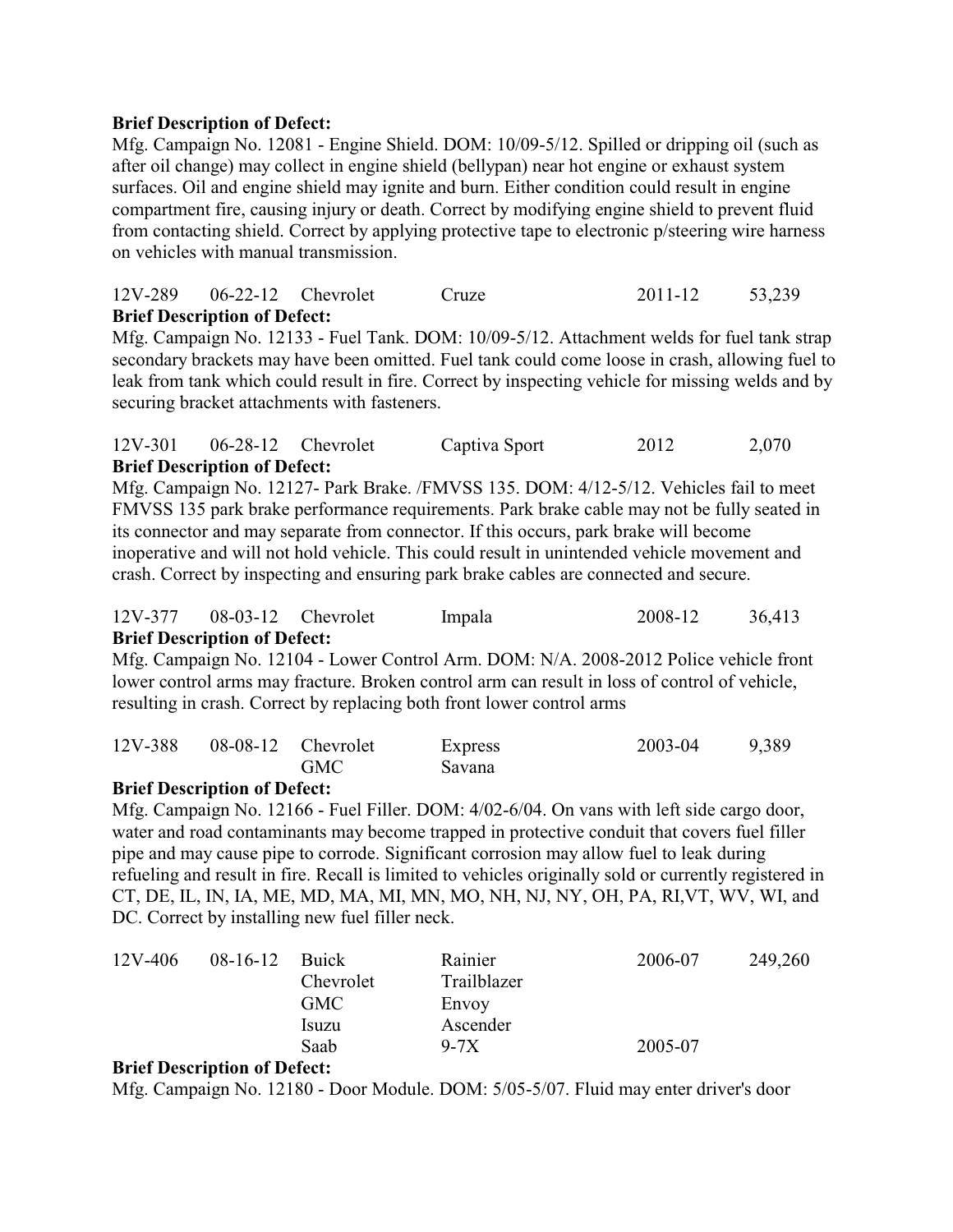module, causing corrosion that could result in short in circuit board. Short may cause P/door lock and p/window switches to function intermittently or become inoperative. Short may also cause overheating, which could melt components of door module, producing odor, smoke, or fire and result in personal injury. Fire could occur while vehicle is not in use. As precaution, owners are advised to park outside until remedy made. Recall is limited to vehicles currently registered or originally sold in CT, DE, DC, IL, IN, IA, ME, MD, MA, MI, MN, MT, NH, NJ, NY, OH, PA, RI, VT, WV, WI. Correct by installing protective cover on door module and replacing module as necessary.

# 12V-408 08-20-12 Chevrolet Sonic 2012 44,668 **Brief Description of Defect:**

Mfg. Campaign No. 12176 - W/S Wiper/FMVSS 104. DOM: 5/11-2/12. Vehicles fail to meet FMVSS 104. W/S wiper washer hose may separate from washer fluid reservoir. If this occurs, washer fluid will not be available to windshield. Lack of washer fluid could impede driver's view, resulting in crash. Correct by securing W/S washer hose to prevent separation.

#### 12V-454 09-17-12 Chevrolet Sonic 2013 4,716 **Brief Description of Defect:**

Mfg. Campaign No. 12209 - Turn Signal/FMVSS 108. DOM: 5/12-8/12. When turn signal lamp fails to operate, body control module (BCM) does not detect this and will not indicate condition to driver. Vehicles fail to meet FMVSS 108. If driver is not aware turn signal is not functioning and does not have light repaired, other drivers may not be alerted vehicle is turning, resulting in crash. Correct by reprograming BCM and key fobs.

| 12V-459 | $09-19-12$ Chevrolet | Cobalt         | 2007-09 | 40,859 |
|---------|----------------------|----------------|---------|--------|
|         |                      | Equinox        | 2007    |        |
|         | Pontiac              | G <sub>5</sub> | 2007-09 |        |
|         |                      | Torrent        | 2007    |        |
|         | Saturn               | lon            | 2007    |        |

#### **Brief Description of Defect:**

Mfg. Campaign No. 12190 - Fuel Pump. DOM: N/A. Plastic supply or return port on fuel pump module may crack, cause fuel leak and result in fire. Recall is limited to vehicles originally sold or currently registered in states as follows: 2007 Chevrolet Equinox, Pontiac Torrent - Arizona, California, Nevada, Texas; 2007 Chevrolet Cobalt, Pontiac G5, Saturn Ion - Arizona, California, Florida, Nevada, Texas; 2008 Chevrolet Cobalt, Pontiac G5 - Arizona; 2009 Chevrolet Cobalt, Pontiac G5 - Arkansas, Arizona, California, Nevada, Oklahoma, Texas. Recall is expansion of 09V-419. Correct by replacing fuel pump module.

| $12V - 460$ | $09-18-12$ Chevrolet | Malibu | 2008-10 | 426,240 |
|-------------|----------------------|--------|---------|---------|
|             | Pontiac              | G6     | 2008-10 |         |
|             | Saturn               | Aura   | 2007-10 |         |

#### **Brief Description of Defect:**

Mfg. Campaign No. 12106 - Transmission Shift Cable. DOM: 5/06-6/10. On vehicles with 4-speed automatic transmission, tabs on transmission shift cable end may fracture and separate. If tabs fracture and separate, shift lever and actual position of transmission gear may not match. Driver would be able to move shifter to 'park' and remove ignition key, but transmission gear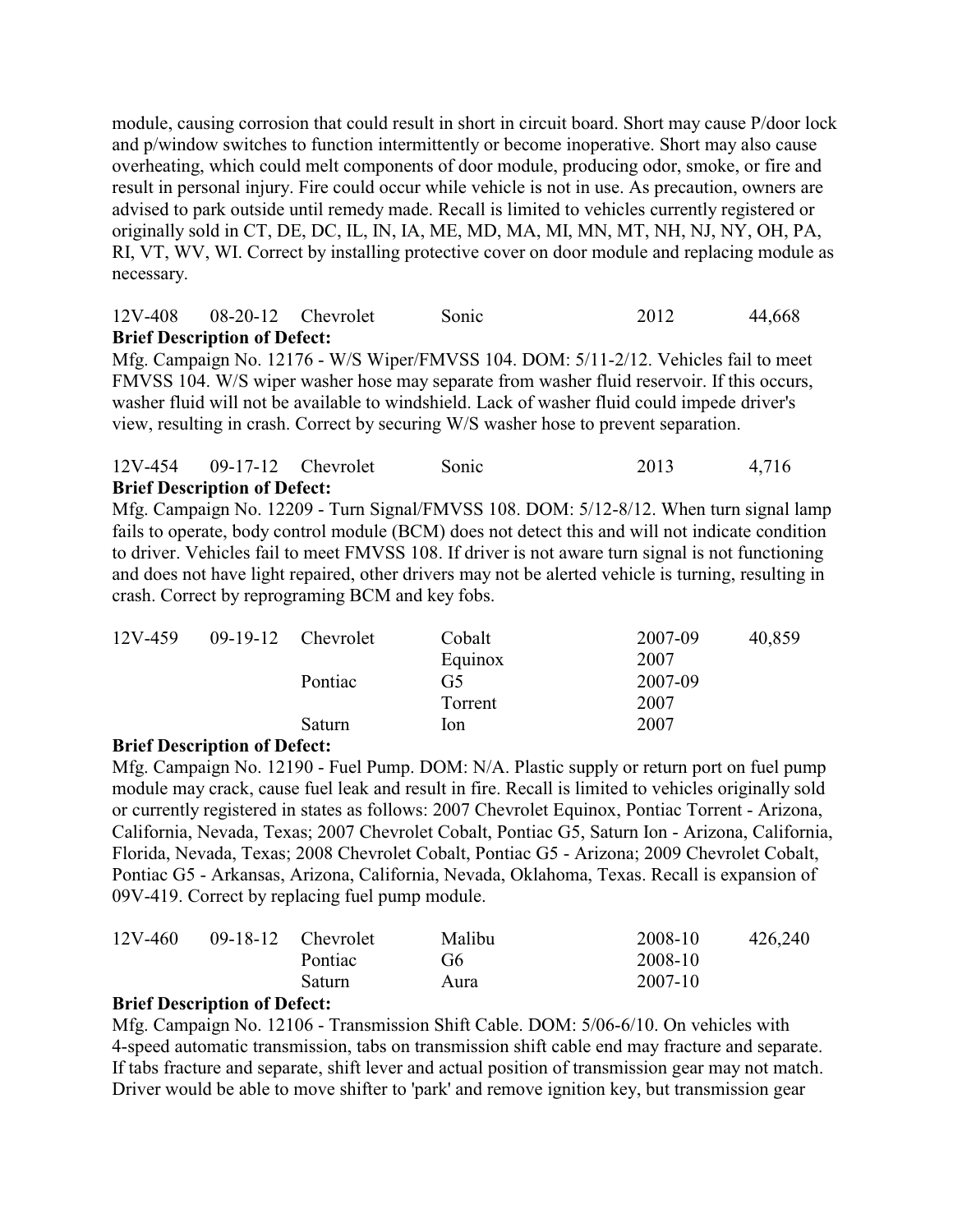may not be in 'park.' Vehicle may not be able to be restarted and vehicle could roll away after driver has exited vehicle, resulting in crash without prior warning. Correct by installing retainer over cable end or replacing shift cable as necessary.

### 12V-491 10-10-12 Pontiac Vibe 2009 47,133 **Brief Description of Defect:**

Mfg. Campaign No. N/A - P/Window Switch. DOM: 1/08-12/08. P/window master switch assemblies were built using less precise process for lubricating internal components of switch assemblies. Irregularities in lubrication process may cause p/window master switch assemblies to malfunction and overheat. If switch overheats, it may melt, resulting in fire. Correct by inspecting switch, applying special grease that inhibits heat build up and replacing any damaged switch.

| 12V-522 10-31-12 Buick |           | Verano       | 2012 | 2,949 |
|------------------------|-----------|--------------|------|-------|
|                        | Chevrolet | Cruze, Sonic |      |       |

### **Brief Description of Defect:**

Mfg. Campaign No. 12261 - Airbag. DOM: N/A. Driver side frontal airbag has shorting bar which may intermittently contact airbag terminals. If bar and terminals are contacting each other at time of crash necessitating deployment of driver's frontal airbag, airbag will not deploy and may result in driver's injury. Correct by replacing steering wheel airbag coil. .

| <b>Brief Description of Defect:</b> |     |      |        |
|-------------------------------------|-----|------|--------|
| $12V-525$ $10-31-12$ Cadillac       | XTS | 2013 | 12,626 |

Mfg. Campaign No. 12258 - Head Restraint/FMVSS 202. DOM: 10/11-8/12. Vehicles fail to meet FMVSS 202. Rear seat head restraints may not lock in upright position after being folded forward. If head restriant is at its lowest position and falls forward, it will not meet height required by standard. In crash, lowered head restraint may increase occupant's neck injury. Correct by replacing head restraints.

| 12V-594 12-19-12 Chevrolet |     | Colorado | 2010-12 | 118,800 |
|----------------------------|-----|----------|---------|---------|
|                            | GMC | Canyon   | 2010-12 |         |

#### **Brief Description of Defect:**

Mfg. Campaign No. 12319- Hood/FMVSS 113. DOM: 11/09-8/12. Vehicles fail to meet FMVSS 113. Hood may be missing secondary hood latch. If primary hood latch is not engaged, hood could open unexpectedly and obstruct view of driver, resulting in crash. Correct by inspecting and replacing hood as necessary.

| 13V-001 | $01 - 02 - 13$ | Cadillac   | <b>Escalade ESV</b><br><b>Escalade EXT</b> | 2013 | 54,686 |
|---------|----------------|------------|--------------------------------------------|------|--------|
|         |                |            | Escalade                                   |      |        |
|         |                | Chevrolet  | Avalanche,                                 |      |        |
|         |                |            | Express, Tahoe,                            |      |        |
|         |                |            | Silverado,                                 |      |        |
|         |                |            | Suburban                                   |      |        |
|         |                | <b>GMC</b> | Savana, Sierra,                            |      |        |
|         |                |            | Yukon, Yukon XL                            |      |        |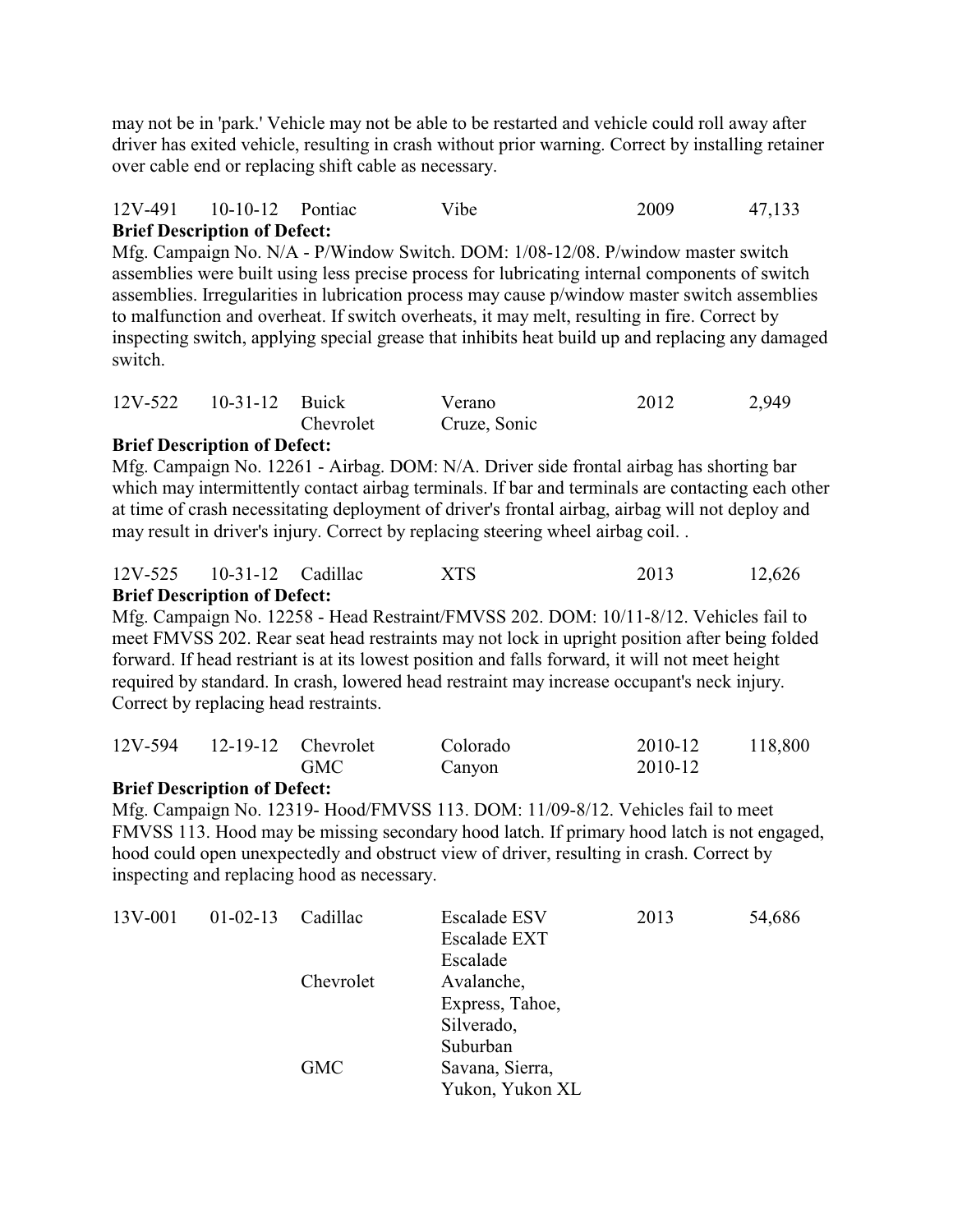Mfg. Campaign No. 12331 - Shift Lock. FMVSS 102, 114. DOM: 11/12-12/12. Vehicles fail to meet FMVSS 102 and 114. vehicles may have been built with fractured park lock cable or malformed steering column lock actuator gear in lock module assembly. As result, vehicle may shift from park with ignition key removed or ignition key in off position. vehicle may also shift out of park without application of brake pedal while key is off. Either of these scenarios may cause vehicle to roll away after driver has exited vehicle, resulting in vehicle crash and/or injury. Correct by inspecting and replacing steering column as necessary.

|  | $13V-010$ $01-14-13$ Chevrolet | Express | 2013 | 980 |
|--|--------------------------------|---------|------|-----|
|  | <b>GMC</b>                     | Savana  |      |     |

### **Brief Description of Defect**

Mfg. Campaign No. 12332 - Ignition Lock Cylinder/FMVSS 114. DOM: 11/12-12/12. Key may be removed from ignition when vehicle is running or transmission is not in park position. Vehicles fail to meet FMVSS 114. If ignition key is removed while vehicle is still on and/or vehicle is not in park, vehicle may rollaway and result in crash or injury to pedestrians. Correct by replacing ignition lock cylinder and two associated keys.

| 13V-023 01-24-13 Buick |           | Verano               | 2012 | 4,167 |
|------------------------|-----------|----------------------|------|-------|
|                        | Chevrolet | Camaro, Cruze, Sonic |      |       |

#### **Brief Description of Defect**

Mfg. Campaign No. 12261 - Airbag. DOM: 12/11-2/12. Driver side frontal airbag has shorting bar which may intermittently contact airbag terminals. If bar and terminals are contacting each other in crash, airbag will not deploy, resulting in injury. Correct by replacing steering wheel airbag coil.

| <b>Brief Description of Defect</b> |        |      |       |
|------------------------------------|--------|------|-------|
| 13V-024 01-23-13 Chevrolet         | Malibu | 2013 | 8,519 |

Mfg. Campaign No. 13008 - Suspension Bolt. DOM: 12/11-7/12. One or more rear suspension bolts may not have been tightened to specified torque. This may lead to sudden changes in vehicle handling. Sudden changes in vehicle handling result in crash. Correct by inspecting and retightening bolts as necessary.

#### 13V-029 01-30-13 Pontiac Vibe 2003-04 135,749 **Brief Description of Defect**

Mfg. Campaign No. N/A - Airbag. DOM: 12/01-4/04. Airbag circuits are susceptible to internal shorting which may create abnormal current flow and increased heat which can damage circuits. This could result in inadvertent deployment of front airbags and/or seat belt pretensioners which may result in injury and crash. Correct by installing supplemental harness containing electrical filter between airbag control module and its wiring harness.

#### 13V-080 03-08-13 Chevrolet Express 2011 48 **Brief Description of Defect**

Mfg. Campaign No. 13065 - CNG Tank. DOM: 11/10-12/10. On vehicles converted by Impco Automotive to run compressed natural gas (cng) with four tank configuration using pressure relief device and pressure relief vent pipe assembly, pressure relief vent pipe assembly may have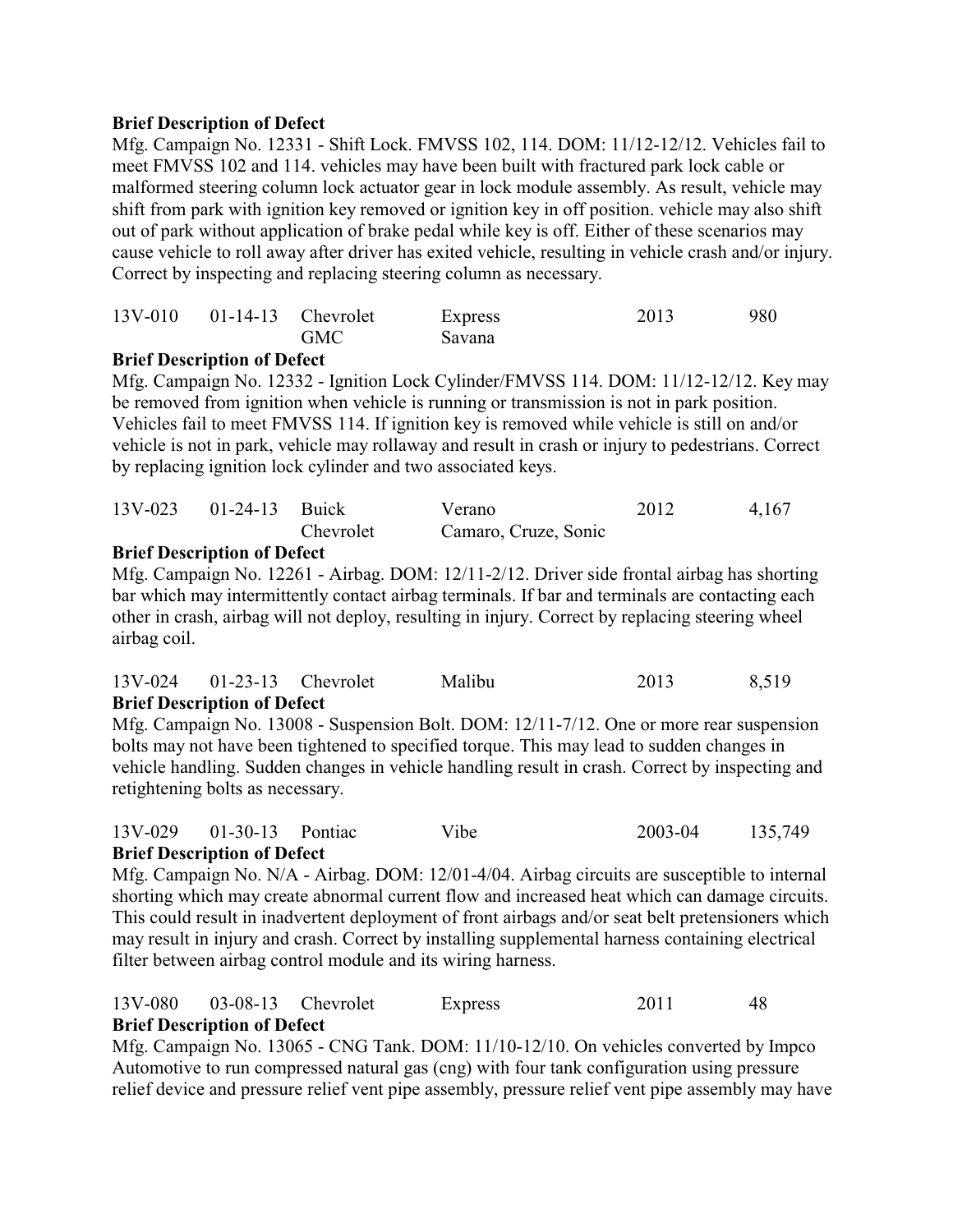been built incorrectly. If pressure relief device activates with improperly assembled vent pipe, compressed natural gas may be vented into passenger compartment. Explosion or fire may result. Impco Automotive will perform recall remedy. Correct by inspecting and repairing pressure relief device and vent pipe assembly as necessary.

| 13V-097 03-15-13 Buick |          | Lacrosse   | 2013 | 26,582 |
|------------------------|----------|------------|------|--------|
|                        | Cadillac | <b>SRX</b> |      |        |

### **Brief Description of Defect**

Mfg. Campaign No. 13053 - Transmission/FMVSS 102. DOM: 4/12-3/13. Vehicles fail to meet FMVSS 102. Software problem may cause transmission to inadvertently shift to sport mode removing any transmission-related engine braking effect. If engine braking is unexpectedly removed, it may result in crash. Correct by reprogram transmission control module.

| <b>Brief Description of Defect</b> |        |      |     |
|------------------------------------|--------|------|-----|
| 13V-105 03-28-13 Buick             | Encore | 2013 | 144 |

Mfg. Campaign No. 13098 - Steering Wheel. DOM: 12/12-12/12. On vehicles with heated steering wheel, steering wheel fastener may not have been properly installed. This could cause steering wheel to come loose or separate from steering column. Ability to steer could be lost, resulting in crash. Correct by inspecting and repairing steering wheel.

| 13V-173 | 05-06-13 Buick |           | Lacrosse, Regal | 2012-13 | 42,904 |
|---------|----------------|-----------|-----------------|---------|--------|
|         |                | Chevrolet | Malibu Eco      | 2013    |        |

### **Brief Description of Defect**

Mfg. Campaign No. 13136 - Generator Control Module. DOM: 11/10-12/12. Generator control module may not function properly. This could cause gradual loss of battery charge and illumination of malfunction indicator light. Egine may stall and/or vehicle may not start. In addition, there may be burning or melting odor, smoke, and fire in trunk. Correct by testing and replacing control module as necessary.

|                           | $\mathbf{D}^{n}$ of $\mathbf{D}^{n}$ computing $\mathbf{f} \mathbf{D}^{n}$ |            |      |        |
|---------------------------|----------------------------------------------------------------------------|------------|------|--------|
| 13V-202 05-16-13 Cadillac |                                                                            | <b>SRX</b> | 2013 | 18,871 |

#### **Brief Description of Defect**

Mfg. Campaign No. 13116 - Wheel. DOM: 1/12-3/13. On vehicles with 18 inch wheels, wheel lug nuts may loosen and fall off or cause wheel studs to fracture. Either condition would allow wheel to separate from vehicle, resulting in crash. Correct by removing and reinstalling wheel nuts by performing tire rotation.

| 13V-220 | $05-24-13$ Cadillac |           | ATS, XTS | 2013 | 10,210 |
|---------|---------------------|-----------|----------|------|--------|
|         |                     | Chevrolet | Impala   | 2014 |        |
|         |                     |           | Sonic    | 2013 |        |

#### **Brief Description of Defect**

Mfg. Campaign No. 13158- Brake Light/FMVSS 108. DOM: 4/13-8/13. Brake lamps may intermittently flash without brakes being applied and cruise control may disengage. Vehicles fail to meet FMVSS 108. If brake lamps flash when vehicle is not slowing, following driver may not adjust vehicle speed when vehicle is in fact braking, and brake lamps are illuminating as intended, resulting in crash. Correct by reprogramming body control module.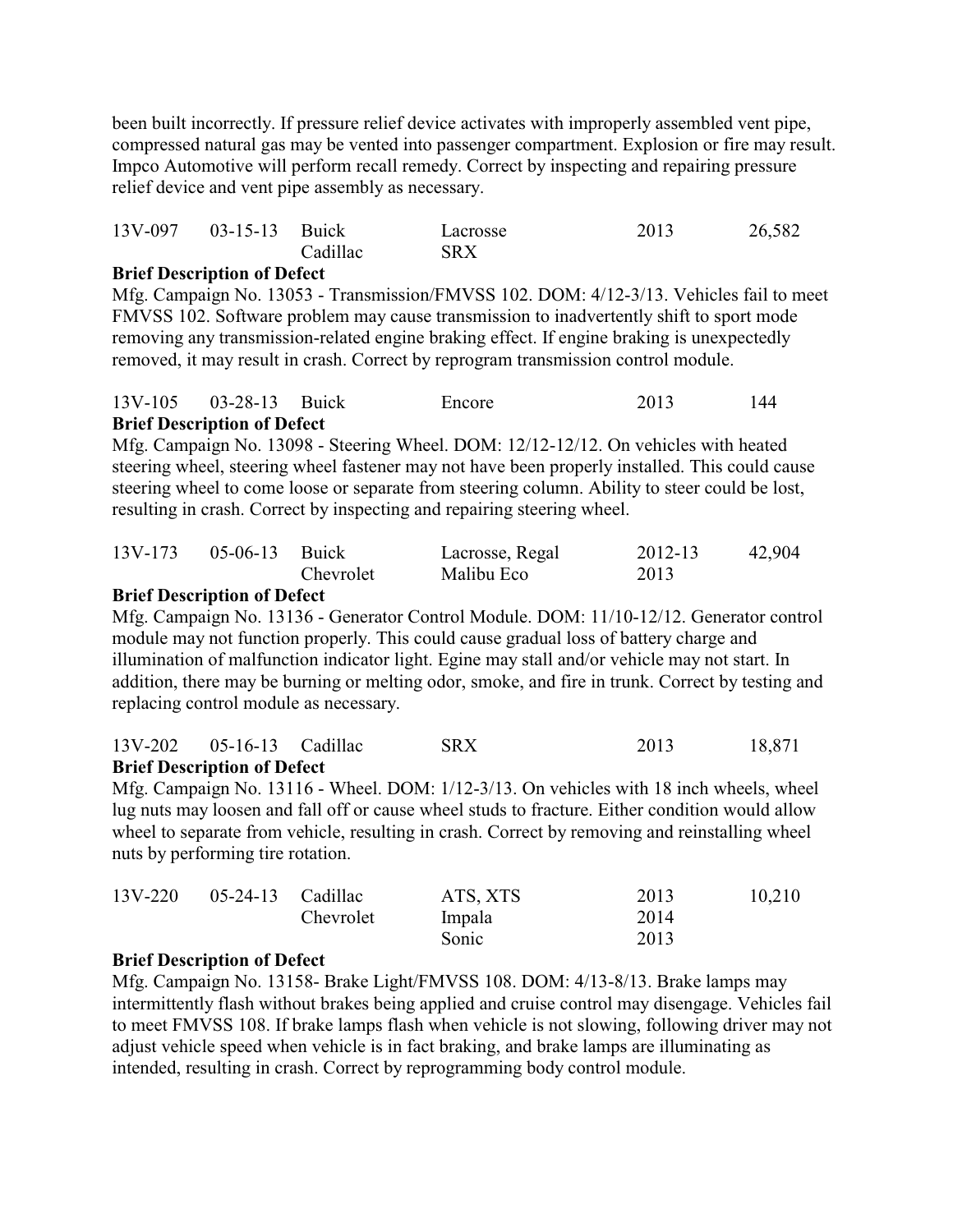| 13V-225 05-15-13 Chevrolet |            | Express | 2011-13 | 1,791 |
|----------------------------|------------|---------|---------|-------|
|                            | <b>GMC</b> | Savana  | 2011-13 |       |

Mfg. Campaign No. 13139/FA13GM001 - CNG Connector. DOM: 2/11-2/13. On compressed natural gas (cng) fuel system installed as original equipment by Impco, fuel systems have fuel shut-off solenoid connector to CNG tank that may corrode and form short. short at connector may cause overheating, resulting in increased risk of fire. Correct by replacing solenoid assemblies and fuel pump fuses and adjusting wiring routing.

| $13V - 248$ | $06-13-13$ Buick |            | Rainier         | 2006-07 | 193,652 |
|-------------|------------------|------------|-----------------|---------|---------|
|             |                  | Chevrolet  | Trailblazer     | 2006-07 |         |
|             |                  |            | Trailblazer EXT |         |         |
|             |                  | <b>GMC</b> | Envoy           | 2006-07 |         |
|             |                  |            | Envoy XLI       | 2006    |         |
|             |                  | Saab       | $9-7X$          | 2005-07 |         |
|             |                  |            |                 |         |         |

## **Brief Description of Defect**

Mfg. Campaign No. 12180 - Door Module. DOM: 2/05-5/07. Fluid may enter driver's door module, causing corrosion that could result in short in circuit board. Short may cause P/door lock and p/window switches to function intermittently or become inoperative. Short may also cause overheating, which could melt components of door module, producing odor, smoke, or fire and result in personal injury. Fire could occur while vehicle is not in use. As precaution, owners are advised to park outside until remedy made. (Recall is expansion of 12V-406.) Correct by applying protective coating if module is functioning properly; and by replacing if module is not functioning properly, it will be replaced.

#### 13V-271 06-27-13 Chevrolet Volt 2012 4 **Brief Description of Defect**

Mfg. Campaign No. 13184 - Brakes/FMVSS 126, 135. DOM: 3/12-4/12. Due to brake pressure modulator valve problem, vehicles do not relieve brake pressure from front brakes during anti-lock brake system, electronic stability control, or traction control event. One or both front brakes may lock up and not release. Vehicles fail to meet FMVSS 126 and 135. Brake lock up could cause loss of steering control and/or lengthened distance needed to stop vehicle, resulting in crash. Correct by installing new brake pressure modulator valve

| 13V-315 07-19-13 Chevrolet | Silverado | 2014 | 843 |
|----------------------------|-----------|------|-----|
| <b>GMC</b>                 | Sierra    |      |     |

## **Brief Description of Defect**

Mfg. Campaign No. 13230 - Airbag. DOM: 6/13. Welding on passenger airbag inflator may fracture when airbag is deployed, allowing some gas from airbag inflator to vent behind instrument panel, instead of into airbag. Airbag may not fully inflate, resulting in injury. Correct by replacing passenger airbag module.

| 13V-342 |                                                          | $08-06-13$ Chevrolet | Suburban, Tahoe | 2014 |  |
|---------|----------------------------------------------------------|----------------------|-----------------|------|--|
|         |                                                          | <b>GMC</b>           | Yukon, Yukon Xl |      |  |
|         | $\mathbf{n}$ is constant in the constant of $\mathbf{r}$ |                      |                 |      |  |

#### **Brief Description of Defect**

Mfg. Campaign No. 13247 - Brake Caliper Bolt/FMVSS 135. DOM: 7/13-7/13. Rear brake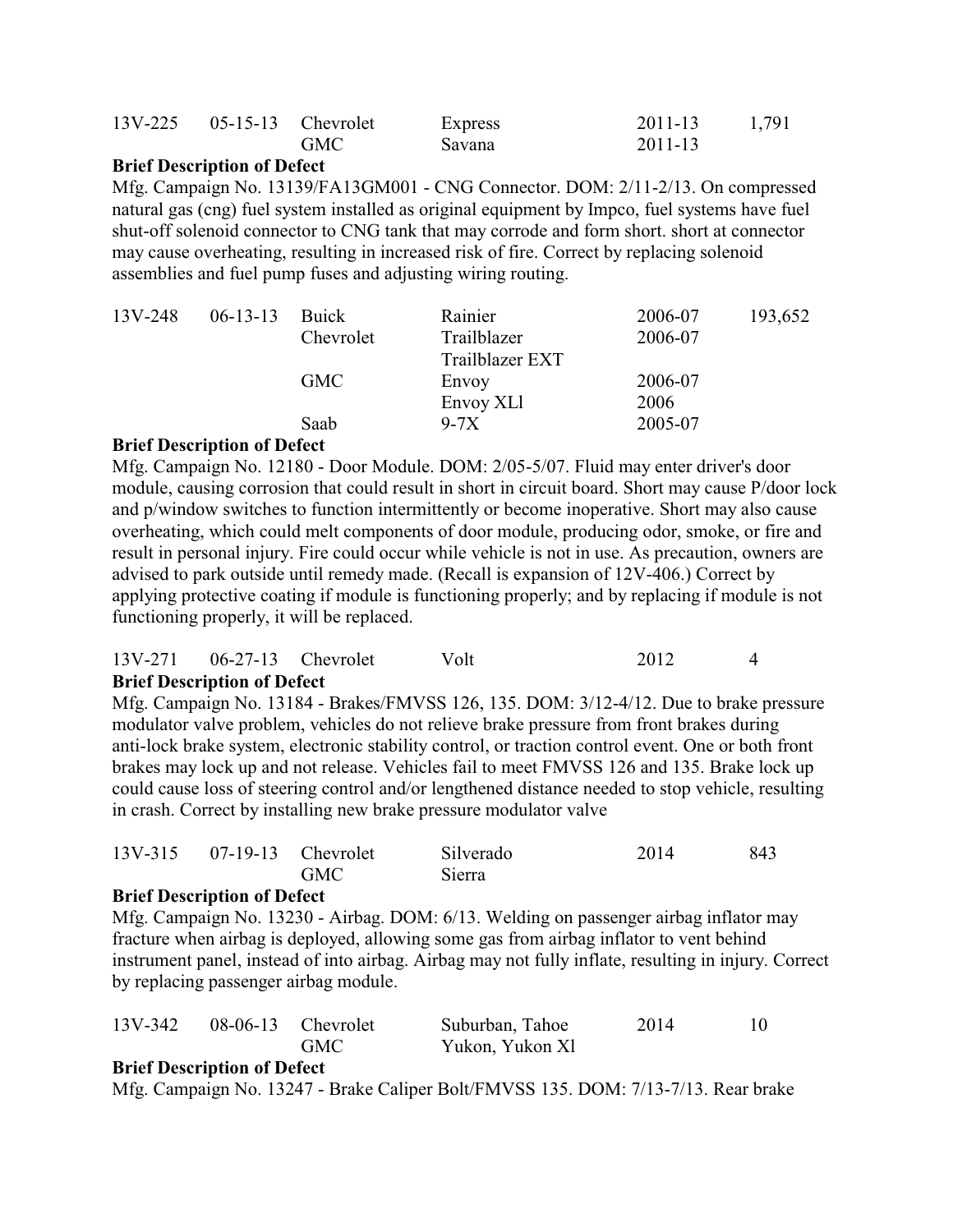caliper bolts may not be fully tightened. Vehicles fail to meet FMVSS 135. Loose caliper bolts may cause reduced braking performance and result in lengthened stopping distances and crash. Correct by inspecting bolts on both rear brake caliper brackets and replacing or tightening bolts as necessary.

## 13V-360 08-15-13 Chevrolet Cruze 2011-12 292,879 **Brief Description of Defect**

Mfg. Campaign No. 12213 - P/brake Assist. DOM: 5/10-8/12. On vehicles with 1.4L DOHC gasoline turbo engines and 6T40 front wheel drive automatic transmissions and electric vacuum pump to provide supplemental vacuum for brake assist, when needed. Pump may not activate, resulting in intermittent reduction or loss of brake assist which will require extra pedal force and/or distance to bring vehicle to stop, resulting in crash. Correct by replacing microswitch in P/brake vacuum pipe assembly.

### 13V-452 09-23-13 Chevrolet Cruze 2013-14 3,161 **Brief Description of Defect**

Mfg. Campaign No. 13276 - Haft Shaft. DOM: 1/13-8/13. On vehicles with manual transmissions, right front half shaft may fracture and separate. If half shaft fractures and separates while driving, vehicle would lose power and coast to stop. If vehicle with fractured half shaft is parked without parking brake applied, vehicle could move unexpectedly. Either condition may result in crash. Correct by replacing half shaft assembly.

#### 13V-463 09-26-13 Chevrolet Camaro 2013-14 18,941 **Brief Description of Defect**

Mfg. Campaign No. 13284 - Airbag Label/FMVSS 208. DOM: 6/13-9/13.Airbag warning label on sun visor may peel off. Vehicles fail to meet FMVSS 208. If airbag warning label detaches from visor, driver and front seat passenger may not be warned of risks of airbag deployment, resulting in injury in crash. Correct by replacing sun visor.

#### 13V-464 09-26-13 Chevrolet Sonic 2013-14 1,558 **Brief Description of Defect**

Mfg. Campaign No. 13296 - Fuel Tank. DOM: 8/13. Due to insufficient welds, front fuel tank strap bracket may separate from vehicle. If front fuel tank strap bracket separates, increased load may lead to failure of other tank support. Fuel tank may come loose from vehicle causing fuel leak and fire. Correct by inspecting and replacing front fuel tank strap bracket as necessary.

| 13V-488 10-17-13 Chevrolet |            | Silverado | 2014 | 18,972 |
|----------------------------|------------|-----------|------|--------|
|                            | <b>GMC</b> | Sierra    |      |        |

## **Brief Description of Defect**

Mfg. Campaign No. 13323 - Head Restraint/FMVSS 202A. DOM: 8/13-9/13. On vehicles with manual reclining seatbacks. either of front seatbacks may have play. Vehicles fail to meet FMVSS 202A. If vehicle is struck from behind, head restraint may not properly protect occupants, resulting in injury. Correct by inspecting and adjusting seatback recliner mechanisms as needed.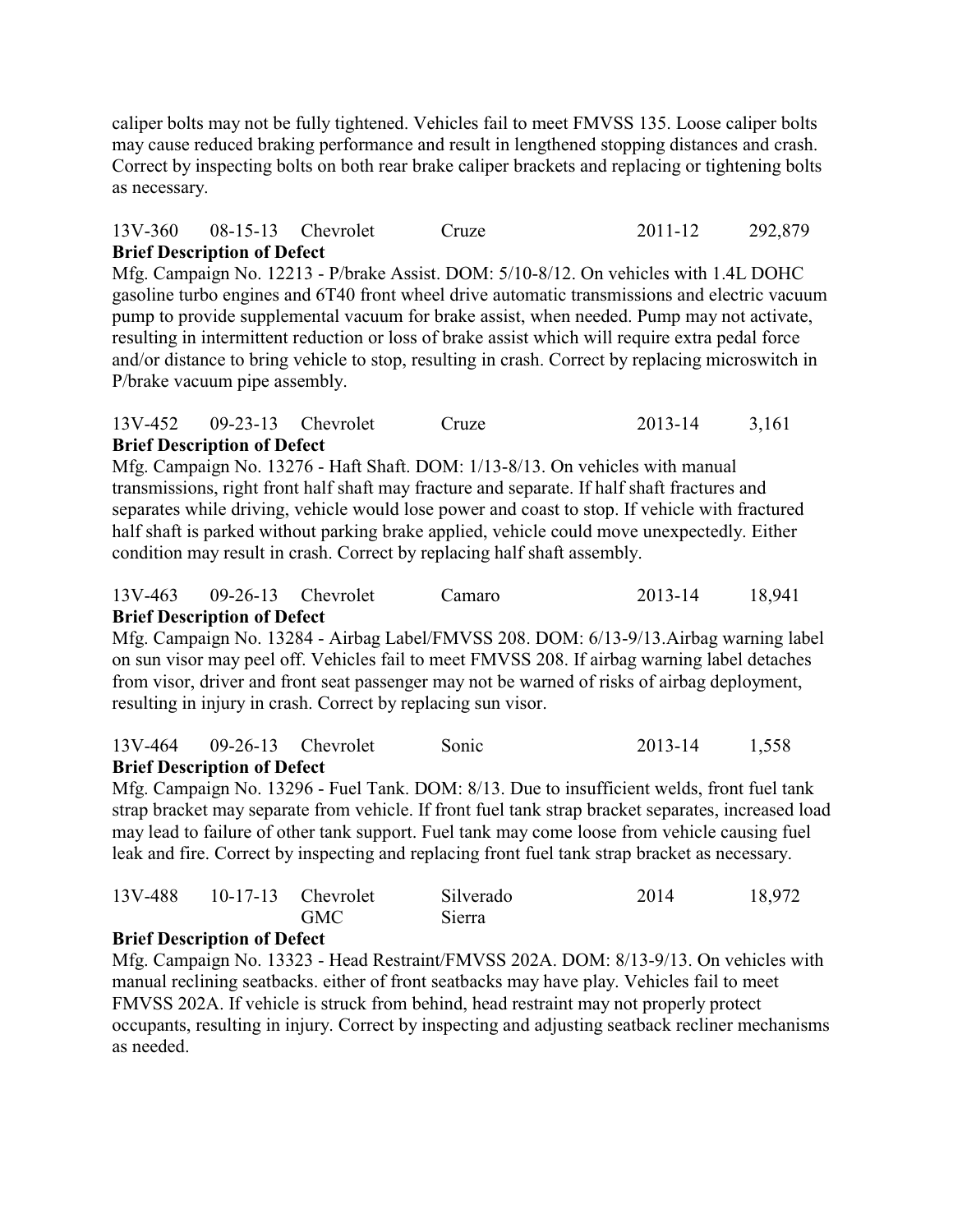### 13V-566 11-13-13 Chevrolet Malibu 2013 14,909 **Brief Description of Defect**

Mfg. Campaign No. 13342 - P/seat. DOM: 10/11-6/12. On vehicles with 8-way power adjustable front seat, wiring harness for P/seat may contact seat frame which may chafe harness. If harness is chaffed enough to expose wires, short circuit could occur, resulting in unintended movement of seat, seat to become inoperative, sparking under seat, flickering lights, smoke, or fire. Correct by inspecting and repairing wire harness as necessary.

#### 13V-567 11-13-13 Chevrolet Malibu 2014 42,696 **Brief Description of Defect**

Mfg. Campaign No. 13380 - HVAC/FMVSS 103. DOM: 6/13-11/13. Heating, ventilation, and air conditioning (hvac) control may intermittently become inoperable when vehicle is started, preventing windshield defroster from working. Vehicles fail to meet FMVSS 103. Inability to turn on windshield defroster may decrease driver's visibility resulting in crash. Correct by updating electronic climate control module software.

| <b>GMC</b><br>Sierra |  | $13V-615$ $12-11-13$ Chevrolet | Silverado | 2012-13 | 9,733 |
|----------------------|--|--------------------------------|-----------|---------|-------|
|                      |  |                                |           |         |       |

### **Brief Description of Defect**

Mfg. Campaign No. 13420/13421 - Fuel Transfer Pump. DOM: 4/12-5/13. On heavy duty vehicles with 6.6L diesel engines and dual fuel tanks, transfer pump which moves fuel from rear tank to front tank could malfunction and cause fuel gauge to indicate inaccurate reading. This may result in unexpected stalling, resulting in crash. Correct by inspecting and replacing fuel transfer pump as necessary.

| $14V-007$ 01-13-14 Chevrolet |            | Silverado | 2014 | 324,970 |
|------------------------------|------------|-----------|------|---------|
|                              | <b>GMC</b> | Sierra    |      |         |

#### **Brief Description of Defect**

Mfg. Campaign No. 14008 - Exhaust. DOM: N/A. On vehicles with 4.3L or 5.3L engines, when vehicle is idling in cold temperatures, exhaust components can overheat. Overheated exhaust components may melt nearby plastic parts and may result in engine fire. Correct by reprogramming engine control module.

| 14V-047 |  | $02-10-14$ Chevrolet | Cobalt       | 2005-10 | 2,190,934 |  |
|---------|--|----------------------|--------------|---------|-----------|--|
|         |  |                      | <b>HHR</b>   | 2005-11 |           |  |
|         |  | Pontiac              | G5, Solstice | 2007-10 |           |  |
|         |  | Saturn               | lon          | 2003-07 |           |  |
|         |  |                      | Sky          | 2007-10 |           |  |

#### **Brief Description of Defect**

Mfg. Campaign No. 13454/14063/14092 - Ignition Switch. DOM: 6/02-5/11. Weight on key ring and/or road conditions or some other jarring event may cause ignition switch to move out of run position, turning off engine. If key is not in run position, airbags may not deploy if vehicle is involved in crash and result in injury. Correct by replacing ignition switch.

| 14V-092 02-21-14 Buick | Enclave, Lacrosse, | 2014 | 355 |
|------------------------|--------------------|------|-----|
|                        | Regal, Verano      |      |     |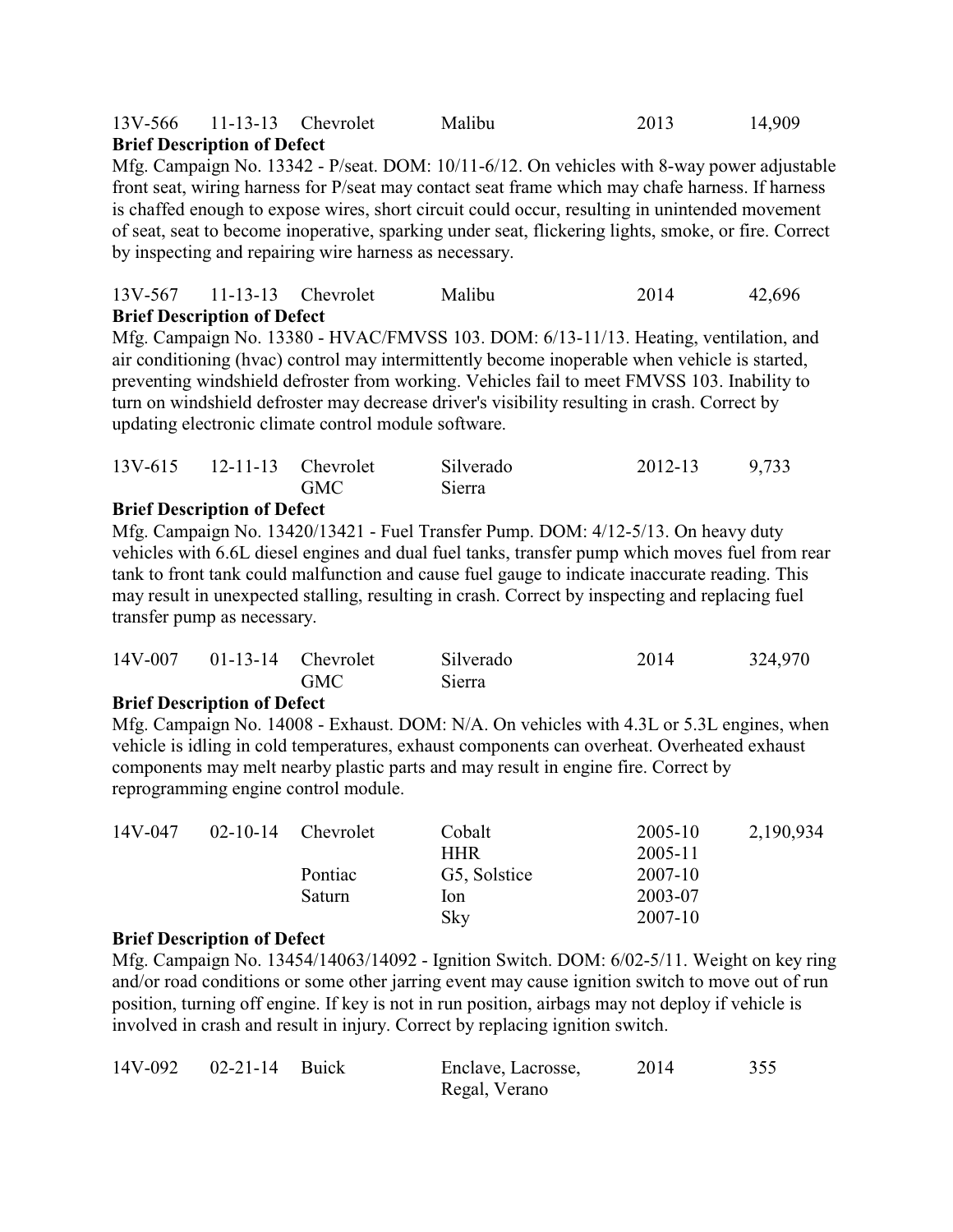| Chevrolet    | Cruze, Impala,   |
|--------------|------------------|
|              | Malibu, Traverse |
| <b>GMC</b>   | Acadia           |
| $\mathbf{r}$ |                  |

Mfg. Campaign No. 14048 -Transmission/FMVSS 102, 114. DOM: 1/14-2/14. Transmission shift cable adjuster may disengage from transmission shift lever. Vehicles fail to meet FMVSS 102 and FMVSS 114. If vehicle's shift cable disengages from transmission shift lever, driver may be unable to shift gear positions and indicated shift position may not represent gear position vehicle is in. Should disengagement occur while vehicle is being driven, when driver goes to stop and park vehicle, driver may be able to shift lever to "park" position, but vehicle transmission may not be in "park" gear position. If vehicle is not in "park" position vehicle may roll away as driver and other occupants exit vehicle or anytime thereafter. Vehicle rollaway may result in injury to exiting occupants and bystanders. Correct by inspecting and replacing transmission shift cable adjusters.

#### 14V-116 03-17-14 Cadillac XTS 2013-14 63,903 **Brief Description of Defect**

Mfg. Campaign No. 14062 - Brake Pump. DOM: 2/12-3/14. Cavity plug on brake booster pump connector may dislodge, allowing corrosion of brake booster pump relay connector, and causing resistive short to melt connector and result in fire. Correct by apply sealant to connector cavity plugs, re-route vacuum pump vent hose and replace front body wiring harnesses as needed.

| 14V-117 | $03-17-14$ Chevrolet |            | Express | 2009-14 | 303,013 |
|---------|----------------------|------------|---------|---------|---------|
|         |                      | <b>GMC</b> | Savana  | 2009-14 |         |

#### **Brief Description of Defect**

Mfg. Campaign No. 14082 - Dash Panel/FMVSS 201. DOM: 1/09-3/14. During frontal impact below airbag deployment threshold, if unbelted front passenger's head hits instrument panel above where passenger airbag is located, panel may not sufficiently absorb impact. Vehicles fail to meet FMVSS 201. In crash below airbag deployment threshold, unbelted front passenger seat occupant may be injured. Correct by modifying passenger instrument panel.

| 14V-118 | 03-17-14 | <b>Buick</b> | Enclave        | 2008-13 | 1,176,407 |
|---------|----------|--------------|----------------|---------|-----------|
|         |          | Chevrolet    | Traverse       | 2009-13 |           |
|         |          | GMC.         | Acadia         | 2008-13 |           |
|         |          | Saturn       | <b>Outlook</b> | 2008-10 |           |

#### **Brief Description of Defect**

Mfg. Campaign No. 14030 - Airbag. DOM: N/A. Increased resistance in driver and passenger seat mounted side impact airbag wiring harnesses may result in side airbag and seat belt pretensioners not deploying in crash. Failure of side impact airbags and seat belt pretensioners to deploy in crash may result in injury to driver and front seat occupant. Correct by replacing harness connections with soldered connections

#### 14V-144 03-27-14 Cadillac ELR 2014 656 **Brief Description of Defect**

Mfg. Campaign No. 14087 - ESC/FMVSS 126. DOM: N/A. On vehicles not equipped with adaptive cruise control, electronic stability control (ESC) system software may inhibit ESC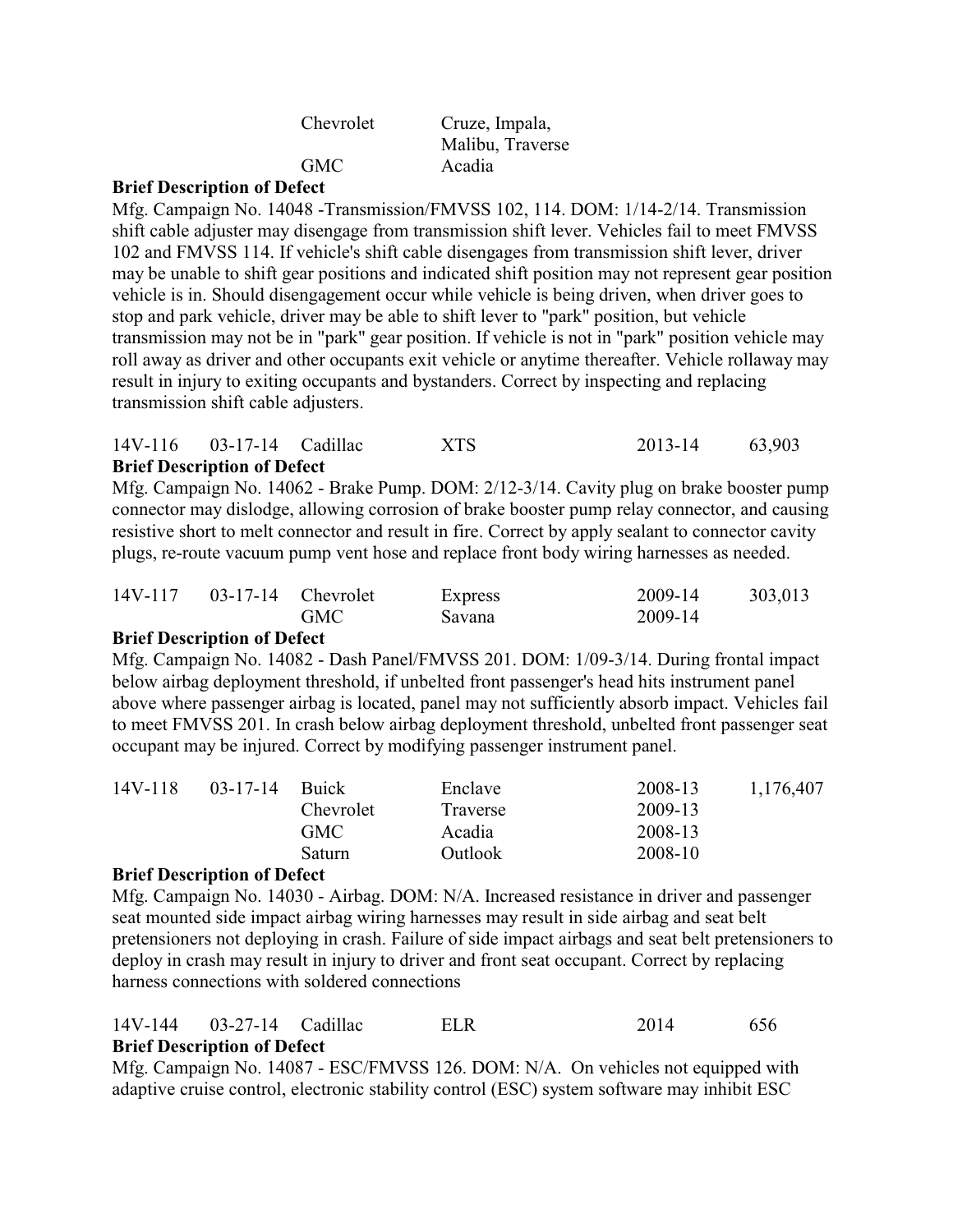diagnostics, preventing system from alerting driver that ESC system is partially or fully disabled. Vehicles fail to meet FMVSS 126. If driver is not alerted to ESC malfunction they may continue driving with disabled ESC system which may result in loss of directional control and crash. Correct by recalibrating electronic brake control module (EBCM).

### 14V-151 03-31-14 Chevrolet Cruze 2013-14 174,046 **Brief Description of Defect**

Mfg. Campaign No. 14079 - Half Shaft. DOM: 11/12-3/14. On vehicles with 1.4lL turbo engine, right front half shaft may fracture and separate. If half shaft fractures and separates while driving, vehicle would lose power and coast to stop. If vehicle with fractured half shaft is parked without parking brake applied, vehicle could move unexpectedly. Either condition can result in crash. (This is expansion of recall 13V-452 in which some vehicles were repaired using defective parts and will be remedied again under this campaign.) Correct by inspecting and replacing right half shaft as needed.

| 14V-152 | $03-31-14$ Chevrolet | Silverado       | 2014 | 489,936 |
|---------|----------------------|-----------------|------|---------|
|         |                      | Suburban, Tahoe | 2015 |         |
|         | GMC                  | Sierra          | 2014 |         |
|         |                      | Yukon           | 2015 |         |

#### **Brief Description of Defect**

Mfg. Campaign No. 14121- Transmission Oil Cooler. DOM: N/A. Vehicles with 6-speed automatic transmission (feature code MYC) may have transmission oil cooler line that is not securely seated in fitting. If line is not securely seated and transmission oil leaks from fitting, oil could contact hot surface and cause vehicle fire. Correct by inspecting transmission oil cooler line connection and repairing as needed.

| $14V-153$ | $03 - 31 - 14$ | Chevrolet   | Cobalt  | 2010    | 1,340,447 |
|-----------|----------------|-------------|---------|---------|-----------|
|           |                | <b>HHR</b>  | 2009-10 |         |           |
|           |                | Malibu Maxx | 2004-06 |         |           |
|           |                | Malibu      | 2004-09 |         |           |
|           | Pontiac        | G6          | 2005-09 |         |           |
|           | Saturn         | Aura        | 2008-09 |         |           |
|           |                |             | lon     | 2004-07 |           |

#### **Brief Description of Defect**

Mfg. Campaign No. N140115 - P/Steering. DOM: 4/03-6/10. Sudden loss of electric P/steering (EPS) assist that could occur at any time while driving. If P/steering assist is lost, greater driver effort would be required to steer vehicle at low speeds, resulting in crash. Correct by performing one of four bulletins. Bulletin 14115 covers 2004-07 Saturn Ion, 2009-10 Chevrolet HHR and 2010 Chevrolet Cobalts. Dealers will replace EPS motor. Bulletin 14116 covers 2004-2006 Chevrolet Malibu and Malibu Maxx, 2005-2006 Pontiac G6 and 2008-2009 Chevrolet Malibu, Pontiac G6 and Saturn Aura. Dealers will replace torque sensor assembly. Bulletin 14117 covers 2008 Chevrolet Malibu, Pontiac G6 and Saturn Aura. Dealers will replace torque sensor assembly and EPS motor controller unit. Bulletin 14118 covers 2008 Chevrolet Malibu, Pontiac G6 and Saturn Aura. Dealers will replace EPS motor controller unit. Note: GM bulletin number 14119 will be implemented for 2006-2008 and early production of 2009 Chevrolet HHR (non-turbo) and 2003 Saturn Ion to provide EPS motor replacement for life of vehicle.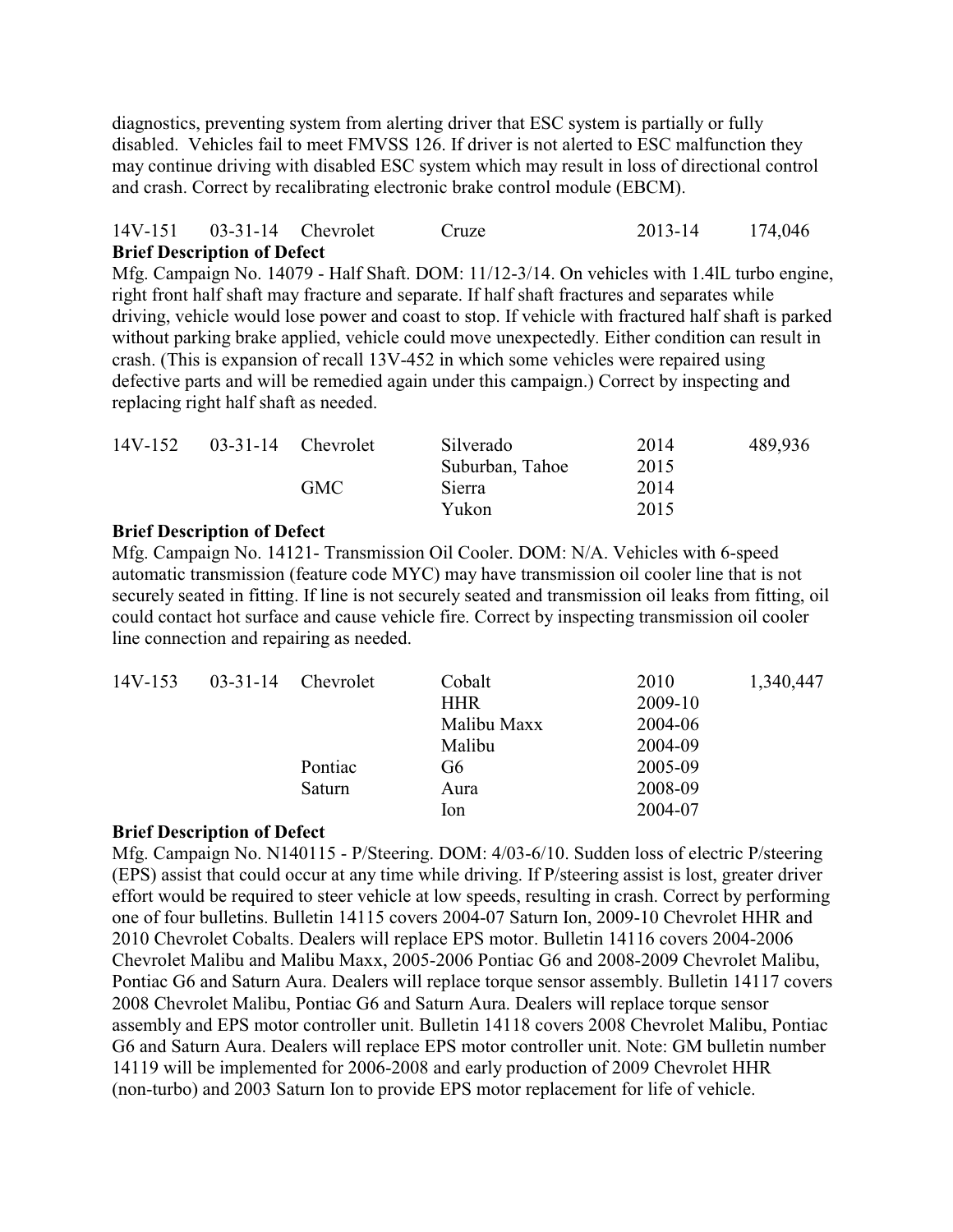#### 14V-168 04-09-14 Pontiac Vibe 2009-10 23,247 **Brief Description of Defect**

Mfg. Campaign No. N/A- Airbag. DOM: 1/08-7/09. Steering column assembly contains electrical connections to driver's airbag module housed in spiral cable assembly, which includes flexible flat cable. Due to shape and location of cable's retainer, cable could become damaged when steering wheel is turned. If cable is damaged, connectivity to driver's airbag module could be lost and airbag deactivated. failure of driver's airbag to deploy in crash that typically necessitates deployment may result in injury to driver. Correct by replacing spiral cable assembly.

| 14V-171 | 04-10-14 | <b>Chevrolet</b> | Cobalt  | 2005-10 | 2,191,014 |
|---------|----------|------------------|---------|---------|-----------|
|         |          | <b>HHR</b>       | 2006-11 |         |           |
|         | Pontiac  | G <sub>5</sub>   | 2007-10 |         |           |
|         |          | Solstice         | 2006-10 |         |           |
|         |          | Saturn           | lon     | 2003-07 |           |
|         |          | Sky              | 2007-10 |         |           |

#### **Brief Description of Defect**

Mfg. Campaign No. 14113, 14133 - Ignition Switch. DOM: 6/02-5/11. Key can be removed from ignition when ignition is not in "off" position. If key can be removed from ignition when ignition is not in "off" position, vehicle could roll away: (a) for automatic transmission, if transmission is not in "park" position; or (b) for manual transmission, if parking brake is not engaged and transmission is not in "reverse" position. This potential for rollaway increases risk for crash and occupant or pedestrian injuries. Correct by replacing defective ignition cylinder on vehicles that have not previously had ignition cylinder replaced with redesigned part and, if necessary, cutting and re-learning two ignition/door keys for each vehicle. For vehicles that were built with redesigned ignition cylinder or had ignition cylinder replaced with redesigned part, correct by cutting and, if necessary, re-learning two ignition/door keys for each vehicle.

#### 14V-212 04-25-14 Cadillac SRX 2013 50,571 **Brief Description of Defect**

Mfg. Campaign No. 14132 - Transmission Control Module . DOM: 5/12-7/13. Vehicles with 3.6L engines may have three to four second lag in acceleration due to transmission control module (TCM) programming. Three to four second lag in acceleration may result in crash. Correct by reprogramming transmission control module.

| 14V-213 | $04-25-14$ Chevrolet |            | Silverado HD | 2015 |  |
|---------|----------------------|------------|--------------|------|--|
|         |                      | <b>GMC</b> | Sierra HD    |      |  |

#### **Brief Description of Defect**

Mfg. Campaign No. 14067 - Fuel Pipe. DOM: 2/14-2/14. On vehicles with diesel engines and dual fuel tanks, fuel pipe connections on both sides of diesel fuel transfer pump may not be properly torqued which may result in diesel fuel leak and fire. Correct by tightening fuel pipe connections to proper torque.

|       | 14V-223 04-30-14 Buick             |  |  |                | Enclave |  |  | 2014 |                             | 51,640 |
|-------|------------------------------------|--|--|----------------|---------|--|--|------|-----------------------------|--------|
|       | <b>Brief Description of Defect</b> |  |  |                |         |  |  |      |                             |        |
| $  -$ |                                    |  |  | $\blacksquare$ |         |  |  |      | $\sim$ $\sim$ $\sim$ $\sim$ |        |

Mfg. Campaign No. 14007 - ECM. DOM: 3/13-8/13. Engine control module (ECM) software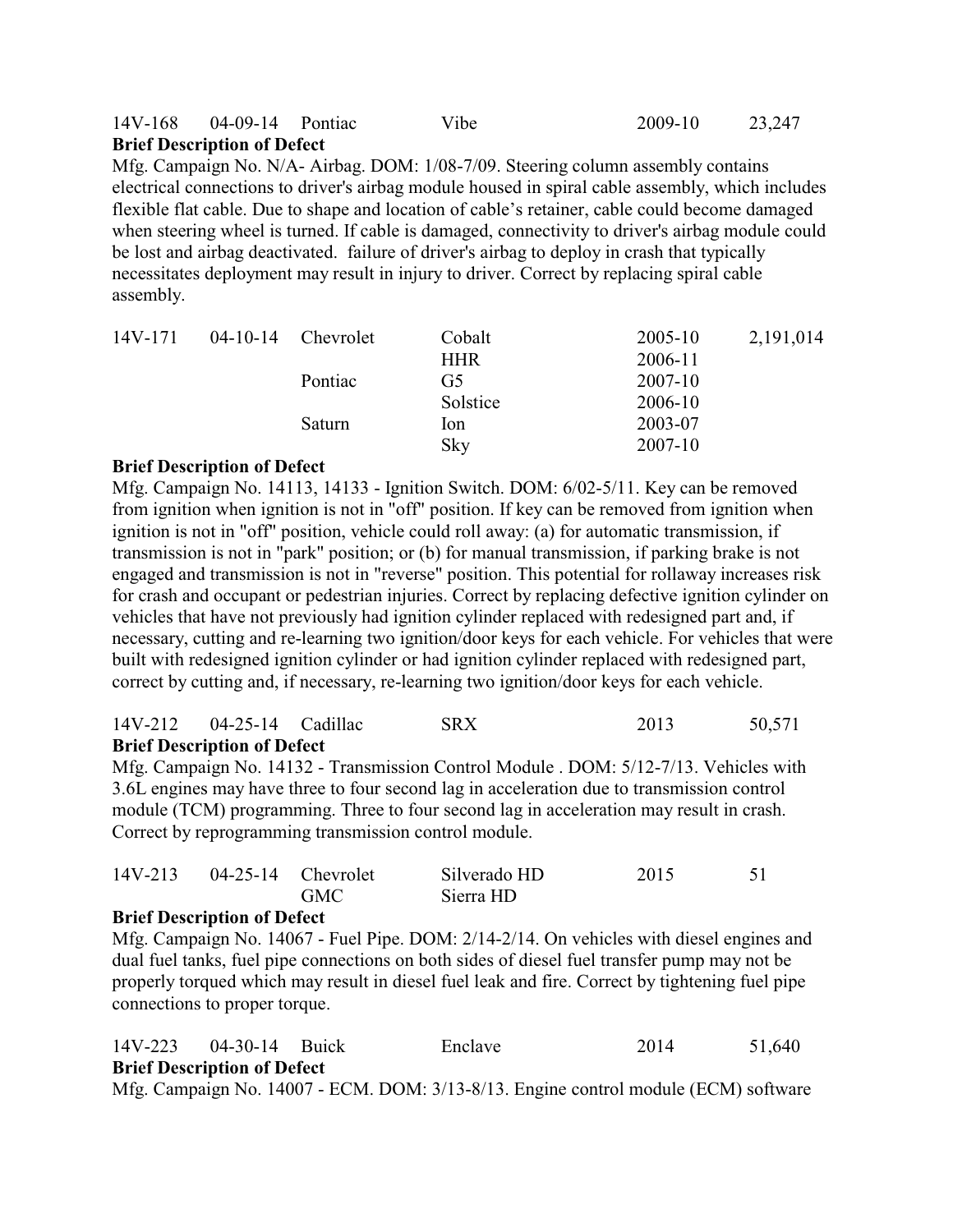may cause fuel gauge to read inaccurately. Vehicle may unexpectedly run out of fuel and stall, resulting in crash. Correct by reprogramming ECM to correct fuel gauge reading.

### 14V-224 04-30-14 Saturn Aura 2007-08 56,214 **Brief Description of Defect**

Mfg. Campaign No. 14152 - Transmission Shift Cable. DOM: 4/06-10/07. On vehicles with four speed automatic transmission, transmission shift cable may fracture. If transmission shift cable fractures while vehicle is being driven, when driver goes to stop and park vehicle, driver will not be able to shift lever to "park" position, or remove ignition key. If vehicle is not in "park" position there is risk vehicle will roll away as driver and other occupants exit vehicle or anytime thereafter. Vehicle rollaway may result in injury to exiting occupants and bystanders. Correct by replacing shift cable assembly and mounting bracket

| 14V-240 05-08-14 Buick |           | Lacrosse | 2014 | 8,208 |
|------------------------|-----------|----------|------|-------|
|                        | Chevrolet | Malibu   |      |       |

### **Brief Description of Defect**

Mfg. Campaign No. 14128 - Brake Rotor. DOM: 1/14-3/14. Vehicles with 17 inch front brake rotors may have had brake rotors intended for rear of car installed on front. Rear rotors, while same diameter, are thinner and may result in front brake pad detaching from caliper. This may result in sudden reduction in braking, lengthened distance required to stop vehicle and crash. Correct by inspecting front brake rotors, and installing rotors with new brake pads, as necessary.

| $14V-246$ 05-14-14 Chevrolet |            | Silverado, Tahoe | 2014 | 477 |
|------------------------------|------------|------------------|------|-----|
|                              | <b>GMC</b> | Sierra           | 2014 |     |

#### **Brief Description of Defect**

Mfg. Campaign No. 14204 - Tie Rod. DOM: 5/13-3/14. Tie rod threaded attachment may not be properly tightened to steering gear rack. improperly tightened tie rod attachment may allow tie rod to separate from steering rack, resulting in loss of steering and result in vehicle crash. Note: Owners are advised not to drive their vehicles until they have been inspected and repaired. Owners should contact GM to have their vehicles towed to dealership. Correct by inspecting inner tie rods to make sure that they are correctly tightened, replacing steering gear, as necessary.

#### 14V-247 05-14-14 Chevrolet Malibu 2014 140,067 **Brief Description of Defect**

Mfg. Campaign No. 14201 - Brake/FMVSS 135. DOM: 6/13-5/14. Vehicles with 2.5L engine and auto stop/start option may experience complete loss of brake vacuum assist, disabling hydraulic boost assist. Vehicles fail to meet FMVSS 135. If hydraulic boost assist is disabled, slowing or stopping vehicle will require additional brake pedal effort and lengthened stopping distance. Both of these effects may result in crash. Correct by updating electronic brake control module software.

## 14V-251 05-14-14 Chevrolet Corvette 2005-07 103,158 **Brief Description of Defect**

Mfg. Campaign No. 13146 - Headlight. DOM: 3/04-6/07. Underhood bussed electrical center (UBEC) housing can expand and cause headlamp low beam relay control circuit wire to bend. If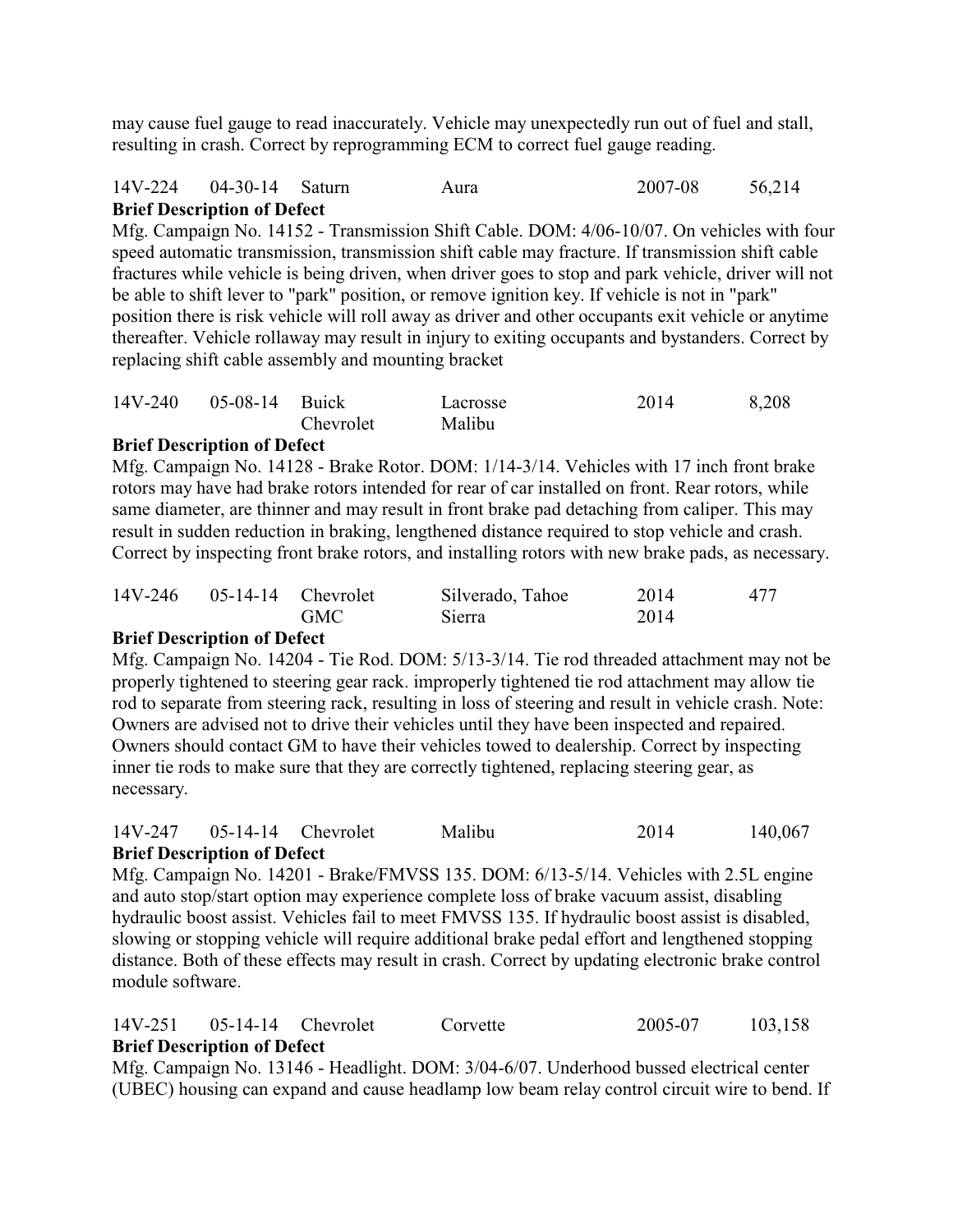wire is repeatedly bent, it may fracture causing loss of low beam headlamp illumination. Loss of low beam headlamp illumination will decrease driver's visibility, as well as vehicle's conspicuity to other motorists, may result in crash. Correct by replacing UBEC housing unit.

| 14V-252                     |                 | $05-14-14$ Chevrolet                   | Malibu | 2004-2012 | 2,440,524 |
|-----------------------------|-----------------|----------------------------------------|--------|-----------|-----------|
|                             |                 |                                        | Maxx   | 2004-07   |           |
|                             |                 | Pontiac                                | G6     | 2005-2010 |           |
|                             |                 | Saturn                                 | Aura   | 2007-2010 |           |
| $\mathbf{m}$ . $\mathbf{m}$ | $\cdot$ $\cdot$ | $\mathbf{r}$ $\mathbf{r}$ $\mathbf{r}$ |        |           |           |

## **Brief Description of Defect**

Mfg. Campaign No. 13036 - Body Control Module. DOM: 3/03-10/12. Increased resistance in body control module (BCM) connection may result in voltage fluctuations in brake apply sensor (BAS) circuit. These fluctuations can cause one or more of these conditions: brake lights to illuminate without brake pedal being pushed; brake lights to not illuminate when pedal is pushed; difficulty disengaging cruise control; moving gear shifter out of 'park' position without pushing brake; and disablement of crash avoidance features such as traction control, electronic stability control, and panic braking assist features. Any of above failure conditions may result in crash. Correct by attaching wiring harness to BCM with spacer, applying dielectric lubricant to both BCM and harness connector and BAS and harness connector, and relearning brake pedal home position.

### 14V-253 05-15-14 Cadillac CTS 2014 19,225 **Brief Description of Defect**

Mfg. Campaign No. 14157 - W/S Wiper. DOM: 6/13-2/14. If vehicle is turned off with wiper functionality left on and wipers then become restricted, such as when covered in ice or snow, and vehicle's battery goes dead and needs to be jump started, upon being jump started, wipers will be inoperative. Inoperative W/S wiper system may decrease driver's visibility, resulting in crash. Correct by replacing front wiper module.

## 14V-259 05-16-14 Cadillac Escalade ESV, Escalade 2015 2,838 **Brief Description of Defect**

Mfg. Campaign No. 14220 - Airbag Module/FMVSS 208. DOM: 4/14-5/14. Airbag module is secured to chute adhered to backside of instrument panel with insufficiently heated infrared weld. This may result in only partial deployment of front passenger airbag in crash. Vehicles fail to meet FMVSS 208. In crash, airbag that only partially deploys may result in injury. Note: Owners are advised that until vehicle has been remedied, occupants should not sit in front passenger seat position. Correct by replacing instrument panel right side upper trim panel.

#### 14V-261 05-19-14 Chevrolet Aveo 2004-08 218,000 **Brief Description of Defect**

Mfg. Campaign No. 14236 - DRL Module. DOM: N/A. Heat may be generated within DRL module located in center console instrument panel, which could melt DRL module and cause fire. Correct by installing revised DRL module.

| 14V-265 05-20-14 Chevrolet      |            | Silverado HD | 2015 | 58 |
|---------------------------------|------------|--------------|------|----|
|                                 | <b>GMC</b> | Sierra HD    | 2015 |    |
| <b>Driof December of Defect</b> |            |              |      |    |

#### **Brief Description of Defect**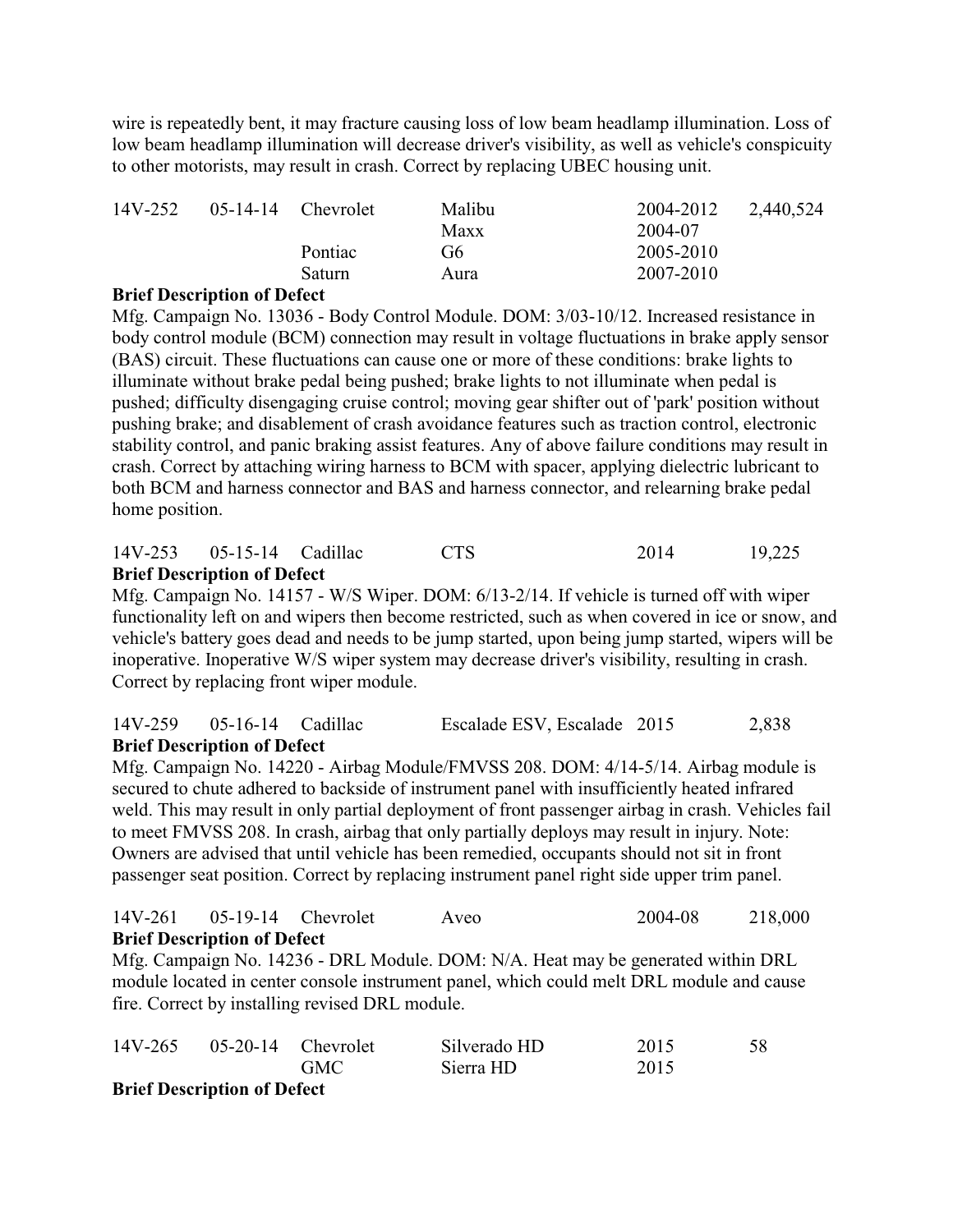Mfg. Campaign No. 14208 - Fuse Block. DOM: 1/14-2/14. Retention clips that attach fuse block to vehicle body can become loose allowing fuse block to move out of position. If this occurs, exposed conductors in fuse block may contact mounting studs or other metallic components, causing short to ground event. This could result in arcing condition, and combustible materials located nearby could ignite and result in engine compartment fire. Correct by inspecting fuse block to verify that it is properly secured, repairing it as necessary.

| 14V-266 | $0.5 - 20 - 14$ | <b>Buick</b> | Enclave  | 2009-2014 | 1,339,355 |
|---------|-----------------|--------------|----------|-----------|-----------|
|         |                 | Chevrolet    | Traverse | 2009-2014 |           |
|         |                 | GMC -        | Acadia   | 2009-2014 |           |
|         |                 | Saturn.      | Outlook  | 2009-10   |           |

#### **Brief Description of Defect**

Mfg. Campaign No. 14187 - Seat Belt. DOM: 4/08-5/14. Flexible steel cable that connects seatbelt to front outboard seating positions may fatigue and separate over time. If steel cable becomes fatigued and separates, seatbelt may not properly restrain seat occupant resulting in injury in crash. Correct by inspecting and, if necessary, repairing and replacing lap pretensioner.

| 14V-298 | 06-06-14 Buick |           | Encore       | 2013 |  |
|---------|----------------|-----------|--------------|------|--|
|         |                | Chevrolet | <b>Spark</b> |      |  |

#### **Brief Description of Defect**

Mfg. Campaign No. 14211 - Airbag. DOM: 12/12-5/13. Improper weld on passenger side front airbag inflator may result in airbag not deploying and resulting in injury to front passenger. Correct by replacing passenger side front airbag.

| $\mathbf{D}^{(1)}$ of $\mathbf{D}^{(2)}$ and $\mathbf{D}^{(1)}$ and $\mathbf{D}^{(2)}$ |  |          |      |  |
|----------------------------------------------------------------------------------------|--|----------|------|--|
| 14V-299 06-06-14 Chevrolet                                                             |  | Corvette | 2014 |  |

#### **Brief Description of Defect**

Mfg. Campaign No. 14219 - Airbag SDM Module. DOM: 4/14. Sensing and diagnostic module (SDM) may experience internal short circuit, resulting in deactivation of airbags and seat belt pretensioners. If SDM short circuits, airbags may not deploy and seat belt pretensioners may not activate in crash and result in occupant injury. Correct by replacing sensing and diagnostic module.

| $14V-300$ | $06-06-14$ Buick |           | Verano               | 2012 | 31,520 |
|-----------|------------------|-----------|----------------------|------|--------|
|           |                  | Chevrolet | Camaro, Cruze, Sonic |      |        |

### **Brief Description of Defect**

Mfg. Campaign No. 12261 - Airbag. DOM: 12/11-8/12. Driver side frontal airbag has shorting bar which may intermittently contact airbag terminals. If bar and terminals are contacting each other in crash, airbag will not deploy, resulting in injury. Note: this is expansion of 12V-522. Correct by replacing steering wheel airbag coil.

| 14V-301 | $06-06-14$ Chevrolet | Silverado HD, Tahoe | 2015 | 57,512 |
|---------|----------------------|---------------------|------|--------|
|         |                      | Silverado           | 2014 |        |
|         | <b>GMC</b>           | Sierra HD           | 2015 |        |
|         |                      | Sierra              | 2014 |        |

#### **Brief Description of Defect**

Mfg. Campaign No. 14315 - Warning Chime/FMVSS 114, 208. DOM: 1/13-4/14. On vehicles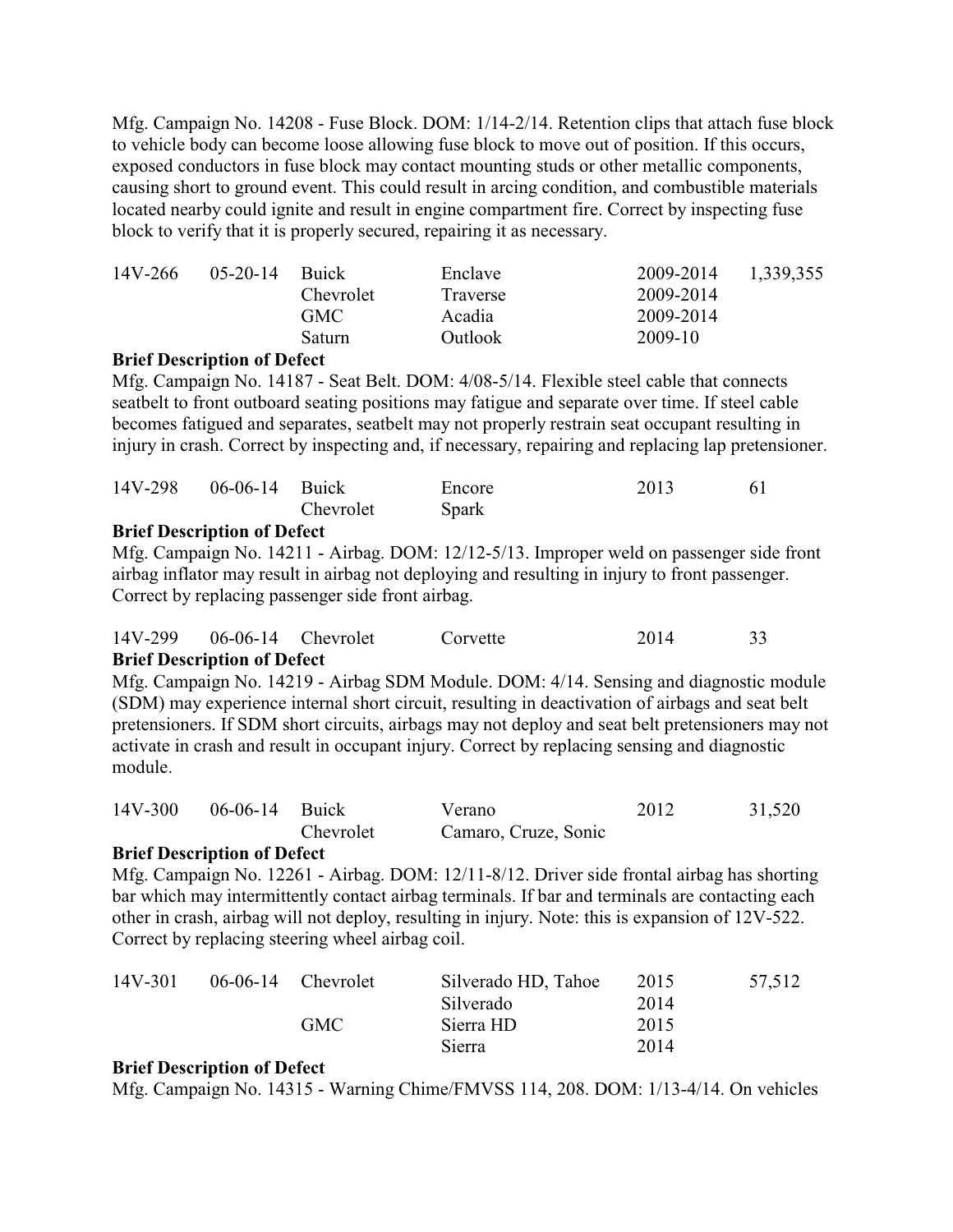with base radio and internal amplifier, radios may become inoperative and there would be no audible chime to notify driver if door is opened with key in ignition or no audible seat belt warning indicating seat belts were not buckled. Vehicles fail to meet FMVSS 114 and 208. Without audible indicator, driver may not be aware that driver's door is open while key is in ignition and result in vehicle rollaway. Additionally, there would be no reminder that driver's or front seat passenger's seat belt is not buckled, which could increase risk of injury in crash. Correct by updating radio software.

#### 14V-315 06-12-14 Chevrolet Sonic 2012 21,567 **Brief Description of Defect**

Mfg. Campaign No. 14234 - Transmission. DOM: 3/12-6/12. In vehicles with with 6 speed automatic transmission and 1.8L four cylinder engine, transmission turbine shaft may fracture. If transmission turbine shaft fracture occurs during vehicle operation in first or second gear, vehicle will not upshift to third through sixth gears, limiting vehicle's speed. If fracture occurs during operation in third through sixth gear, vehicle will coast until it slows enough to downshift to first or second gear, which may result in crash. Correct by replacing transmission turbine shaft.

#### 14V-317 06-12-14 Buick Lacrosse 2014 14,765 **Brief Description of Defect**

Mfg. Campaign No. 14235 - P/Window/FMVSS 114,118. DOM: 4/13-9/13. Wiring splice in driver's door may corrode and break, resulting in absence of audible chime to notify driver if door is opened while key is in ignition. Retained accessory power module may stay active for ten minutes allowing operation of passenger windows, rear windows, and sunroof. Vehicles fail to meet FMVSS 114 and 118.Without audible indicator, driver may not be aware that driver's door is open while key is in ignition and result in vehicle rollaway. If passenger windows, rear windows, and sunroof can function when vehicle is turned off and driver is not in vehicle, injury can result to unsupervised occupant who operates power closures. Correct by inspecting driver door window motor harness, and replacing electrical splice, as necessary.

#### 14V-318 06-12-14 Saab 9-3 2004-11 28,789 **Brief Description of Defect**

Mfg. Campaign No. 14222, 15027 - Seat Belt. DOM: 7/03-2/11. Driver's side front seat belt retractor may break, causing seat belt webbing not to retract. In crash, seat belt that has not retracted may not properly restrain seat occupant, resulting in injury. Correct by replacing driver's seat belt retractor.

| 14V-338 06-19-14 Cadillac | <b>ATS</b> | 2013-14 | 90,750 |
|---------------------------|------------|---------|--------|
|                           | <b>CTS</b> | 2014    |        |

#### **Brief Description of Defect**

Mfg. Campaign No. 14179 - Transmission Cable. DOM: 4/12-3/14. Transmission shift cable may detach from either bracket on transmission shifter or bracket on transmission. If transmission shift cable detaches while vehicle is being driven, transmission gear selection may not match indicated gear and vehicle may move in unintended or unexpected direction, may result in crash. When driver goes to stop and park vehicle, despite selecting 'park' position, transmission may not be in 'park.' If vehicle is not in 'park' position vehicle may roll away as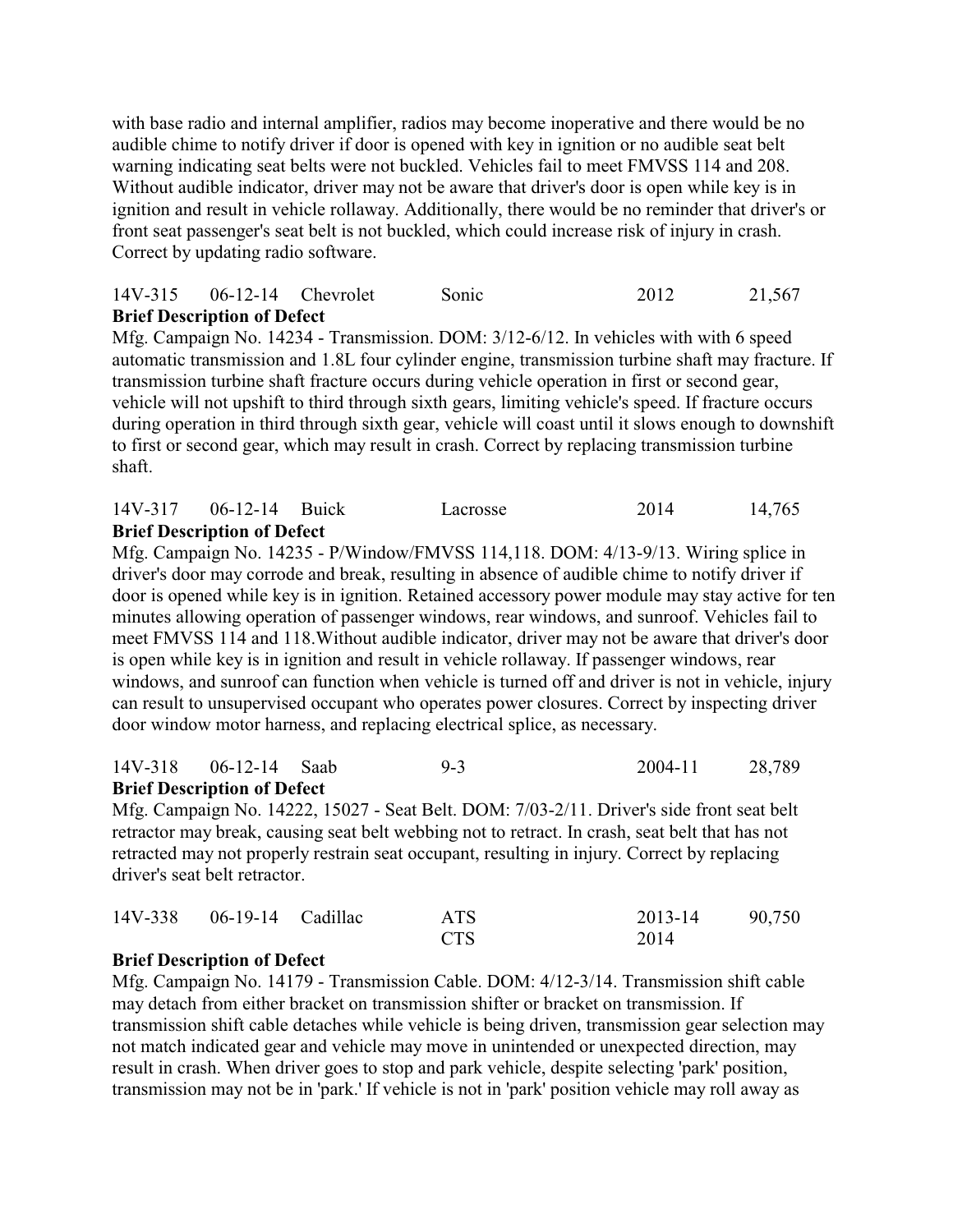driver and other occupants exit vehicle or thereafter. Vehicle rollaway may result in injury to exiting occupants and bystanders. Correct by inspecting to make sure cable is properly seated at transmission and shifter brackets.

| 14V-339 | $06-19-14$ Chevrolet |            | Silverado HD | 2015 | 124,527 |
|---------|----------------------|------------|--------------|------|---------|
|         |                      | <b>GMC</b> | Sierra HD    |      |         |

### **Brief Description of Defect**

Mfg. Campaign No. 14356 - P/steering. DOM: 9/13-9/14. P/steering hose clamp may disconnect from P/steering pump or gear, causing loss of P/steering fluid which could result in loss of P/steering assist and P/brake assist, resulting in crash. Correct by inspecting to make sure P/steering hose clamps are properly secured.

|         | <b>Brief Description of Defect</b> |            |      |        |
|---------|------------------------------------|------------|------|--------|
| 14V-341 | 06-19-14 Cadillac                  | <b>CTS</b> | 2011 | 16,932 |

Mfg. Campaign No. 14233 - Airbag. DOM: 10/10-6/11. Vibrations from drive shaft may cause vehicle's roll over sensor to command roof rail airbags to deploy. If roof rail airbags deploy unexpectedly, crash may occur resulting in injury to occupants. Correct by replacing rear drive shaft assembly.

#### 14V-342 06-19-14 Chevrolet Corvette 2014 712 **Brief Description of Defect**

Mfg. Campaign No. 14240 - Airbag. DOM: 11/13-3/14. Vehicles with optional sport seats do not meet internal specifications for injury protection in relation to unbelted young child. In crash necessitating side impact airbag deployment, unbelted young child may suffer neck injury. Correct by replacing passenger's side impact airbag.

|            | 14V-345 06-18-14 Chevrolet     | GMC | Silverado<br>Sierra | 2014 | 184 |
|------------|--------------------------------|-----|---------------------|------|-----|
| <b>n</b> n | .<br>$\mathbf{a}$ $\mathbf{a}$ |     |                     |      |     |

#### **Brief Description of Defect**

Mfg. Campaign No. 14310 - Floor Mat. DOM: 5/13-2/14. Vehicles with both optional accessory all-weather floor mats and optional vinyl flooring do not have retention features necessary to properly secure floor mat on driver's side. Floor mat could shift such that it could interfere with accelerator pedal, preventing its return to idle position, which could result in unintended vehicle speeds, resulting in crash. Correct by reimbursing purchase price and by providing insert for their owners manual instructing not to use floor mats.

|         | <b>Brief Description of Defect</b> |                      |        |         |         |
|---------|------------------------------------|----------------------|--------|---------|---------|
| 14V-346 |                                    | $06-20-14$ Chevrolet | Camaro | 2010-14 | 464,712 |

Mfg. Campaign No. 14294 - Ignition Switch. DOM: 12/08-5/14. Driver may accidentally hit ignition key with knee, unintentionally knocking key out of run position, turning off engine. If key is not in run position, airbags may not deploy if vehicle is involved in crash and result in injury. Key knocked out of run position could cause loss of engine power, P/steering, and P/braking and result in vehicle crash. Correct by removing key blade from original flip key/RKE transmitter assemblies, and providing two new keys and two key rings per key.

|  | 14V-355 06-23-14 Buick |  | Lacrosse | 2005-09 | 3, 141, 731 |
|--|------------------------|--|----------|---------|-------------|
|--|------------------------|--|----------|---------|-------------|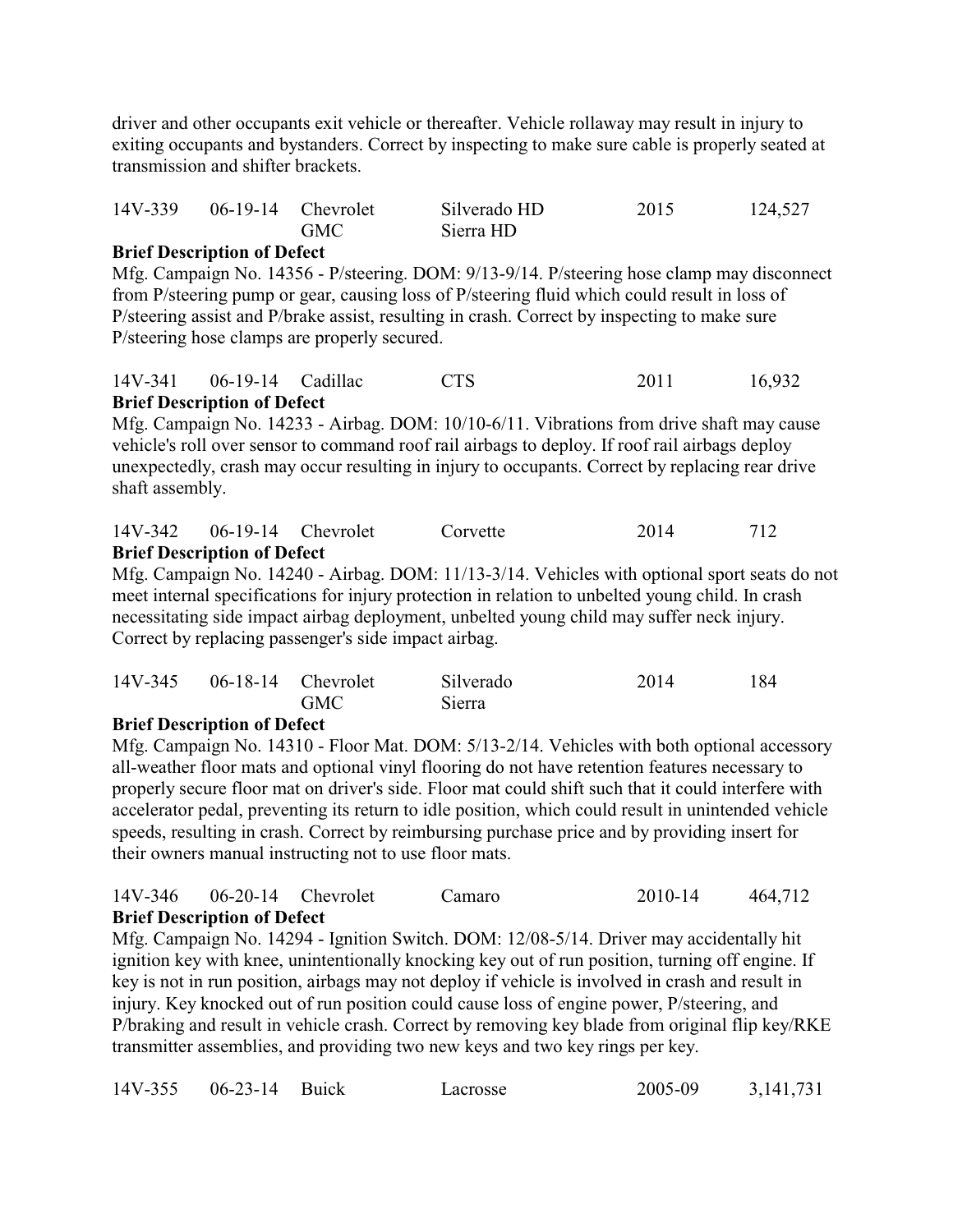|           | Lucerne     | 2006-11 |
|-----------|-------------|---------|
| Cadillac  | Deville     | 2000-05 |
|           | <b>DTS</b>  | 2006-11 |
| Chevrolet | Impala      | 2006-14 |
|           | Monte Carlo | 2006-07 |

Mfg. Campaign No. 14299 - Ignition Switch. DOM: 5/99-6/14. Weight on key ring and road conditions or some other jarring event may cause ignition switch to move out of run position, turning off engine. If key is not in run position, airbags may not deploy if vehicle is involved in crash and result in injury. Additionally, key knocked out of run position will cause loss of engine power, P/steering, and P/braking and result in vehicle crash. Correct by installing two key rings and insert in key slot or cover over key head on all ignition keys.

| 14V-372 06-26-14 Chevrolet         | Cruze | 2013-14 | 29,019 |
|------------------------------------|-------|---------|--------|
| <b>Brief Description of Defect</b> |       |         |        |

Mfg. Campaign No. 14305 - Airbag. DOM: N/A. Driver's front airbag inflator may have been manufactured with incorrect part. In crash necessitating deployment of driver's airbag, airbag's inflator may rupture and airbag may not inflate. Rupture could cause metal fragments to strike and seriously injure vehicle occupants. If airbag does not inflate, driver may be injured. Correct by replacing driver airbag.

| 14V-374 | $06-27-14$ Chevrolet | Silverado       | 2014-15 | 392,459 |
|---------|----------------------|-----------------|---------|---------|
|         |                      | Suburban, Tahoe | 2015    |         |
|         | GMC                  | Sierra          | 2014-15 |         |
|         |                      | Yukon           | 2015    |         |

#### **Brief Description of Defect**

Mfg. Campaign No. 14192 - Transfer Case. DOM: 1/13-6/14. Electrical signal short may cause transfer case to shift to neutral without driver's input. If transfer case switches to neutral while vehicle is parked and parking brake is not in use, vehicle may roll away resulting in injury to bystanders. If transfer case switches to neutral while vehicle is being driven, vehicle would lose drive power and may crash. Correct by re-programming software in transfer case control module.

|  | 14V-375 06-27-14 Chevrolet | Caprice | 2013-14 | 4,794 |
|--|----------------------------|---------|---------|-------|
|  |                            |         | 2014    |       |

## **Brief Description of Defect**

Mfg. Campaign No. 14295 - W/S Wiper. DOM: 6/13-5/14. W/S wiper motor gear teeth may strip causing W/S wipers to become inoperative. Inoperative wipers will not clear rain or snow, reducing driver's visibility, and may result in crash. Correct by inspecting wiper module assembly and replacing as necessary.

| 14V-377 06-26-14 Chevrolet         | Corvette | 2014 | 1,939 |
|------------------------------------|----------|------|-------|
| <b>Brief Description of Defect</b> |          |      |       |

Mfg. Campaign No. 14302 - Shock Absorber. DOM: 2/14-3/14. Due to improper weld on rear shock absorbers, shock absorber tubes may separate from shock absorber clevis brackets resulting in sudden change in vehicle handling. This may result in crash. Correct by replacing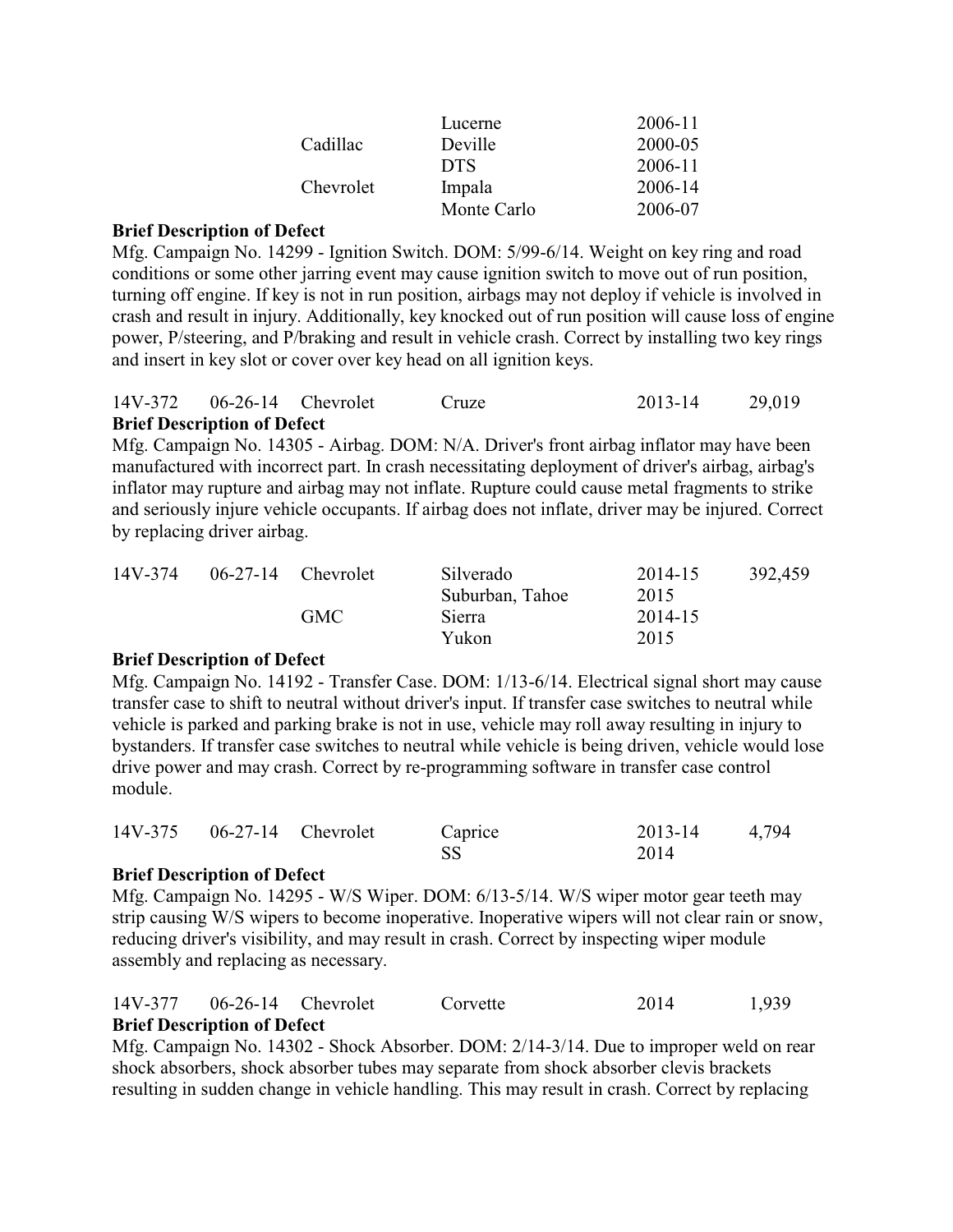both rear shock absorbers.

| 14V-394 07-02-14 Cadillac | <b>CTS</b> | 2003-14 | 554,328 |
|---------------------------|------------|---------|---------|
|                           | <b>SRX</b> | 2004-06 |         |

### **Brief Description of Defect**

Mfg. Campaign No. 14172 - Ignition Switch. DOM: 9/01-4/14. Weight on key ring and/or road conditions or some other jarring event may cause ignition switch to move out of run position, turning off engine. If key is not in run position, airbags may not deploy if vehicle is involved in crash and result in injury. Correct by installing two key rings and insert in key slot or cover over key head on all ignition keys.

| 14V-400 | $07-03-14$ | Chevrolet  | Impala, Monte Carlo | 2000-05 | 5,877,718 |
|---------|------------|------------|---------------------|---------|-----------|
|         |            |            | Malibu Classic      | 2004-05 |           |
|         |            |            | Malibu              | 1997-03 |           |
|         |            | Oldsmobile | Alero               | 1999-04 |           |
|         |            |            | Intrigue            | 1998-02 |           |
|         |            | Pontiac    | Grand Am            | 1999-05 |           |
|         |            |            | <b>Grand Prix</b>   | 2004-08 |           |

#### **Brief Description of Defect**

Mfg. Campaign No. 14350 - Ignition Switch. DOM: N/A. Weight on key ring and/or road conditions or some other jarring event may cause ignition switch to move out of run position, turning off engine. If key is not in run position, airbags may not deploy if vehicle is involved in crash and result in injury. Correct by installing two key rings and insert in key slot or cover over key head on all ignition keys.

| 14V-404 | $07-02-14$ | Buick      | Rainier         | 2006-07 | 184,611 |
|---------|------------|------------|-----------------|---------|---------|
|         |            | Chevrolet  | Trailblazer EXT | 2006    |         |
|         |            |            | Trailblazer     | 2006-07 |         |
|         |            | <b>GMC</b> | Envoy           | 2006-07 |         |
|         |            |            | Envoy XL        | 2006    |         |
|         |            | Saab       | $9-7X$          | 2005-07 |         |
|         |            |            |                 |         |         |

#### **Brief Description of Defect**

Mfg. Campaign No. 14309 - Door Module. DOM: 2/05-5/07. Fluid may enter driver's door module, causing corrosion that could result in short in circuit board. Short may cause P/door lock and p/window switches to function intermittently or become inoperative. Short may also cause overheating, which could melt components of door module, producing odor, smoke, or fire and result in personal injury. Fire could occur while vehicle is not in use. As precaution, owners are advised to park outside until remedy made. Note: this recall provides new remedy for all vehicles covered by 13V-248. Vehicles whose modules were modified but not replaced as part of previous recall must have vehicles remedied again under this recall. Correct by inspecting part number on door module, and installing new door module if necessary.

| 14V-407 |                                    | $07-02-14$ Chevrolet | Silverado 2500,                  | 2007-11 | 9.371 |
|---------|------------------------------------|----------------------|----------------------------------|---------|-------|
|         |                                    |                      | Silverado 3500                   |         |       |
|         |                                    | GMC.                 | Sierra 2500, Sierra 3500 2007-11 |         |       |
|         | <b>Brief Description of Defect</b> |                      |                                  |         |       |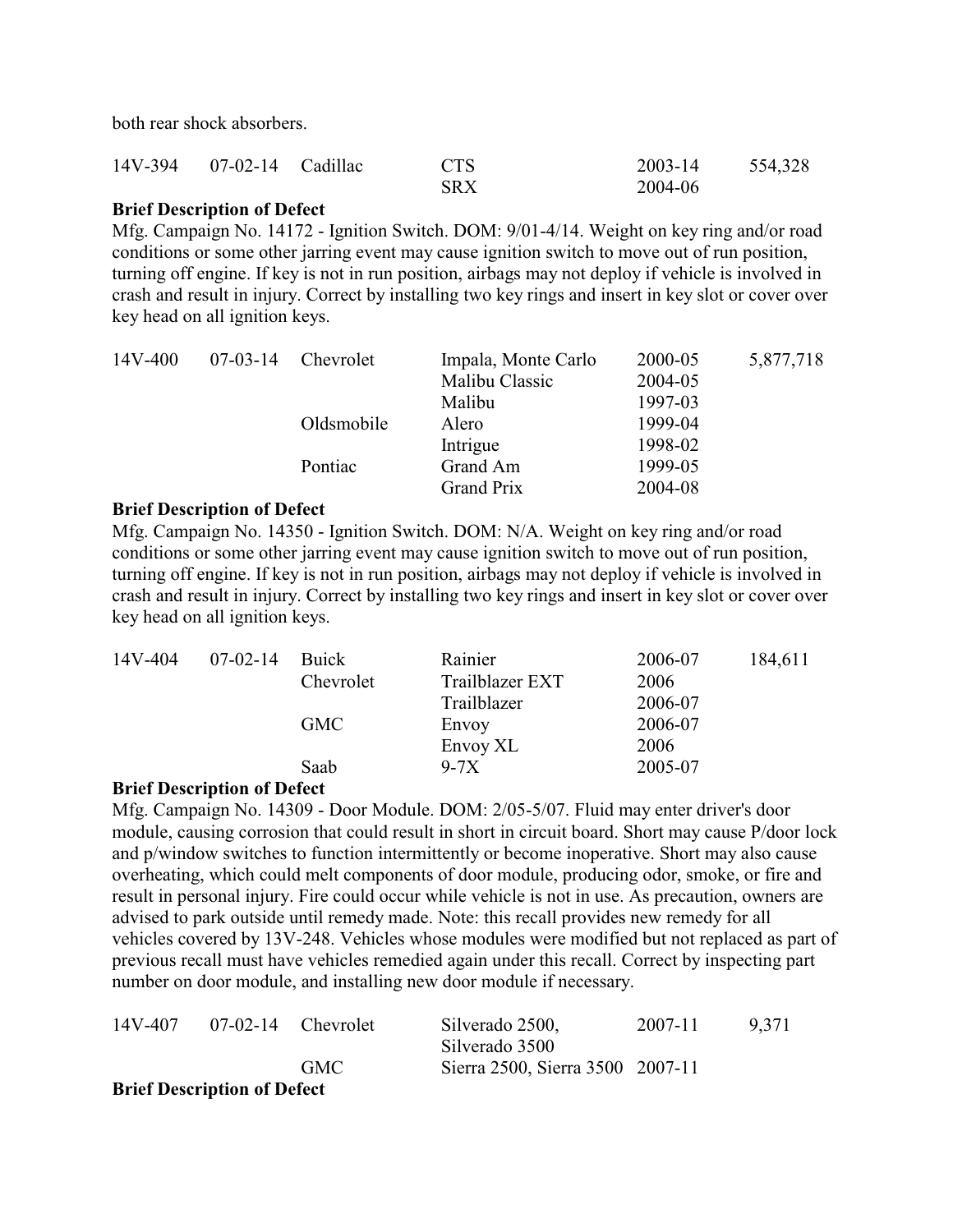Mfg. Campaign No. 14260 - Battery. DOM: N/A. On vehicles with auxiliary battery, owners may unknowingly draw too much current through trailer harness resulting in melting of fusible link for auxiliary battery. If fusible link melts it may come into contact with adjacent components, damage electrical center cover, nearby wiring harness conduit and other vehicle components and result in fire. Correct by replacing jumper harness with one that includes 40 amp inline fuse, and by providing supplemental owner manual information.

| 14V-409 | $07-02-14$ Buick |           | Regal          | 2014 | 106 |
|---------|------------------|-----------|----------------|------|-----|
|         |                  | Cadillac  | <b>XTS</b>     |      |     |
|         |                  | Chevrolet | Camaro, Impala |      |     |

#### **Brief Description of Defect**

Mfg. Campaign No. 14378 - Steering Shaft. DOM: 9/13-2/14. Improperly torqued fasteners may cause steering intermediate shaft and steering gear and/or lower control arm and lower ball joint to separate. If any of components separate, vehicle may have loss of steering, resulting in crash. Correct by inspecting fasteners for correct torque and correcting torque as necessary.

| 14V-417 | 07-02-14 Buick |           | Encore, Verano | 2013-14 | 2,990 |
|---------|----------------|-----------|----------------|---------|-------|
|         |                | Chevrolet | Cruze          | 2013-14 |       |
|         |                |           | Sonic          | 2012-14 |       |

### **Brief Description of Defect**

Mfg. Campaign No. 14257 - Engine Block Heater. DOM: 5/11-9/13. On vehicles with Calix oil pan/block heater, in cold temperatures, insulation on engine block heater cord can become damaged, allowing wires to be exposed. Exposed wires may result in electrical shock and personal injury if cord is handled while plugged in. Correct by replacing engine oil pan/block heater cord with cord rated for temperatures of minus  $40^{\circ}$  C.

| $14V-440$ 07-21-14 Chevrolet       | Spark | 2014 | 1,919 |
|------------------------------------|-------|------|-------|
| <b>Brief Description of Defect</b> |       |      |       |

Mfg. Campaign No. 14453 - Lower Control Arm. DOM: 5/14-5/14. Left and right lower control arm attaching bolts in front suspension may not be tightened to specification. Lower control arm may separate from steering knuckle while driving, causing loss of steering and crash. Note: owners are advised not to drive vehicle until repairs have been completed. Correct by inspecting left and right lower control arm attaching bolts to make sure they are tightened to proper specification.

| $07 - 23 - 14$ | Buick      | Encore      | 2013-14 | 124,007 |
|----------------|------------|-------------|---------|---------|
|                | Cadillac   | ATS         | 2013-14 |         |
|                |            | CTS, ELR    | 2014    |         |
|                | Chevrolet  | Caprice, SS | 2014    |         |
|                |            | Silverado   | 2014-15 |         |
|                | <b>GMC</b> | Sierra      | 2014-15 |         |
|                |            |             |         |         |

## **Brief Description of Defect**

Mfg. Campaign No. 14340 - Seat. DOM: 4/12-7/14. Due to incomplete weld on seat hook bracket assembly, front seats may not stay secured in place during high load condition such as crash. This may result in injury in crash. Correct by inspecting seat hook bracket assembly weld and replacing lower seat track, as necessary.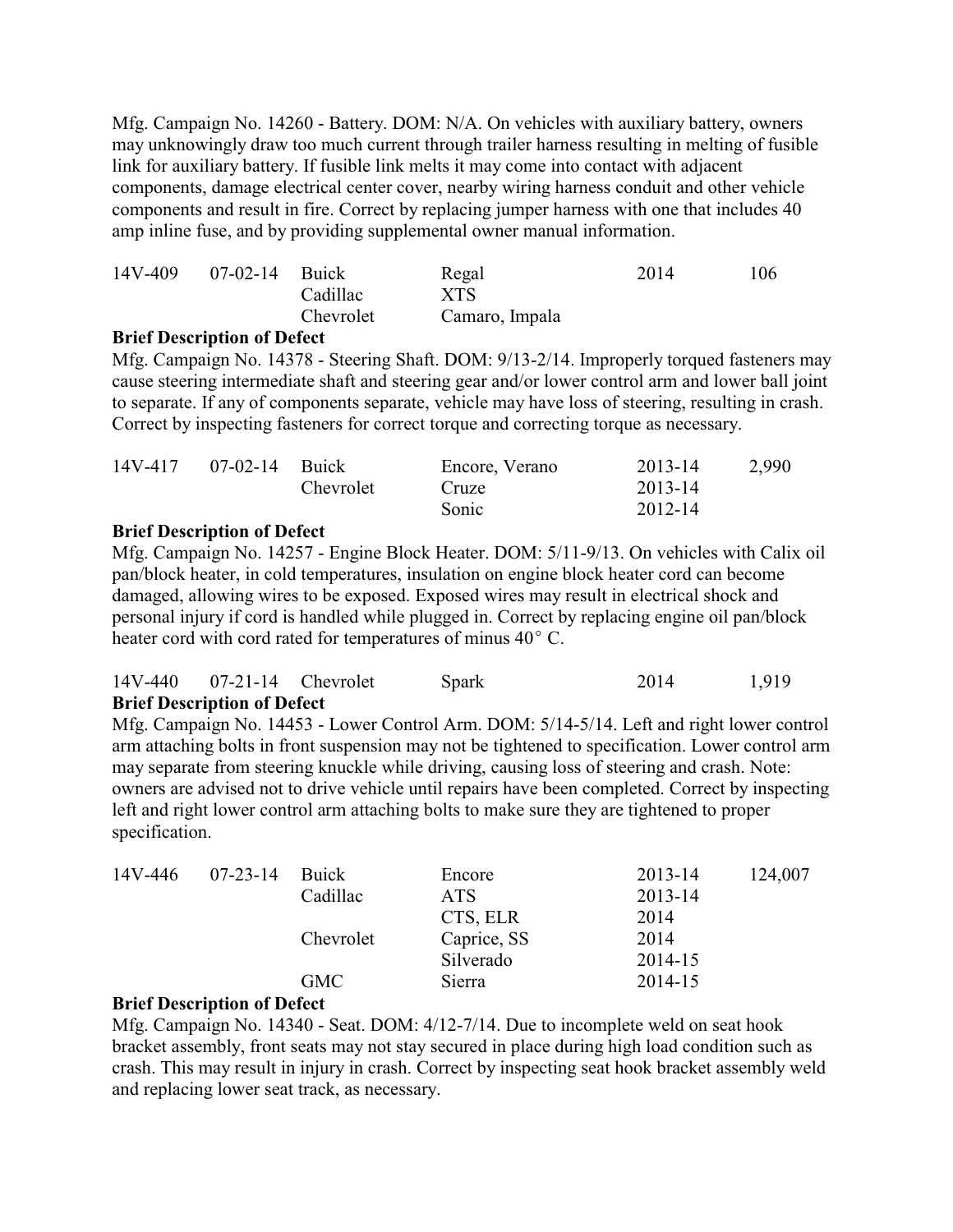| 14V-447<br>$07 - 23 - 14$ |          | Buick      | Lacrosse, Regal | 2011-12 | 414,333 |
|---------------------------|----------|------------|-----------------|---------|---------|
|                           | Cadillac | <b>SRX</b> | 2010-12         |         |         |
|                           |          | Chevrolet  | Camaro          | 2011-12 |         |
|                           |          |            | Equinox         | 2010-12 |         |
|                           |          | <b>GMC</b> | Terrain         | 2010-12 |         |

Mfg. Campaign No. 14271 - Seat. DOM: 7/10-8/11. On vehicles, with P/height adjustable driver and passenger seats, bolt that secures driver's and passenger's P/front seat height adjuster may fall out causing seat to drop suddenly to lowest vertical position. Distraction and altered seat position may affect drivers' control of vehicle and result in crash. Correct by replacing height adjuster shoulder bolts.

|                                    | 14V-450 07-23-14 Chevrolet | Impala | 2014 | 57,242 |
|------------------------------------|----------------------------|--------|------|--------|
| <b>Rriof Description of Defect</b> |                            |        |      |        |

## **Brief Description of Defect**

Mfg. Campaign No. 14330 - P/steering. DOM: 11/12-12/13. Due to poor electrical ground connection to P/steering control module, vehicles may lose P/steering assist during start up or while driving. If P/steering assist is lost, greater driver effort would be required to steer vehicle at low speeds and may result in crash. Correct by cleaning paint from behind ground stud nut and update module software.

| 14V-451 07-23-14 Chevrolet |            | Suburban, Tahoe | 2015 | 22 |
|----------------------------|------------|-----------------|------|----|
|                            | <b>GMC</b> | Yukon           |      |    |

## **Brief Description of Defect**

Mfg. Campaign No. 14359 - Airbag. DOM: 5/14-5/14. Vehicles were assembled with roof rail airbags that were not reinforced at points where bags contact hardware used to attach roof carrier. During deployment, airbag may be punctured or torn by roof carrier hardware, reducing its performance which may result in occupant injury in crash. Correct by replacing roof carrier attaching hardware.

|  | 14V-460 07-29-14 Chevrolet | Aveo           | 2009-10 | 1,968 |
|--|----------------------------|----------------|---------|-------|
|  | <b>Pontiac</b>             | G <sub>3</sub> | 2009    |       |

## **Brief Description of Defect**

Mfg. Campaign No. 14505 - ABS. DOM: 2/08-5/10. Vehicles may contain brake fluid which does not protect against corrosion of valves inside anti-lock brake system (ABS) module, affecting closing motion of valves. If ABS valve corrodes it may result in longer brake pedal travel or reduced performance and result in vehicle crash. Correct by replacing ABS module.

| 14V-488 08-08-14 Buick |          | Encore     | 2013 | 48,114 |
|------------------------|----------|------------|------|--------|
|                        | Cadillac | <b>ATS</b> |      |        |

## **Brief Description of Defect**

Mfg. Campaign No. 14171 - Seat Belt. DOM: 4/12-5/13. Driver and passenger lap belt pretensioner cables may not lock in retracted position, allowing seat belts to extend when pulled upon. If seat belts do not remain locked in retracted position when under load, seat occupant may not be adequately restrained in crash and result in injury. Correct by replacing both front driver's and passenger's lap belt pretensioners.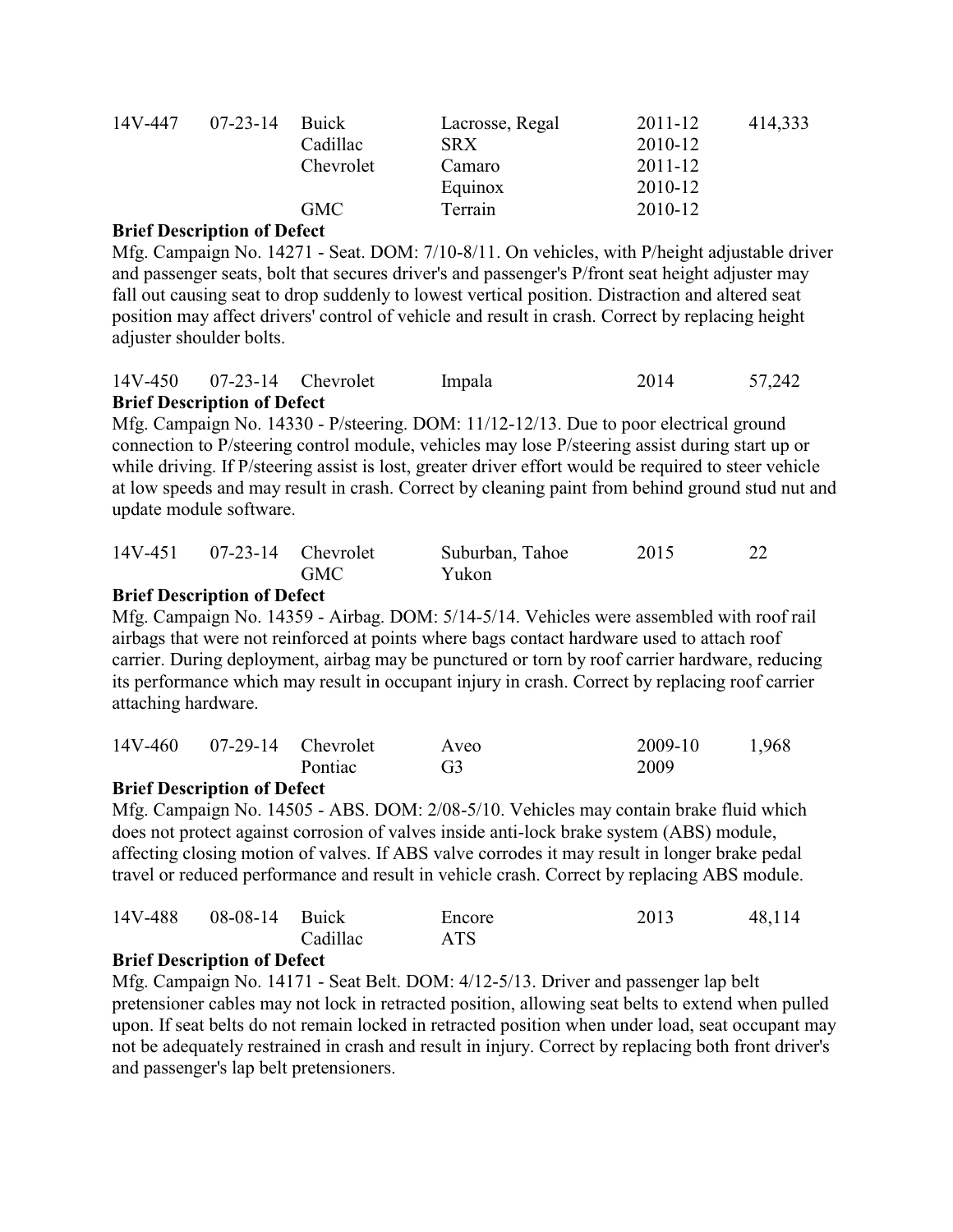# 14V-489 08-08-14 Chevrolet Impala 2014-15 14,940 **Brief Description of Defect**

Mfg. Campaign No. 14476 - Storage Console/FMVSS 201. DOM: 5/14-7/14. In crash, center storage console may not stay latched. Vehicles fail to meet FMVSS 201. The storage compartment door may not remain closed In crash and result in occupant injury. Correct by replacing console storage compartment door inertia latch.

| 14V-490 08-08-14 Saturn            | Vue | 2002-05 | 202,155 |
|------------------------------------|-----|---------|---------|
| <b>Brief Description of Defect</b> |     |         |         |

Mfg. Campaign No. 14506 - Ignition Cylinder. DOM: 9/01-4/04. Key can be removed from ignition when ignition is not in "off" position. If key can be removed from ignition when ignition is not in "off" position, vehicle could roll away: (a) for automatic transmission, if transmission is not in "park" position; or (b) for manual transmission, if parking brake is not engaged and transmission is not in "reverse" position. This may result in crash and occupant or pedestrian injuries. Correct by inspecting and replacing ignition cylinder and keys if key can be removed when ignition is not in off position.

| 14V-500 | $08-13-14$ Chevrolet | Express | 2011-14 | 3,345 |
|---------|----------------------|---------|---------|-------|
|         | <b>GMC</b>           | Savana  | 2011-14 |       |
|         |                      |         |         |       |

#### **Brief Description of Defect**

Mfg. Campaign No. 14321/14758 - CNG Regulator. DOM: 9/10-7/14. Vehicles may leak natural gas from CNG high pressure regulator which can result in fire or explosion. Correct by replacing high pressure regulator.

| 14V-518 | 08-28-14 Cadillac |           | <b>XTS</b> | 2013-14 |  |
|---------|-------------------|-----------|------------|---------|--|
|         |                   | Chevrolet | Impala     | 2014    |  |

#### **Brief Description of Defect**

Mfg. Campaign No. 14532 - Airbag. DOM: 4/13-11/13. Vehicles may have left factory with sensing and diagnostic module (SDM) set to "manufacturing mode." In manufacturing mode, vehicle's airbags will not deploy in crash and result in occupant injury. Correct by reprogramming SDM

| 14V-540 09-09-14 Chevrolet |         | Caprice | 2011-13 | 47,043 |
|----------------------------|---------|---------|---------|--------|
|                            | Pontiac | G8      | 2008-09 |        |

## **Brief Description of Defect**

Mfg. Campaign No. 14445 - Ignition Switch. DOM: 7/07-12/13. Driver may accidentally hit ignition key with knee, unintentionally knocking key out of run position, turning off engine. If key is not in run position, airbags may not deploy if vehicle is involved in crash and result in injury. Key knocked out of run position could cause loss of engine power, P/steering, and P/braking and result in vehicle crash. Correct by removing key blade from original flip key/RKE transmitter assemblies, and cutting and fitting revised key blade and housing assembly, in which blade has been indexed by 90 degrees, to original RKE transmitter assembly.

| 14V-541 | 09-09-14 Cadillac                  |           | XTS    | 2013-15 | 205,309 |
|---------|------------------------------------|-----------|--------|---------|---------|
|         |                                    | Chevrolet | Impala | 2014-15 |         |
|         | <b>Driof Dogarintion of Dafact</b> |           |        |         |         |

#### **Brief Description of Defect**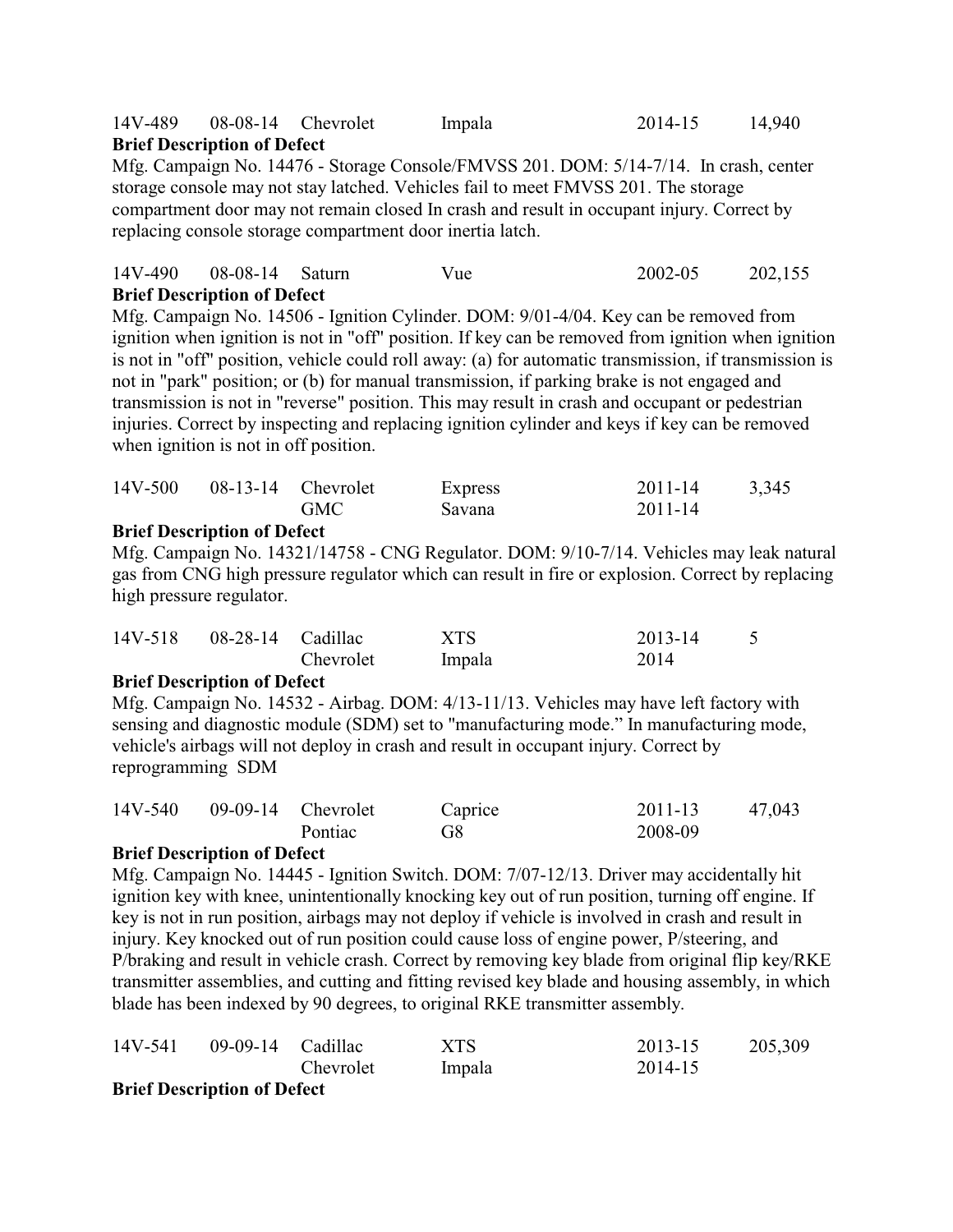Mfg. Campaign No. 14471 - Parking Brake. DOM: 2/12-9/14. Electronic parking brake piston actuation arm may not fully retract causing brake pads to stay partially engaged. Brake pads that remain partially engaged with rotors may cause excessive brake heat and result in fire. Correct by updating electronic parking brake software.

| 14V-542 09-09-14 Cadillac | <b>CTS</b> | 2004-07 | 10,005 |
|---------------------------|------------|---------|--------|
|                           | <b>STS</b> | 2006-07 |        |

## **Brief Description of Defect**

Mfg. Campaign No. 14405 - Fuel Pump. DOM: 10/03-3/07. Electrical terminals of fuel pump module may overheat resulting in melting of flange material. If flange melts, hole may be created allowing fuel pump to leak fuel, causing vehicle to stall and result in vehicle crash. Leaking fuel can result in fire. Correct by replacing fuel module and fuel tank jumper harness.

#### 14V-543 09-09-14 Chevrolet Sonic 2014 304 **Brief Description of Defect**

Mfg. Campaign No. 14537 - Airbag. DOM: 7/14-8/14. Due to loss of electrical connection in steering column, in severe crash, driver's frontal airbag deployment may be limited to first-stage deployment only instead of intended first-stage and second-stage deployments. If only first-stage of driver's frontal airbag deploys without additional second-stage, driver may be injured during crash. Correct by testing terminals in IP harness clock spring coil connector and replacing any loose terminals.

### 14V-544 09-09-14 Chevrolet Caprice 2011-13 7,598 **Brief Description of Defect**

Mfg. Campaign No. 14549 - Gear Shift/FMVSS 102, 114. DOM: 3/11-12/13. Police patrol vehicles have specific transmission selector lever that contains two pins that can become displaced. If pins get displaced, driver may be able to shift vehicle from "park" without depressing brake pedal or remove ignition key without transmission being in "park." Vehicles fail to meet FMVSS 102 and 114. If transmission can be moved from "park" without depressing brake pedal, unintended motion may result in crash. If ignition key can be removed without transmission being in "park," vehicle may roll away and result in injury to exiting occupants and bystanders. Correct by replacing shift lever roll pin and base pivot pin plus attaching brake transmission shift interlock retention enhancement clip.

#### 14V-568 09-17-14 Chevrolet Corvette 2015 783 **Brief Description of Defect**

Mfg. Campaign No. 14620 - Parking Brake/FMVSS 135. DOM: 8/14-9/14. Only one of rear parking brake cables may be fully seated and engaged, resulting in parking brake only operating on one rear park brake drum. Vehicles fail to meet FMVSS 135. If parking brake cable isn't fully seated and engaged on both rear park brake drums, vehicle may roll away if parked on steep gradient and crash. Correct by inspecting and repairing park brake cable installation, as necessary.

14V-570 09-19-14 Chevrolet Corvette 2015 89 **Brief Description of Defect**

Mfg. Campaign No. 14594 - Airbag. DOM: 8/14-8/14. Driver airbag module back plate may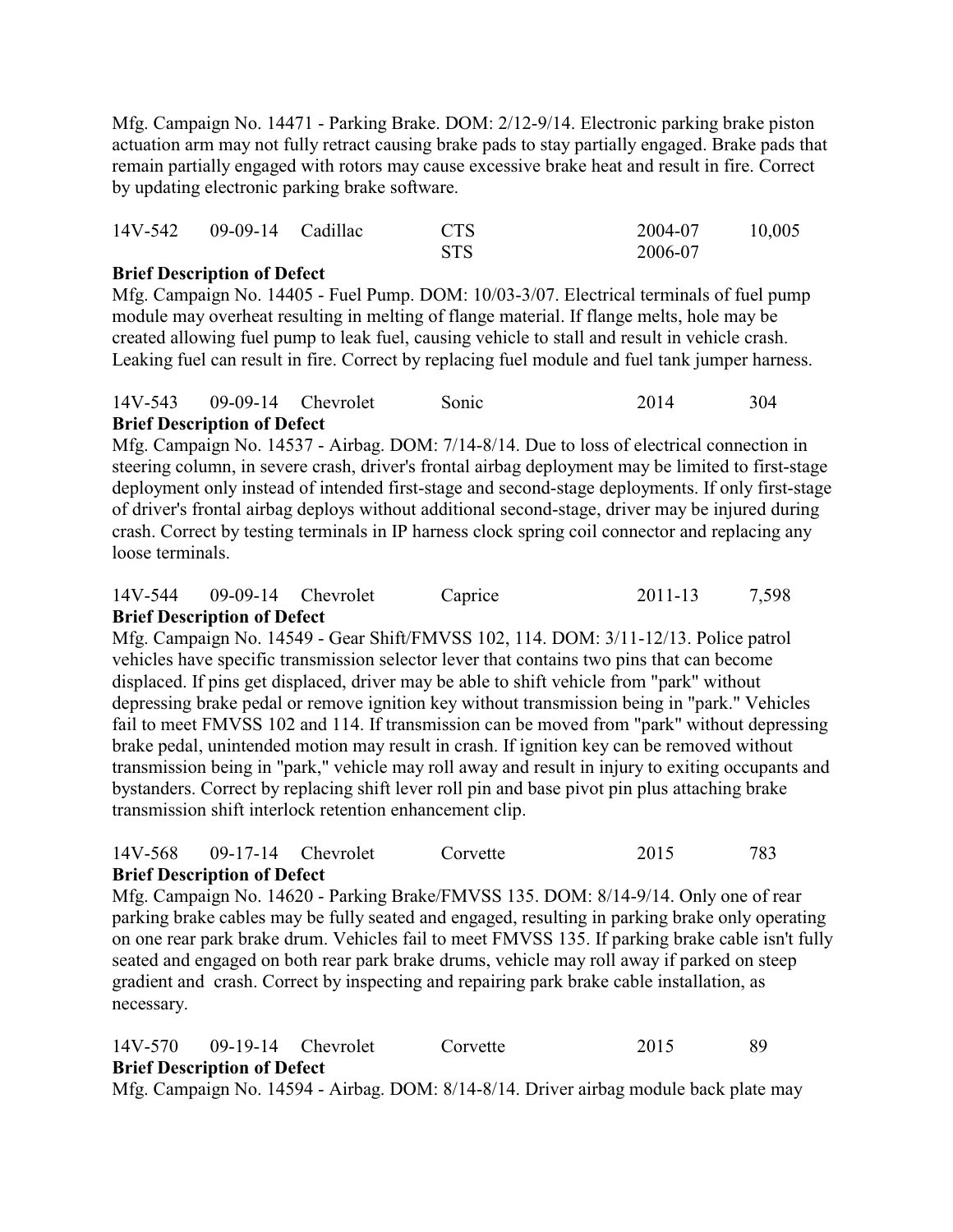fracture in deployment, allowing airbag to separate from steering wheel. This may result in injury to driver in crash. Correct by replacing driver airbag.

| 14V-571 09-19-14 Cadillac |      | <b>SRX</b> | 2010-15     | 290,241 |
|---------------------------|------|------------|-------------|---------|
|                           | Saab | $9-4X$     | $2011 - 12$ |         |

### **Brief Description of Defect**

Mfg. Campaign No. 14457 - Suspension Nut. DOM: 4/09-9/14. Jam nut in rear suspension toe adjuster link may not be torqued to proper specification which may lead to thread damage and failure. Loose toe adjuster link can cause vehicle to sway or wander at highway speeds. Failure of toe adjuster link will cause abrupt change in vehicle's alignment and could could cause loss of vehicle control, resulting in crash. Correct by inspecting torque of left and right rear toe link adjuster lock nuts, and replacing parts if damaged or loose link.

| 14V-593 09-24-14 Chevrolet         | Spark | 2013-15 | 89,294 |
|------------------------------------|-------|---------|--------|
| <b>Brief Description of Defect</b> |       |         |        |

Mfg. Campaign No. 14456 - Hood Latch. DOM: 1/12-7/14. Secondary hood latch may prematurely corrode at latch pivot causing striker to get stuck out of position, preventing it from properly engaging hood latch. If primary hood latch is not engaged, hood could unexpectedly open while driving and result in vehicle crash. Correct by replacing striker with new part with superior corrosion protection.

| 14V-614 | $10-01-14$ | Buick               | Enclave                | 2014    | 106,307 |
|---------|------------|---------------------|------------------------|---------|---------|
|         |            | Cadillac            | <b>CTS</b>             | 2013    |         |
|         |            |                     | Escalade, Escalade ESV | 2013-14 |         |
|         |            | Chevrolet           | Express, Impala,       | 2014    |         |
|         |            | Silverado, Traverse |                        |         |         |
|         |            |                     | Suburban, Tahoe        | 2013-14 |         |
|         |            | <b>GMC</b>          | Acadia, Savana, Sierra | 2014    |         |
|         |            |                     | Yukon, Yukon XL        | 2013-14 |         |

#### **Brief Description of Defect**

Mfg. Campaign No. 14515 - Chassis ECU. DOM: 6/13-2/14. Chassis electronic module may be internally contaminated, resulting in electrical short. If module experiences electrical short, vehicle could stall and result in crash. Correct by replacing chassis electronic module.

#### 14V-624 10-06-14 Cadillac Escalade, Escalade ESV 2015 1,046 **Brief Description of Defect**

Mfg. Campaign No. 14686- Airbag/FMVSS 208. DOM: 9/14-9/14. Passenger side instrument panel top cover on vehicles may have incorrect spacer fabric, causing reduction of adhesion between spacer fabric and vinyl show surface. This reduced adhesion may result in inconsistent passenger airbag deployment. Vehicles fail to meet FMVSS 208. Inconsistent airbag deployment maye result in personal injury in crash necessitating airbag deployment. Correct by replacing instrument panel top cover.

| 14V-645                            |  | $10-09-14$ Chevrolet | Colorado | 2015 | 2,283 |  |
|------------------------------------|--|----------------------|----------|------|-------|--|
|                                    |  | <b>GMC</b>           | Canyon   |      |       |  |
| <b>Brief Description of Defect</b> |  |                      |          |      |       |  |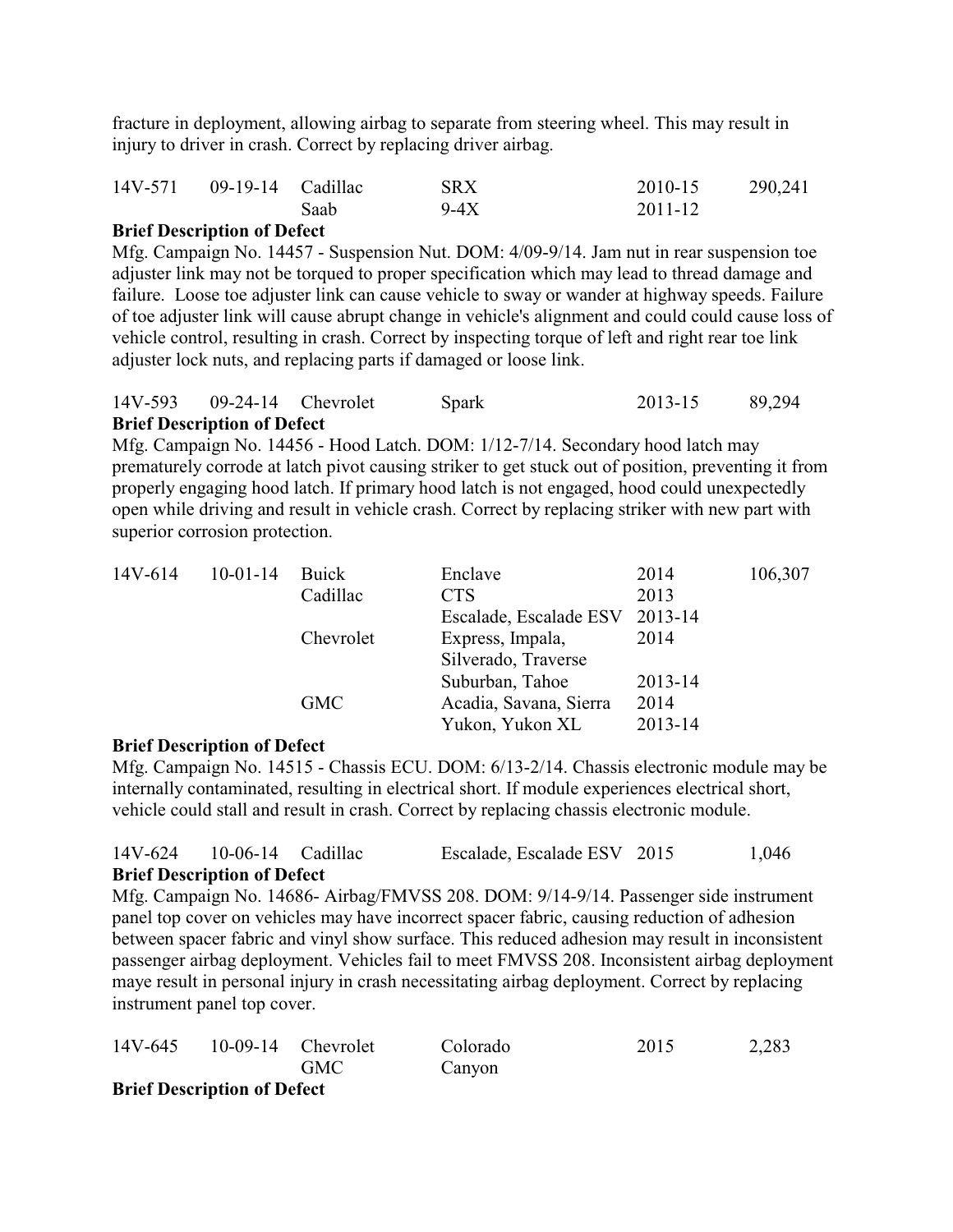Mfg. Campaign No. 14690- Airbag/FMVSS 208. DOM: 1/14-10/14. Driver airbag connections may have been wired incorrectly. This could reverse deployment sequence and disrupt deployment timing of driver airbag. Vehicles fail to meet FMVSS 208. If driver airbag does not deploy as designed, driver may be injured in crash necessitating airbag deployment. Correct by reprogramming inflatable restraint sensing and diagnostic module.

| 14V-719 | $11-10-14$ Chevrolet | Silverado, Tahoe,            | 2015 | 679 |
|---------|----------------------|------------------------------|------|-----|
|         | <b>GMC</b>           | Suburban<br>Sierra, Yukon XL |      |     |
|         |                      |                              |      |     |

#### **Brief Description of Defect**

Mfg. Campaign No. 14743 - P/steering. DOM: 10/14-10/14. Vehicles, with electric P/steering may experience sudden loss of P/steering assist during operation due to problem with control module which may result in crash. Correct by replacing P/steering assist motor kit.

| $14V-755$ 11-26-14 | Buick      | Lacrosse        | 2006-09 | 273,182 |
|--------------------|------------|-----------------|---------|---------|
|                    |            | Rainier         | 2006-07 |         |
|                    | Chevrolet  | Trailblazer EXT | 2006    |         |
|                    |            | Trailblazer     | 2006-07 |         |
|                    | <b>GMC</b> | Envoy XL        | 2006    |         |
|                    |            | Envoy           | 2006-07 |         |
|                    | Saab       | $9-7X$          | 2006-08 |         |

#### **Brief Description of Defect**

Mfg. Campaign No. 14291 - Headlight. DOM: 12/05-1/09. Headlamp driver module may overheat and fail, causing headlamps and daytime running lights to fail and not illuminate. Headlamps that do not illuminate reduce driver's ability to see roadway and reduce vehicle's visibility to oncoming vehicles, both of which result in crash. Correct by replacing headlight driver module.

| 14V-804 12-19-14 Cadillac          | <b>SRX</b> | 2015 | 3,155 |
|------------------------------------|------------|------|-------|
| <b>Brief Description of Defect</b> |            |      |       |

Mfg. Campaign No. 14863 - Seat. DOM: 11/14-12/14. Driver's seat may have incorrect seat track bracket. Drivers' seats may not be properly attached to seat track. Front outboard seat bracket may become disengaged during crash and result in personal injury. Correct by inspecting and replacing seat track hook brackets.

| 14V-819 12-24-14 Chevrolet |            | Silverado | 2015 | 152 |
|----------------------------|------------|-----------|------|-----|
|                            | <b>GMC</b> | Sierra    |      |     |

#### **Brief Description of Defect**

Mfg. Campaign No. 14892 - Rear Axle. DOM: 11/14-11/14. Due to improper heat-treatment, rear axle shaft may fracture while vehicle is driven. If rear axle shaft fractures, rear wheel may separate from axle shaft and result in crash. Correct by inspecting and replacing rear axles as necessary.

|                           | 14V-820 12-24-14 Chevrolet |            | Silverado HD | 2015 | 56 |
|---------------------------|----------------------------|------------|--------------|------|----|
|                           |                            | <b>GMC</b> | Sierra HD    |      |    |
| $\mathbf n$ . $\mathbf m$ | .<br>er e                  |            |              |      |    |

**Brief Description of Defect**